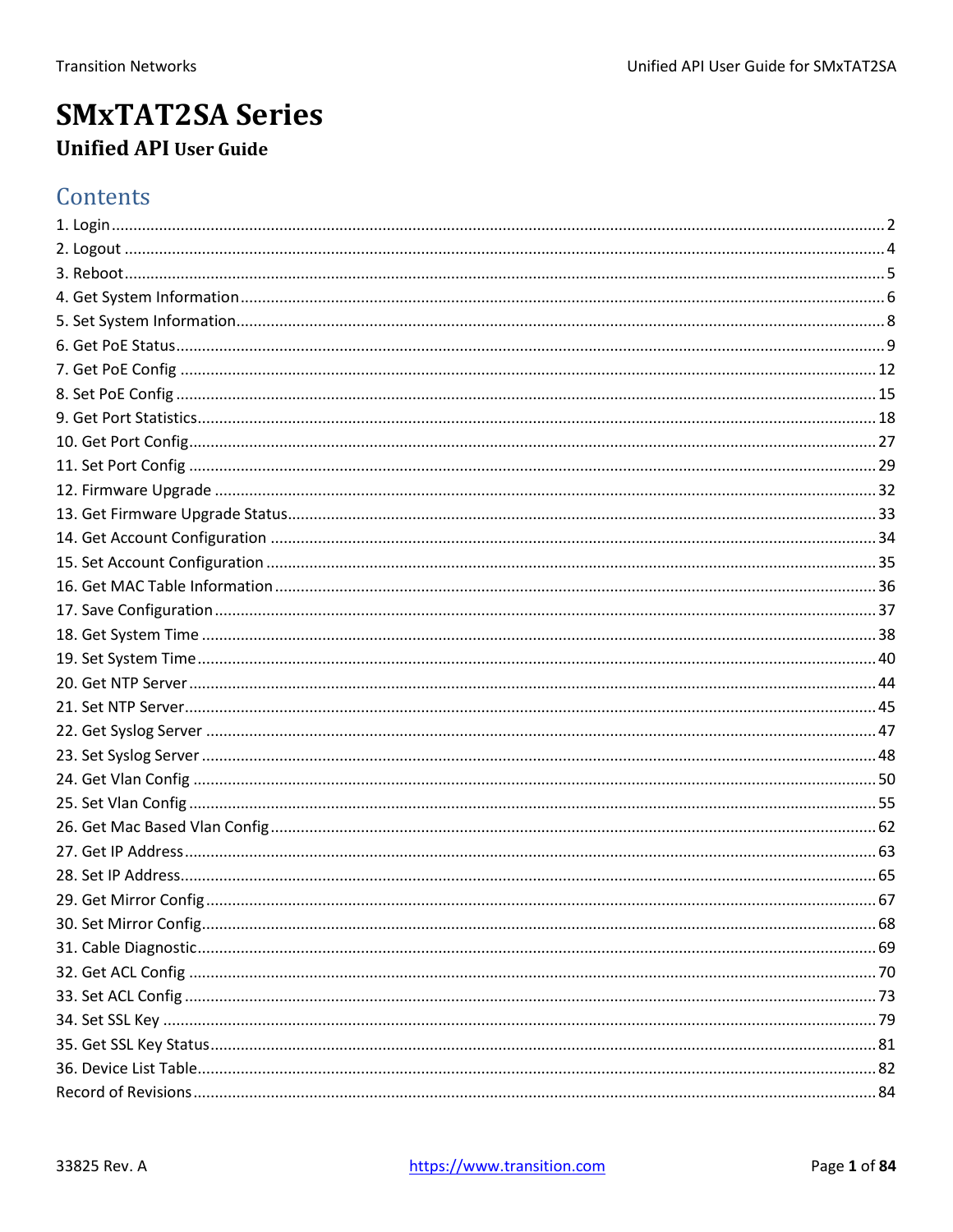### <span id="page-1-0"></span>**1. Login**

**URL**: /api/login

**Method**: POST

**Request** JSON:

{

}

```
"login": {
      "username" : "admin",
      "password" : "admin",
      "user_ip":"192.168.1.77",
      "sessid": "123456789"
}
```
**Response** JSON:

```
{
        "response":{
               "status":"success",
               "message":""
        }
}
```
### **Section**:

| <b>Name</b> | Data type     | Allowed / Value        | <b>Default Value</b> |
|-------------|---------------|------------------------|----------------------|
| username    | <b>String</b> | 1-31 alphanumeric      |                      |
| password    | <b>String</b> | 0-31 alphanumeric      |                      |
| user_ip     | <b>String</b> | <ip4 address=""></ip4> |                      |

```
curl -v --cookie "seid=123456789" -d "{\"login\":{\"username\":\"admin\", \"password\": 
\"admin\",\"user_ip\":\"192.168.1.77\", \"sessid\":\"123456789\"}}" http://192.168.1.77/api/login
   Trying 192.168.1.77:80...
* Connected to 192.168.1.77 (192.168.1.77) port 80 (#0)
> POST /api/login HTTP/1.1
> Host: 192.168.1.77
> User-Agent: curl/7.71.1
> Accept: */*
> Cookie: seid=123456789
> Content-Length: 98
> Content-Type: application/x-www-form-urlencoded
>
* upload completely sent off: 98 out of 98 bytes
* Mark bundle as not supporting multiuse
< HTTP/1.1 200 OK
< Access-Control-Allow-Origin: *
< Content-type: application/json; charset=utf-8
< Content-Length: 60
< Date: Sun, 01 Jan 2017 02:44:33 GMT
```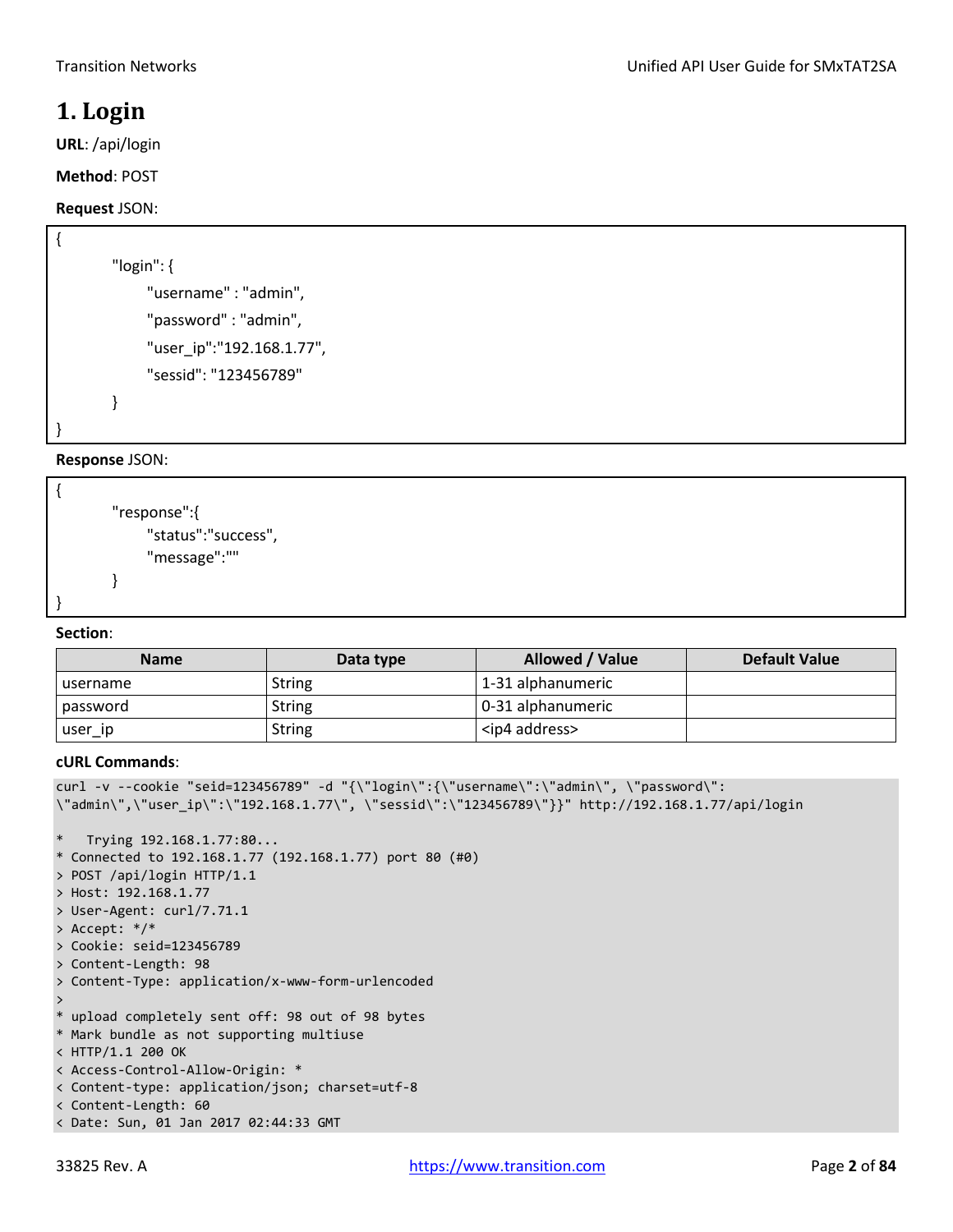```
< Server: lighttpd/1.4.42-devel-1476
\overline{\phantom{a}}{
        "response": {
 "status": "success",
 "message": ""
        }
}* Connection #0 to host 192.168.1.77 left intact
```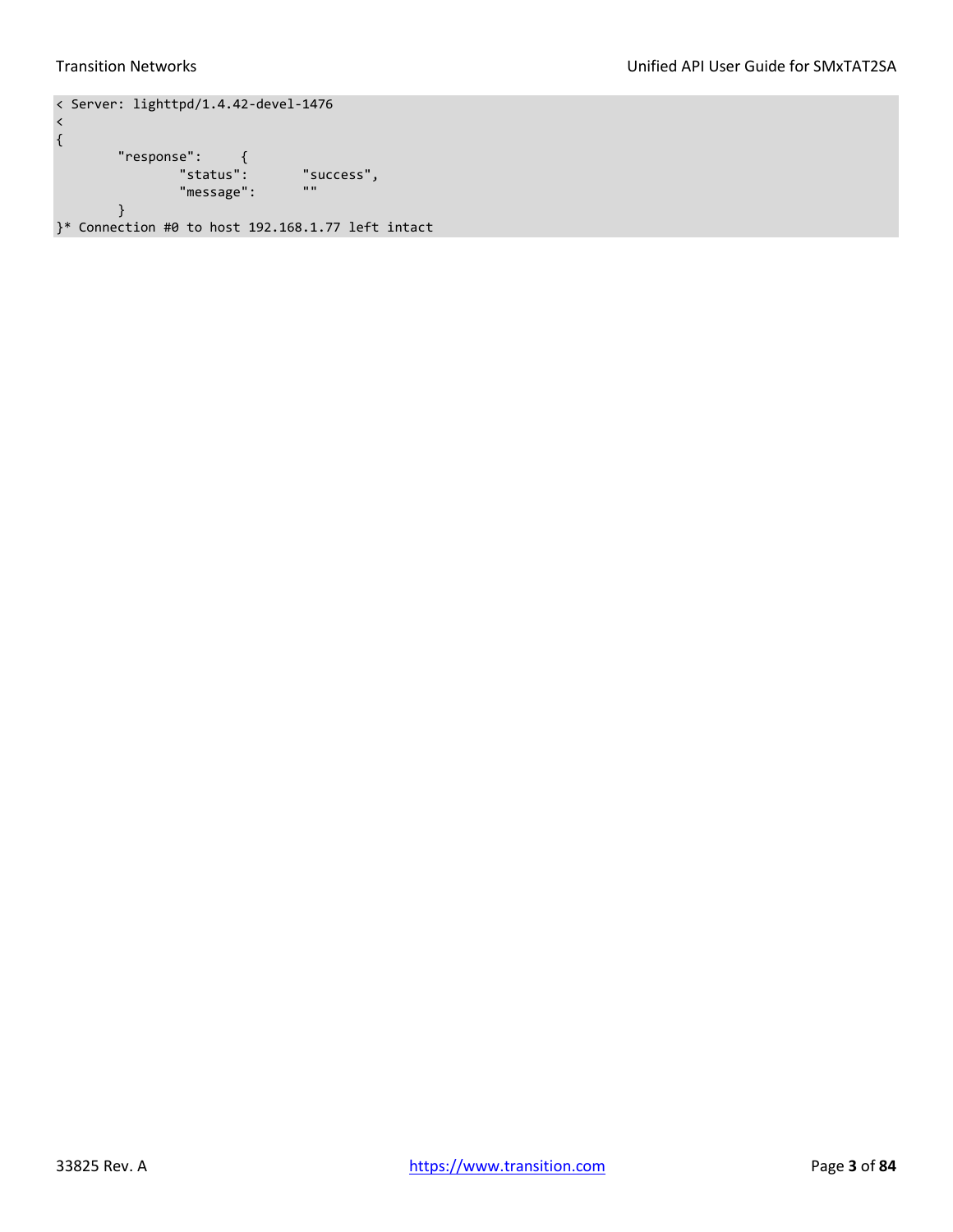### <span id="page-3-0"></span>**2. Logout**

**URL**: /api/logout

**Method**: POST

#### **Request JSON**:

```
{
        "logout": {
              "sessid": "123456789"
        }
}
```
### **Response JSON**:

```
{
        "response":{
              "status":"success"
        }
}
```
#### **Section**:

| Name   | Data type     | Allowed / Value   | Default Value |
|--------|---------------|-------------------|---------------|
| sessid | <b>String</b> | <cookie></cookie> |               |

```
curl -v --cookie "seid=123456789" -d "{\"logout\":{\"sessid\":\"123456789\"}}" http://192.168.1.77/api/logout
  * Trying 192.168.1.77:80...
* Connected to 192.168.1.77 (192.168.1.77) port 80 (#0)
> POST /api/logout HTTP/1.1
> Host: 192.168.1.77
> User-Agent: curl/7.71.1
> Accept: */*
> Cookie: seid=123456789
> Content-Length: 33
> Content-Type: application/x-www-form-urlencoded
>
* upload completely sent off: 33 out of 33 bytes
* Mark bundle as not supporting multiuse
< HTTP/1.1 200 OK
< Access-Control-Allow-Origin: *
< Content-type: application/json; charset=utf-8
< Content-Length: 43
< Date: Sun, 01 Jan 2017 02:45:03 GMT
< Server: lighttpd/1.4.42-devel-1476
\acute{\text{}}{
         "response": {
                 "status": "success"
 }
}* Connection #0 to host 192.168.1.77 left intact
```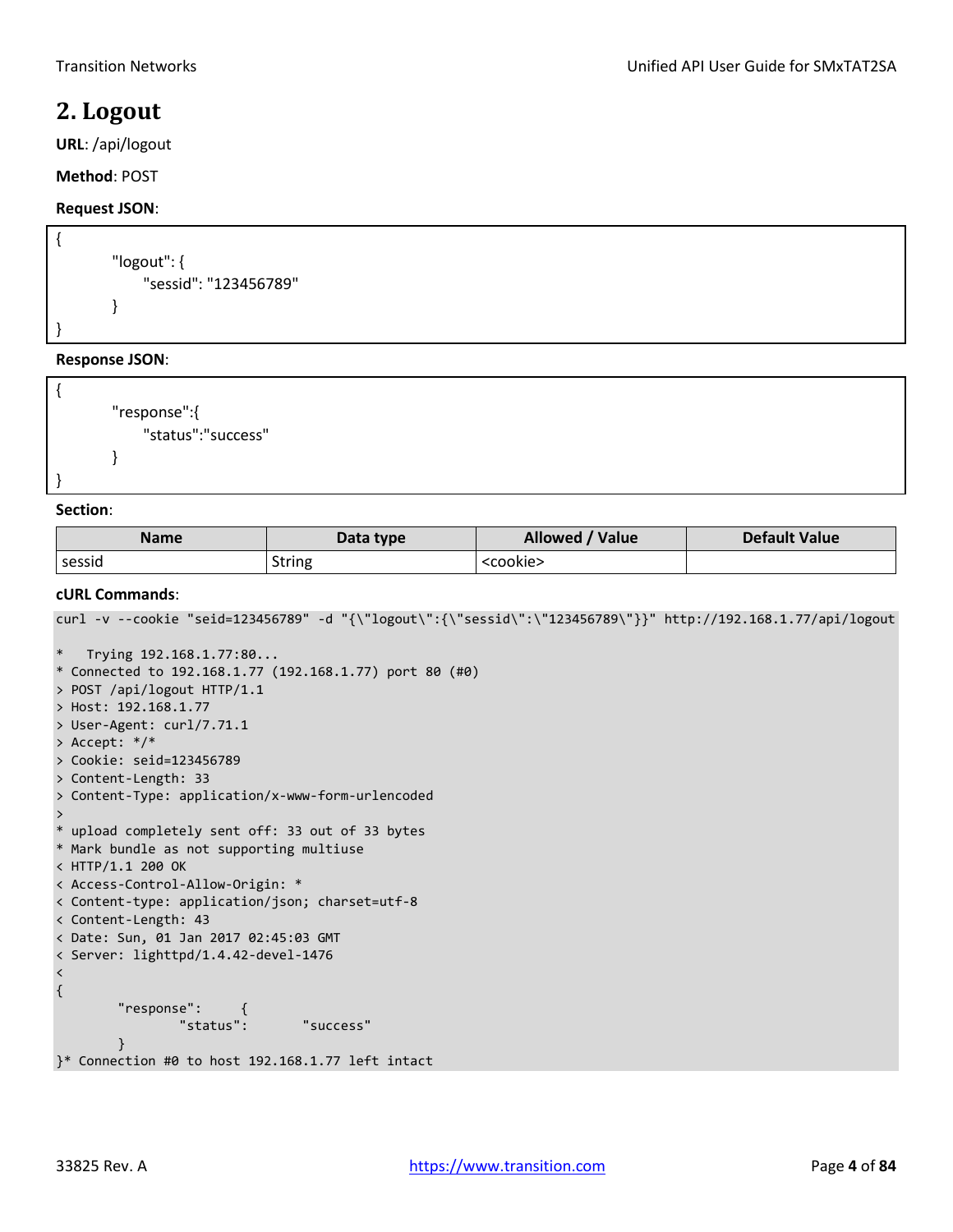### <span id="page-4-0"></span>**3. Reboot**

**URL**: /api/reboot

**Method**: POST

#### **Request JSON**:

```
{
        "system": {
              "warm": "Yes"
        }
}
```
### **Response JSON**: null

### **Section**:

| Name   | <b>Allowed / Value</b><br>Data type |       | <b>Default Value</b> |
|--------|-------------------------------------|-------|----------------------|
| I warm | <b>String</b>                       | "Yes" |                      |

```
curl -v --cookie "seid=123456789" -d "{\"system\":{\"warm\":\"Yes\"}}" http://192.168.1.77/api/reboot
```

```
Trying 192.168.1.77:80...
* Connected to 192.168.1.77 (192.168.1.77) port 80 (#0)
> POST /api/reboot HTTP/1.1
> Host: 192.168.1.77
> User-Agent: curl/7.71.1
> Accept: */*
> Cookie: seid=123456789
> Content-Length: 25
> Content-Type: application/x-www-form-urlencoded
>
* upload completely sent off: 25 out of 25 bytes
* Mark bundle as not supporting multiuse
< HTTP/1.1 200 OK
< Access-Control-Allow-Origin: *
< Content-type: application/json; charset=utf-8
< Content-Length: 0
< Date: Sun, 01 Jan 2017 02:45:41 GMT
< Server: lighttpd/1.4.42-devel-1476
\overline{\phantom{a}}* Connection #0 to host 192.168.1.77 left intact
```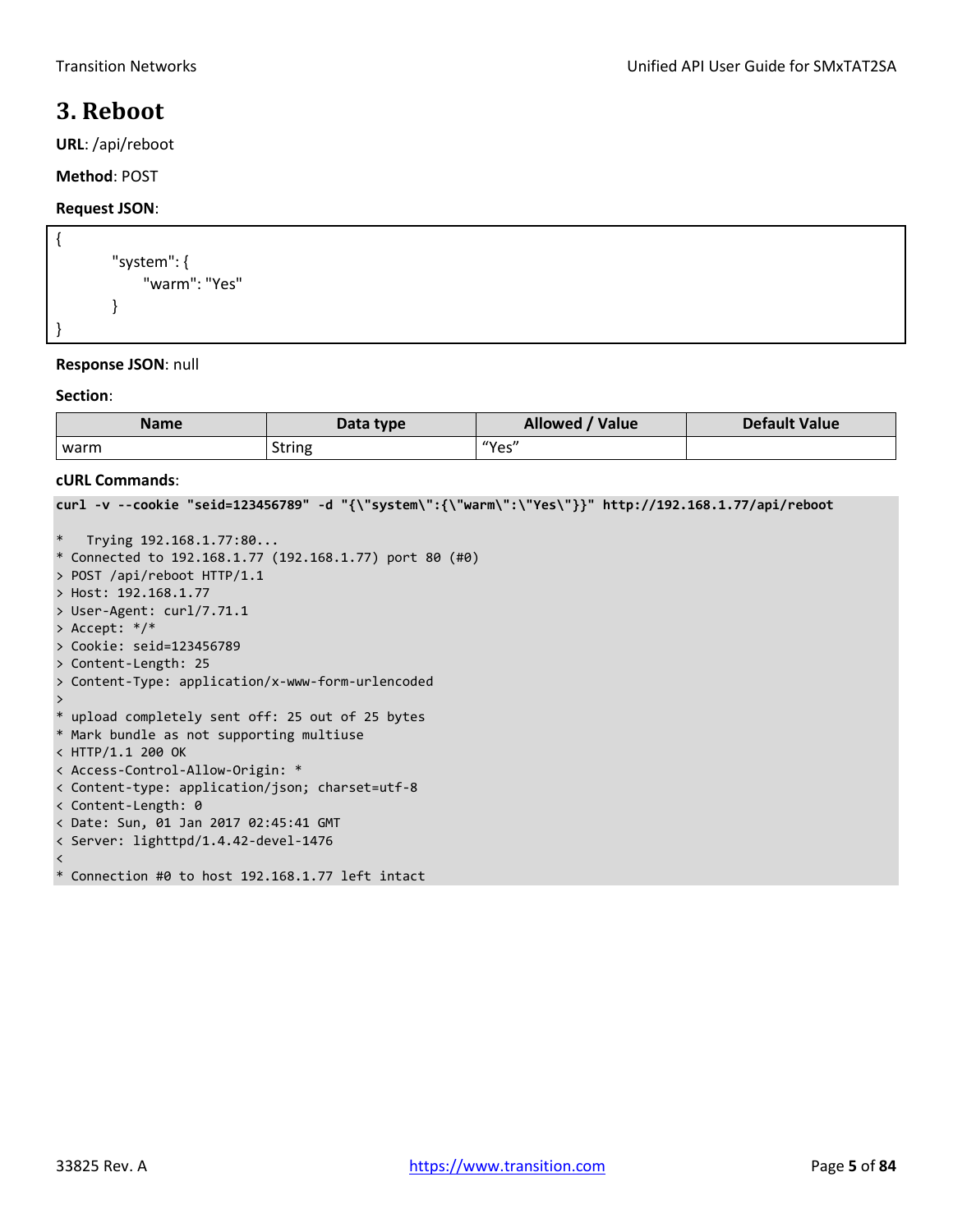## <span id="page-5-0"></span>**4. Get System Information**

**URL**: /api/get\_sysinfo

**Method**: GET

**Request JSON**: null

**Response JSON**:

 $\Gamma$ 

| ί                                                                                  |
|------------------------------------------------------------------------------------|
| "system": {                                                                        |
| "information": {                                                                   |
| "model_name": "SM8TAT2SA",                                                         |
| "description": " Smart Managed Switch, 8-port Gigabit PoE+, 2-port 100/1000 SFP ", |
| "hardware_version": "v1.01",                                                       |
| "mechanical_version": "v1.01",                                                     |
| "firmware_version": "v1.02.1476",                                                  |
| "mac_addr": "00-40-c8-22-02-06",                                                   |
| "serial_number": "152615261526",                                                   |
| "system_name": "SM8TAT2SA",                                                        |
| "location": "",                                                                    |
| "contact": "",                                                                     |
| "system_date": "2019-01-01 02:22:10 +0000",                                        |
| "uptime": "0 days, 2:22:25",                                                       |
| "cpu_load":"18.7 %",                                                               |
| $"$ ram": $\{$                                                                     |
| "total":"127520 KB",                                                               |
| "free":"62996 KB"                                                                  |
| },                                                                                 |
| "temperature_1":50,                                                                |
| "temperature_2":64,                                                                |
| "temperature_3":43                                                                 |
|                                                                                    |
|                                                                                    |
|                                                                                    |
|                                                                                    |

### **cURL Commands**:

curl -v --cookie "seid=123456789" http://192.168.1.77/api/get\_sysinfo Trying 192.168.1.77:80... \* Connected to 192.168.1.77 (192.168.1.77) port 80 (#0) > GET /api/get\_sysinfo HTTP/1.1 > Host: 192.168.1.77 > User-Agent: curl/7.71.1 > Accept: \*/\* > Cookie: seid=123456789 > \* Mark bundle as not supporting multiuse < HTTP/1.1 200 OK < Access-Control-Allow-Origin: \* < Content-type: application/json; charset=utf-8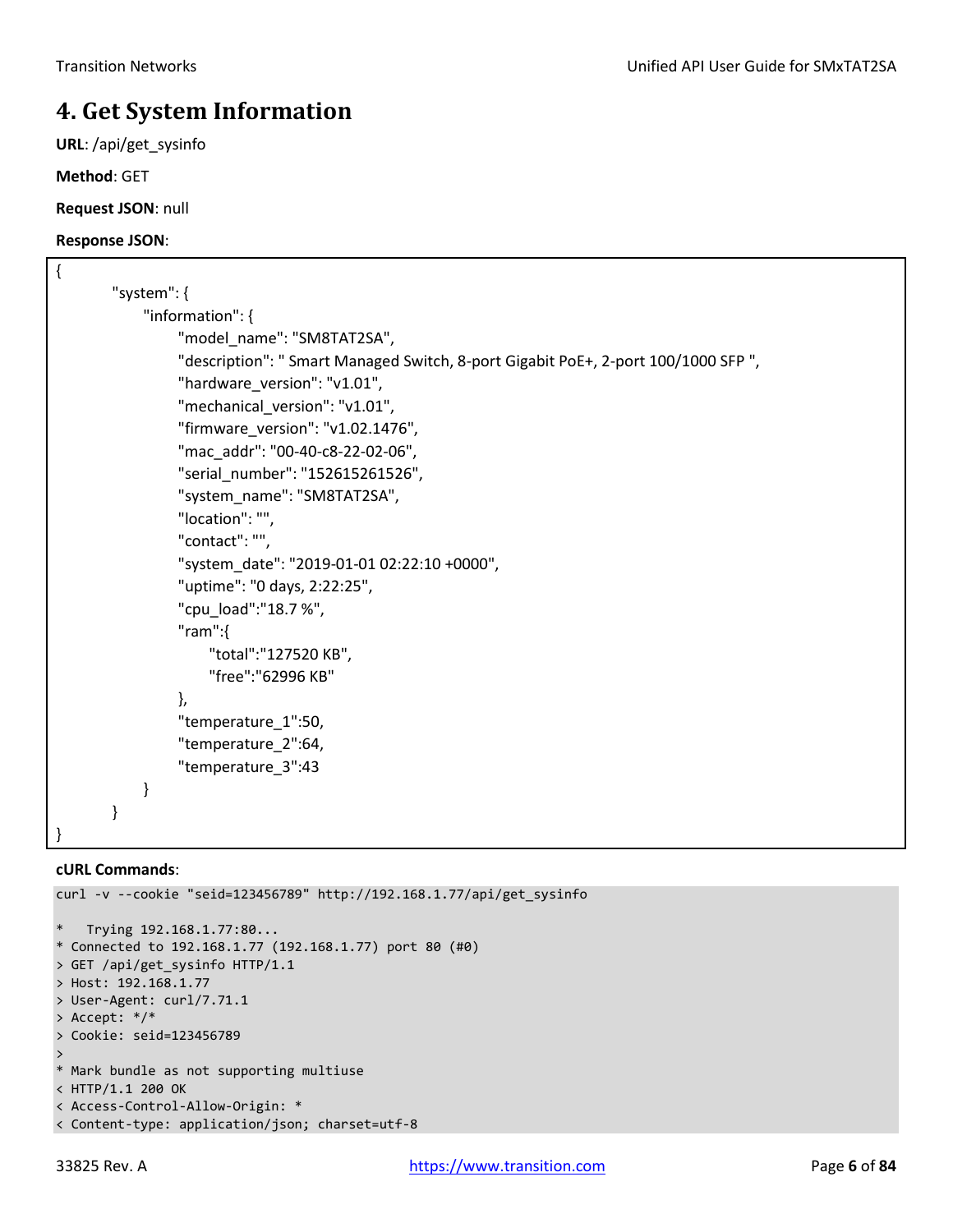```
< Content-Length: 643
< Date: Sun, 01 Jan 2017 00:03:30 GMT
< Server: lighttpd/1.4.42-devel-1476
\overline{\left( \right. }%{
        "system": {
               "information": {
                      "model_name": "SM8TAT2SA",
                      "description": "Smart Managed Switch, 8-port Gigabit PoE+, 2-port 100/1000 SFP",
                       "hardware_version": "v1.01",
 "mechanical_version": "v1.01",
 "firmware_version": "v1.02.1476",
                     "mac_addr": "00-40-C7-17-00-AA",
                      "serial_number": "C020317AR4900002",
                      "system_name": "SM8TAT2SA",
                      "location": "",
\blacksquare and \blacksquare and \blacksquare contact": \blacksquare ,
 "system_date": "2017-01-01 00:03:29 +0000",
 "uptime": "0 days, 0:03:44",
\blacksquare and \blacksquare cpu_load": \blacksquare 11.9 %",
                       "ram": {
                              "total": "127520 KB",
                              "free": "69952 KB"
, where \{x_i\}_{i=1}^N , we have \{x_i\}_{i=1}^N"temperature_1": 66,
                      "temperature_2": 0,
 "temperature_3": 0
 }
        }
}* Connection #0 to host 192.168.1.77 left intact
```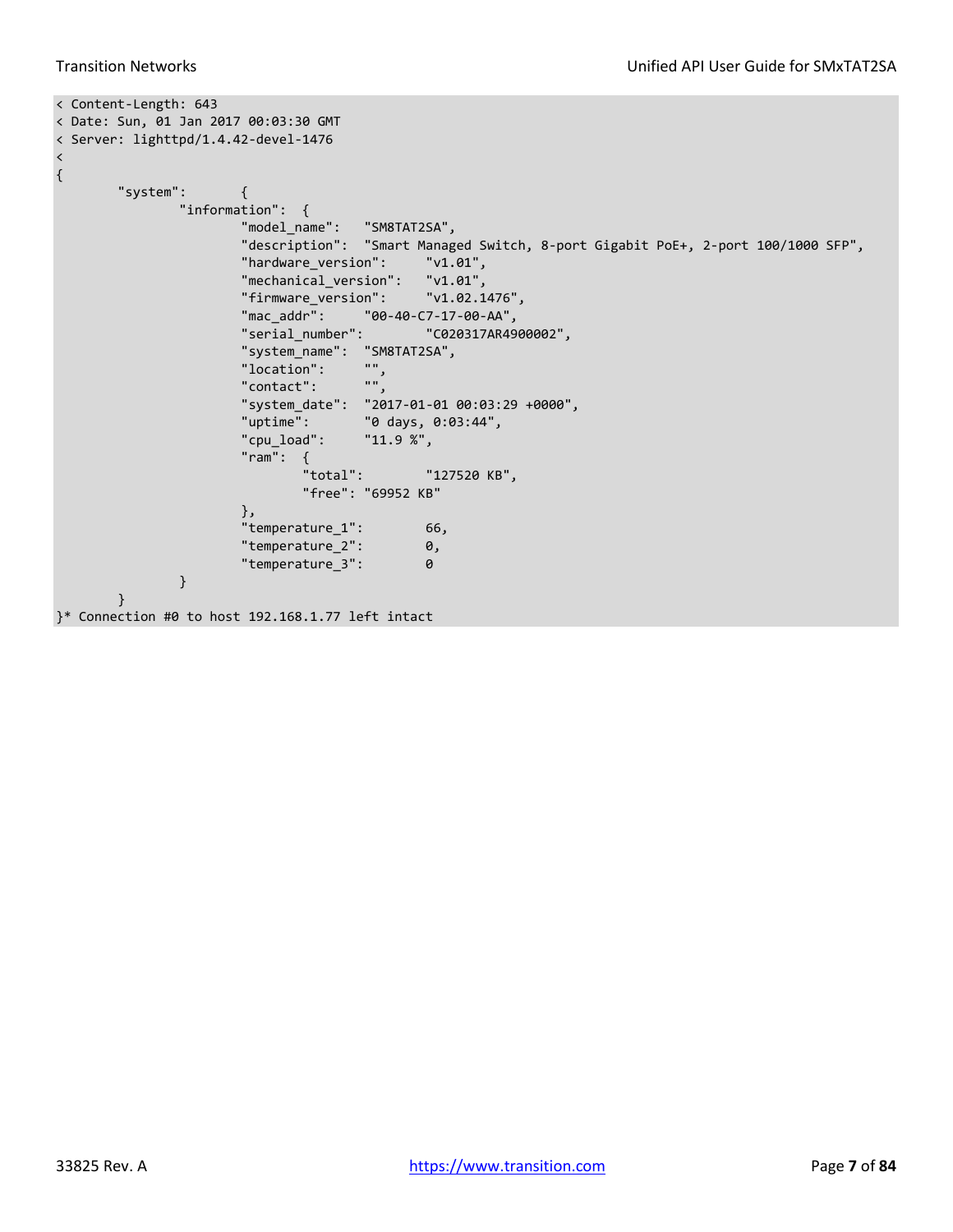## <span id="page-7-0"></span>**5. Set System Information**

### **URL**: /api/set\_sysinfo

### **Method**: POST

### **Request JSON**:

{

| "system": {                  |  |
|------------------------------|--|
| "information": {             |  |
| "system_name": "SM24TAT2SA", |  |
| "location": "Test Location", |  |
| "contact": "Test Contact"    |  |
|                              |  |
|                              |  |
|                              |  |

### **Response JSON**:

| "system": $\{$               |
|------------------------------|
| "information": {             |
| "system name": "SM24TAT2SA", |
| "location": "Test Location", |
| "contact": "Test Contact"    |
|                              |
|                              |
|                              |

### **Section**:

| <b>Name</b> | Data type     | Allowed / Value    | <b>Default Value</b> |
|-------------|---------------|--------------------|----------------------|
| system name | String        | 0-128 alphanumeric |                      |
| location    | <b>String</b> | 0-128 alphanumeric |                      |
| contact     | String        | 0-128 alphanumeric |                      |

```
curl -v --cookie "seid=123456789" -d "{\"system\": {\"information\": {\"system_name\":
\"SM16TAT2SA\",\"location\": \"Minnetonka\",\"contact\": \"Tech supportt\"}}}" 
http://192.168.1.77/api/set_sysinfo
```

```
{
        "system": {
               "information": {
                     "system_name": "SM16TAT2SA",
                     "location": "Minnetonka",
                     "contact": "Tech supportt"
}<br>{}
       }
}
```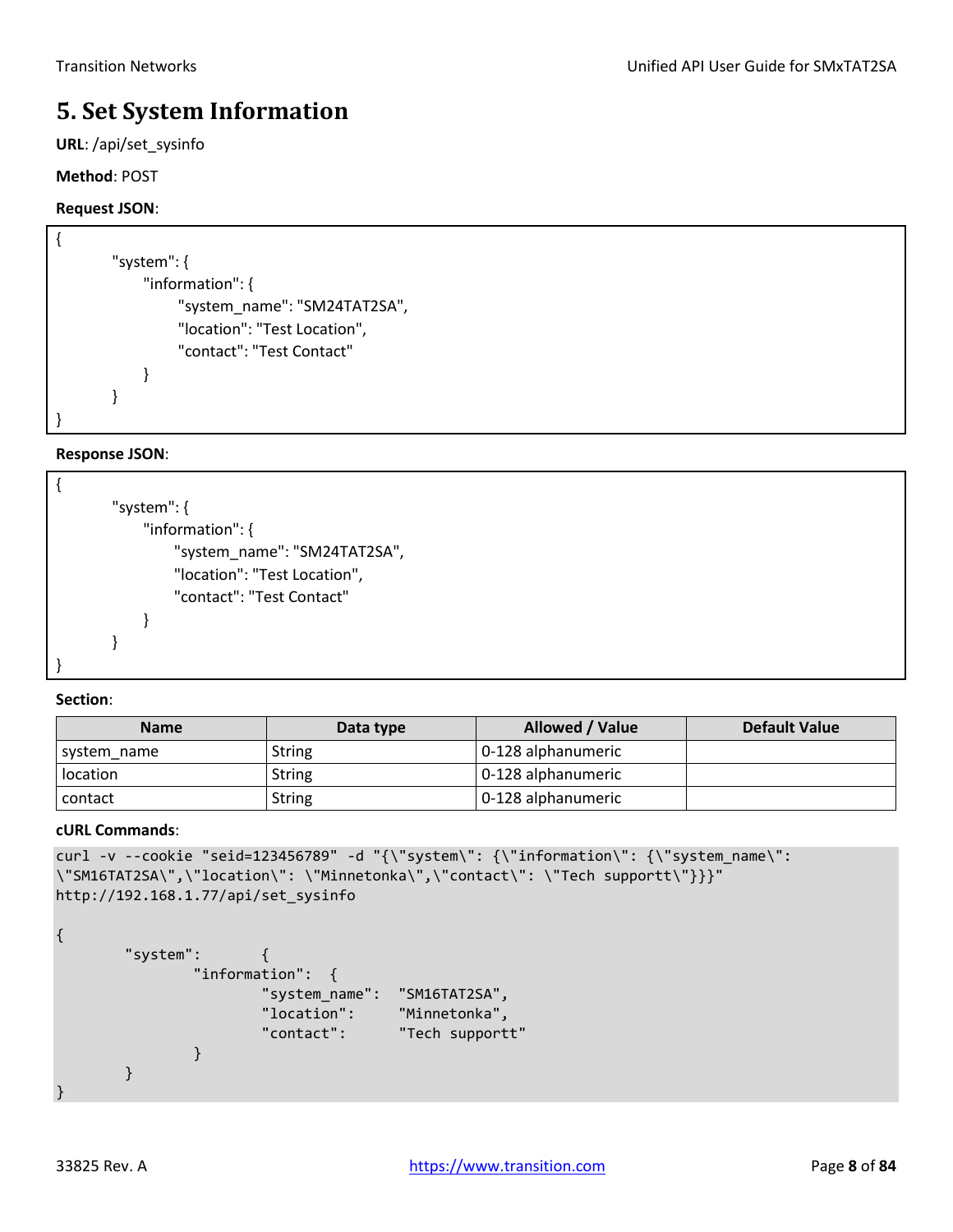### <span id="page-8-0"></span>**6. Get PoE Status**

**URL**: /api/get\_poe\_status

**Method**: GET

**Request JSON**: null

#### **Response JSON**:

```
{
        "poe": {
               "total_power_allocate": 140,
               "total_power_used": 48,
               "total_current_used": 95
        },
               "ports":[{
                      "id": 1,
                      "poe":{
                          "pd_class": "2",
                          "priority": "Low",
                          "port_status": "PoE turned ON",
                          "power_allocate": 70,
                          "power_used": 29,
                          "current_used": 52
                     }
        },
        … … …
        \mathbf{I}}
```
### **Section**:

| <b>Name</b>          | Data type | Unit       |
|----------------------|-----------|------------|
| total_power_allocate | Integer   | $0.1$ watt |
| total_power_used     | Integer   | $0.1$ watt |
| total_current_used   | Integer   | mA         |
| power_allocate       | Integer   | $0.1$ watt |
| power used           | Integer   | $0.1$ watt |
| current used         | Integer   | mA         |

```
curl -v --cookie "seid=123456789" http://192.168.1.77/api/get_poe_status
{
         "poe": {
                "total_power_allocate": 0,
               "total_power_used": 0,
                "total_current_used": 0
         },
        "ports": [{}
```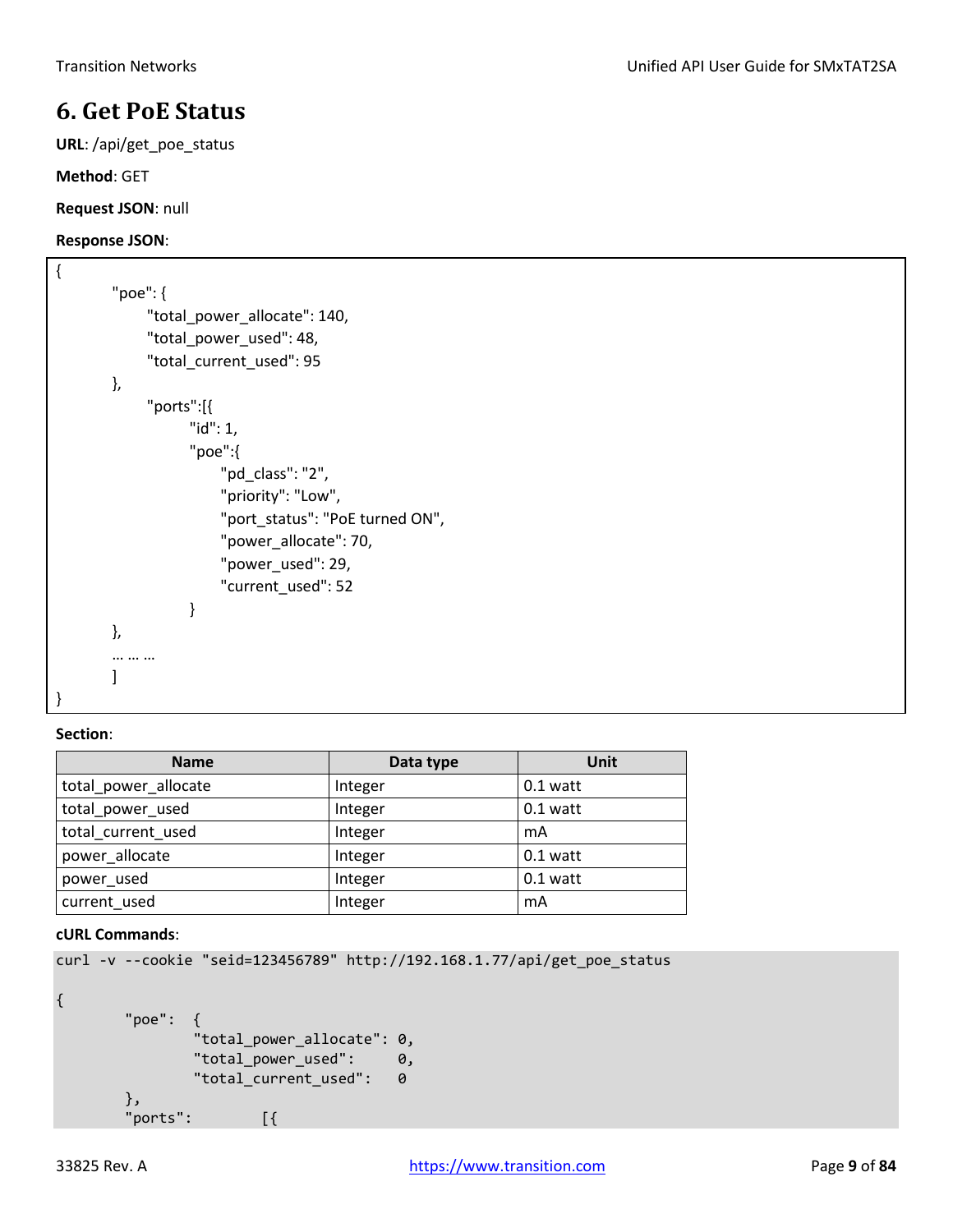```
"id": 1,
                      "poe": {
                              "pd_class": "-",
                              "priority": "Low",
                             "port_status": "No PD detected",
                             "power_allocate": 0,
                             "power_used": 0,
                             "current_used": 0
 }
               }, {
                       "id": 2,
                       "poe": {
                              "pd_class": "-",
                             "priority": "Low",
                             "port_status": "No PD detected",
                             "power_allocate": 0,
                             "power_used": 0,
                              "current_used": 0
 }
               }, {
                       "id": 3,
                      "poe": {
                              "pd_class": "-",
                              "priority": "Low",
                             "port_status": "No PD detected",
                             "power_allocate": 0,
                             "power_used": 0,
                             "current_used": 0
 }
               }, {
                       "id": 4,
                      "poe": {
                             "pd class": " -", "priority": "Low",
                             "port_status": "No PD detected",
                             "power_allocate": 0,
                             "power_used": 0,
                              "current_used": 0
 }
               }, {
                       "id": 5,
                      "poe": {
                              "pd_class": "-",
                              "priority": "Low",
                              "port_status": "No PD detected",
                             "power_allocate": 0,
                             "power_used": 0,
                             "current_used": 0
denotes the control of the state of the state of the state of the state of the state of the state of the state
               }, {
                       "id": 6,
                      "poe": {
                               "pd_class": "-",
```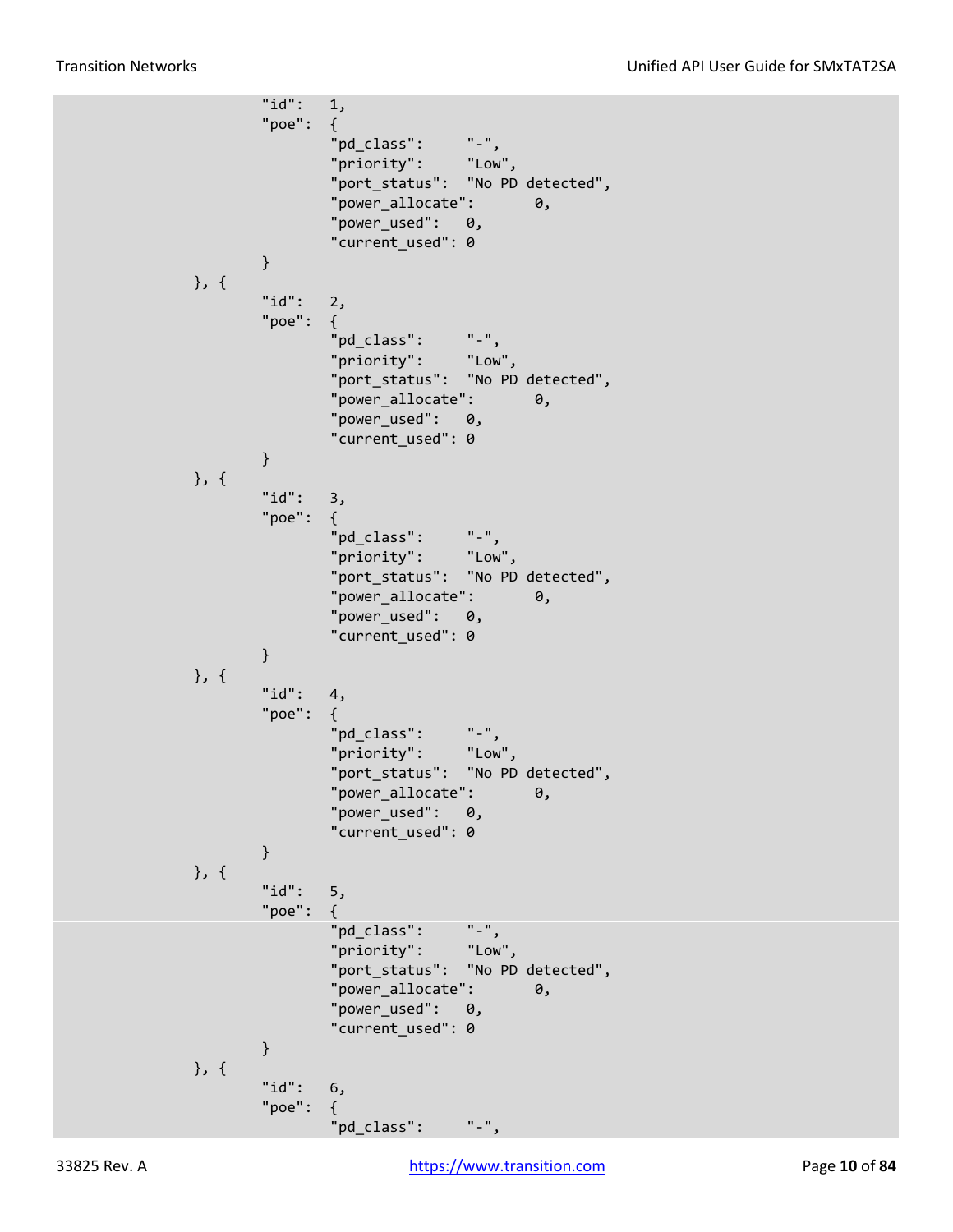```
 "priority": "Low",
                             "port_status": "No PD detected",
                             "power_allocate": 0,
                             "power_used": 0,"current_used": 0
 }
               }, {
                       "id": 7,
                       "poe": {
\blacksquare and the contract of the contract \blacksquare pd_class": \blacksquare -", \blacksquare"priority": "Low",
                             "port_status": "No PD detected",
                             "power_allocate": 0,
                             "power_used": 0,
                             "current_used": 0
 }
               }, {
                       "id": 8,
                       "poe": {
\blacksquare and the contract of the contract \blacksquare pd_class": \blacksquare -", \blacksquare "priority": "Low",
                             "port_status": "No PD detected",
                             "power_allocate": 0,
                             "power_used": 0,
                             "current_used": 0
 }
               }]
```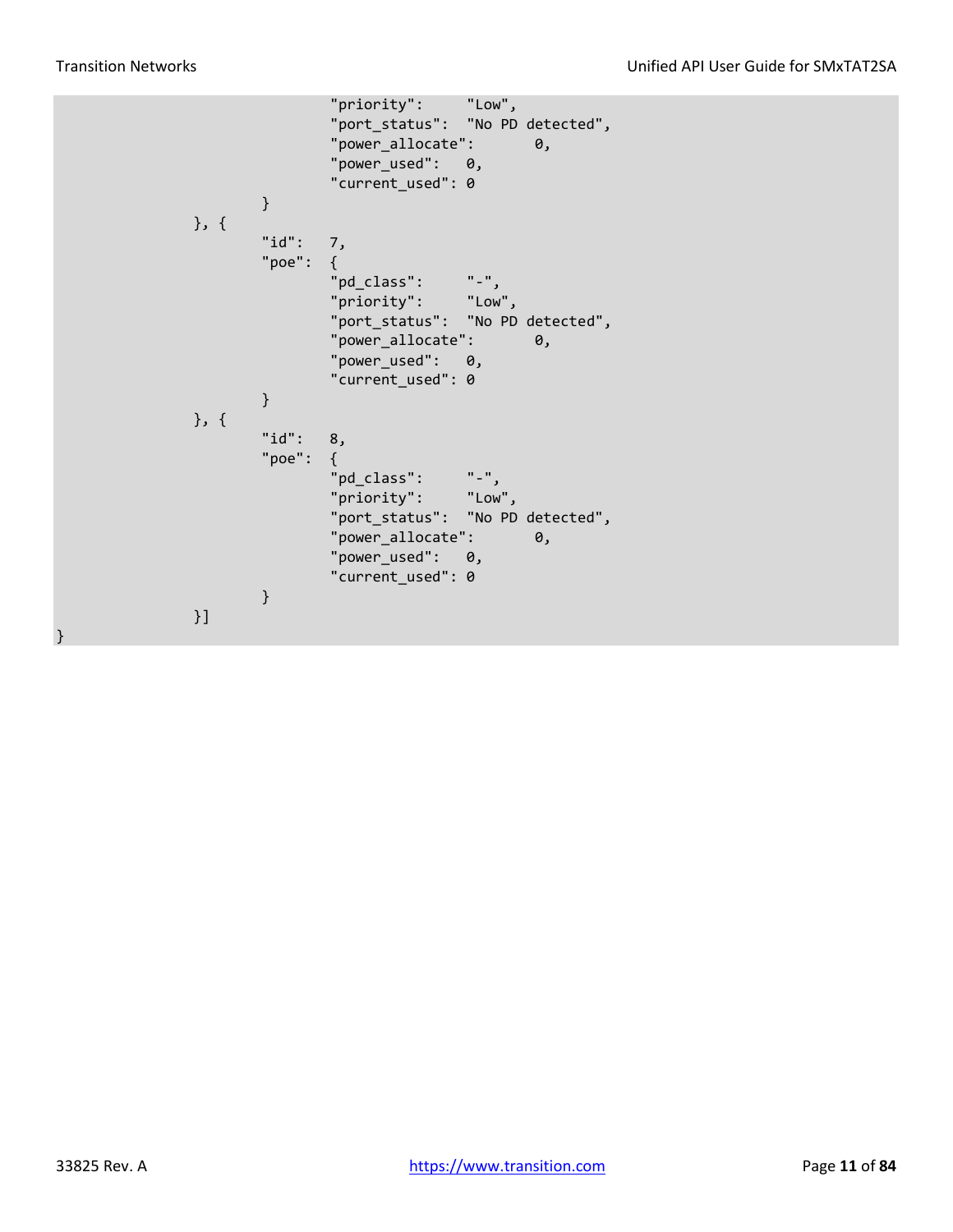## <span id="page-11-0"></span>**7. Get PoE Config**

**URL**: /api/get\_poe\_config

**Method**: GET

**Request JSON**: null

**Response JSON**:

```
{
        "poe": {
              "poe_firmware_version": "208-188",
              "total_power_watts": 740,
              "power_determined_mode": "Class",
              "capacitor_detection": false
        },
        "ports": [
        {
              "id": 1,
              "poe":{
                  "mode": "Enabled",
                  "priority": "Low",
                  "power_limit_user": 30,
                  "schedule": "Disabled"
             }
        },
        … … …
        ]
}
```
### **Section**:

| Data type<br><b>Name</b> |         | Unit |
|--------------------------|---------|------|
| total_power_watts        | Integer | watt |
| power limit user         | Integer | watt |

```
curl -v --cookie "seid=123456789" http://192.168.1.77/api/get_poe_config
{
         "poe": {
                "poe_firmware_version": "208-188",
                "total_power_watts": 300,
                "power_determined_mode": "Class",
                "capacitor_detection": false
        },
         "ports": [{
                        "id": 1,
                       "poe": {
                                "mode": "Enabled",
                                "priority": "Low",
```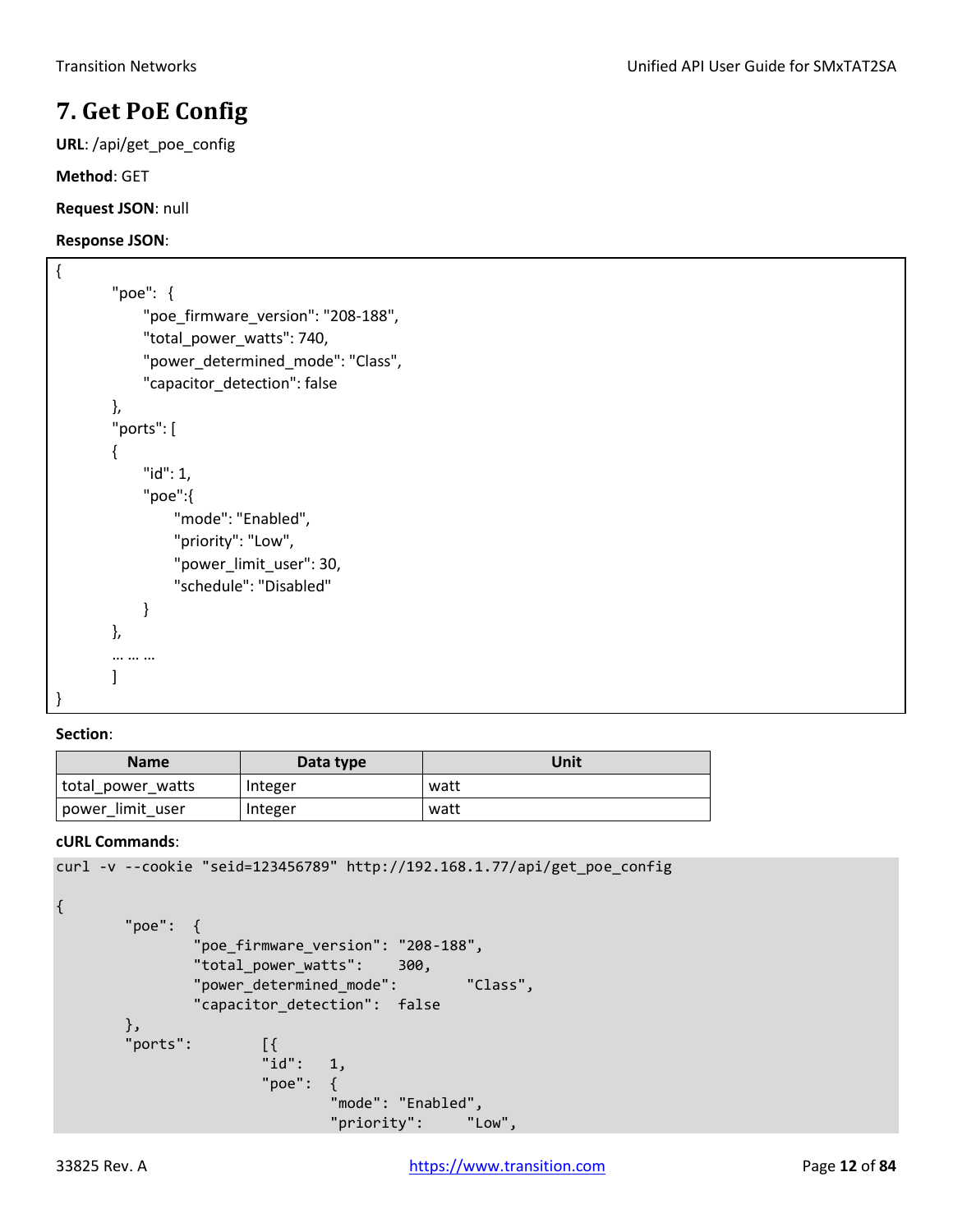```
 "power_limit_user": 30,
                               "schedule": "Disabled"
 }
                }, {
                       "id": 2,
                       "poe": {
                               "mode": "Enabled",
                              "priority": "Low",
                              "power_limit_user": 30,
                              "schedule": "Disabled"
denotes the control of the second property of the second property of the second property \} }, {
                       "id": 3,
                       "poe": {
                               "mode": "Enabled",
                               "priority": "Low",
                              "power_limit_user": 30,
                              "schedule": "Disabled"
 }
                }, {
                       "id": 4,
                        "poe": {
                               "mode": "Enabled",
                              "priority": "Low",
                              "power_limit_user": 30,
                               "schedule": "Disabled"
 }
                }, {
                       "id": 5,
                       "poe": {
                               "mode": "Enabled",
                              "priority": "Low",
                              "power limit user": 30,
                              "schedule": "Disabled"
denotes the control of the second property of the second property of the second property \} }, {
                       "id": 6,
                       "poe": {
                               "mode": "Enabled",
                               "priority": "Low",
                              "power limit user": 30,
                              "schedule": "Disabled"
 }
                }, {
                       "id": 7,
                        "poe": {
                               "mode": "Enabled",
                              "priority": "Low",
                              "power_limit_user": 30,
                               "schedule": "Disabled"
 }
                }, {
                       "id": 8,
```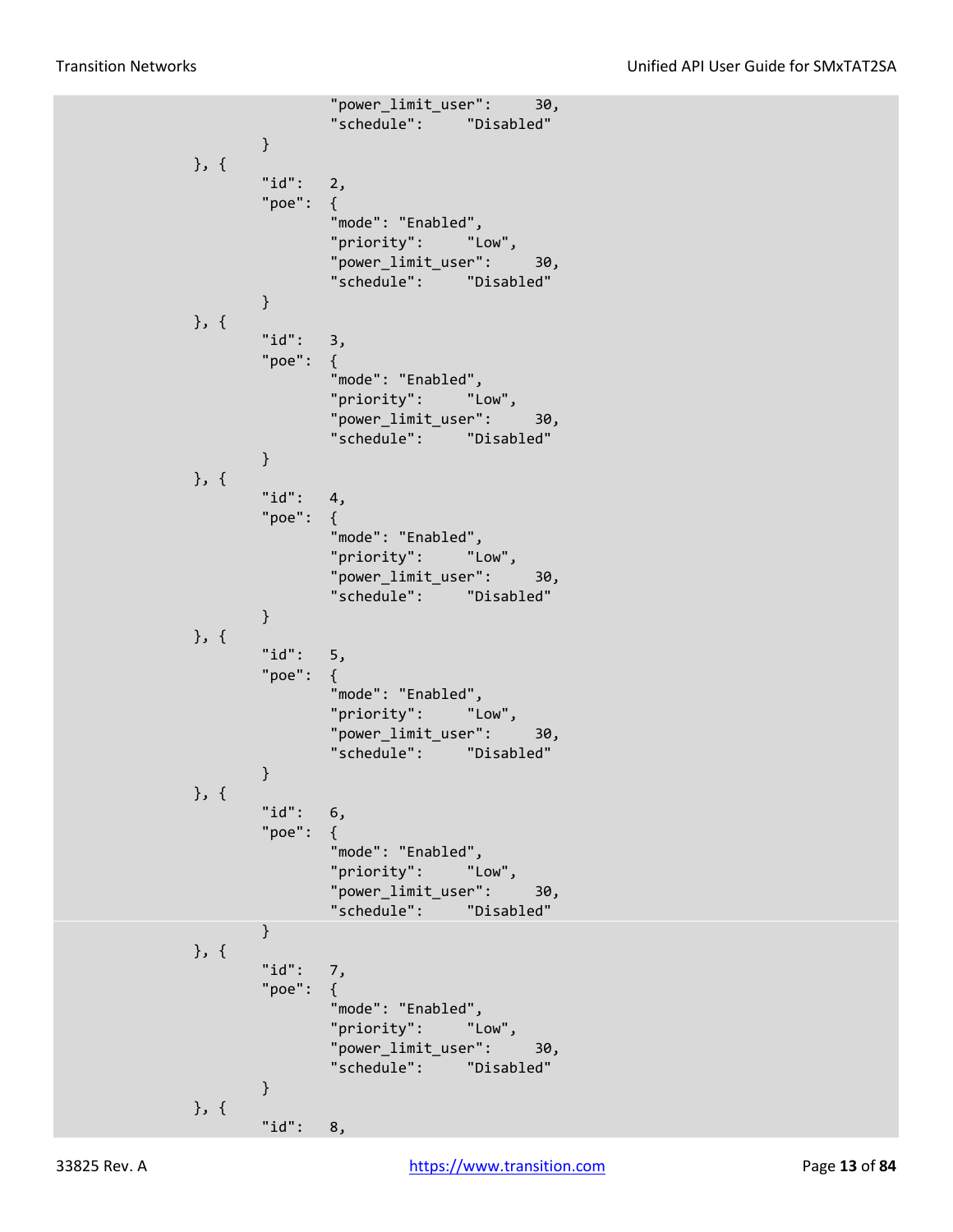|    | "poe": $\{$ |                            |
|----|-------------|----------------------------|
|    |             | "mode": "Enabled",         |
|    |             | "priority": "Low",         |
|    |             | "power_limit_user":<br>30. |
|    |             | "schedule": "Disabled"     |
|    |             |                            |
| ١l |             |                            |
|    |             |                            |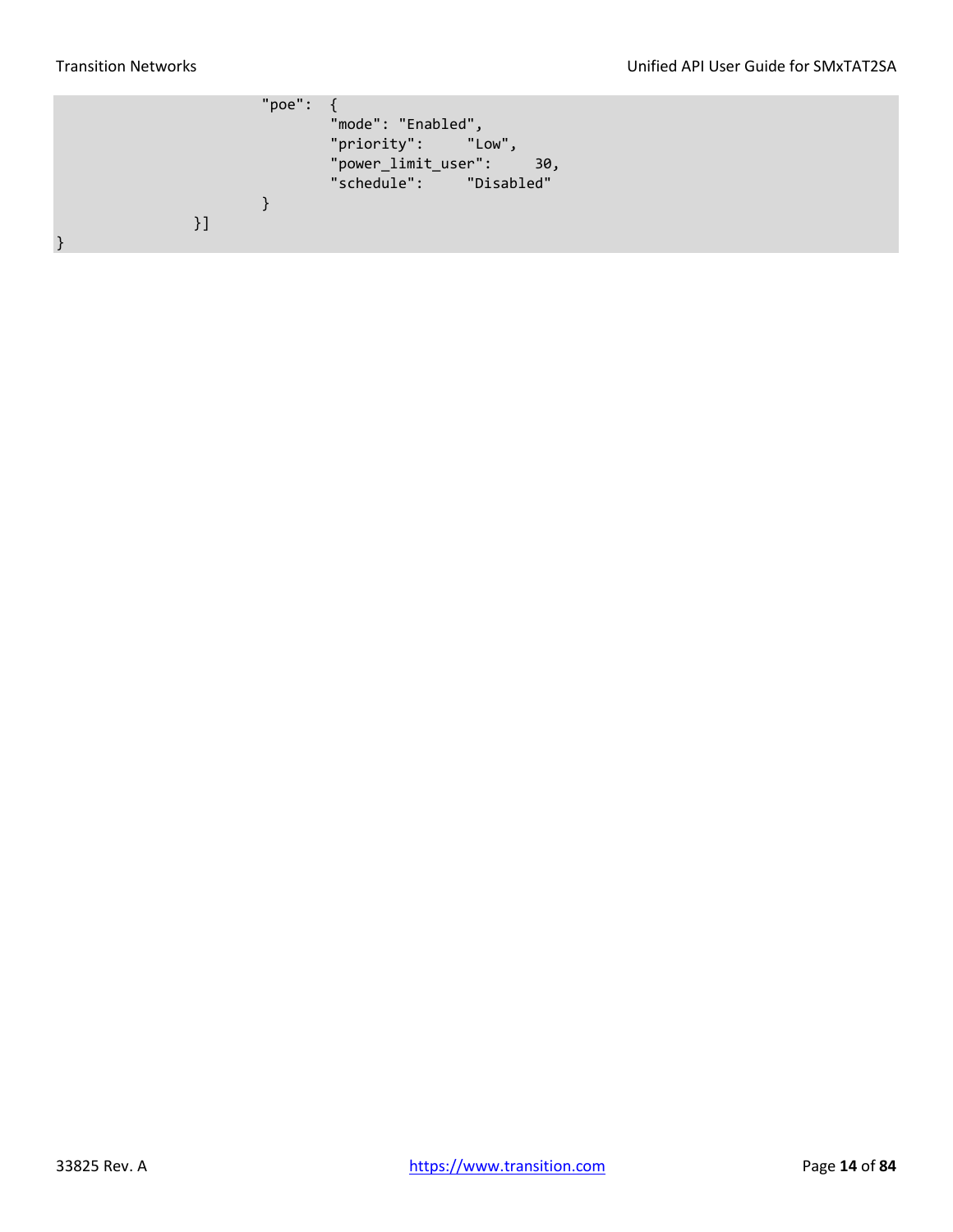### <span id="page-14-0"></span>**8. Set PoE Config**

**URL**: /api/set\_poe\_config

### **Method**: POST

#### **Request JSON**:

```
{
        "poe": {
               "power_determined_mode": "Class",
               "capacitor_detection": false
        },
        "ports": [
        {
               "id": 1,
               "poe":{
                    "mode": "Enabled",
                    "priority": "Low",
                    "power_limit_user": 30,
                    "schedule": "Disabled"
               }
        },
        … … …
        \mathbf{I}}
```
### **Response JSON**:

```
{
        "poe": {
               "power_determined_mode": "Class",
               "capacitor_detection": false
        },
        "ports": [
        {
               "id": 1,
               "poe":{
                    "mode": "Enabled",
                    "priority": "Low",
                    "power_limit_user": 30,
                    "schedule": "Disabled"
              }
        },
        … … …
        \mathbf{I}}
```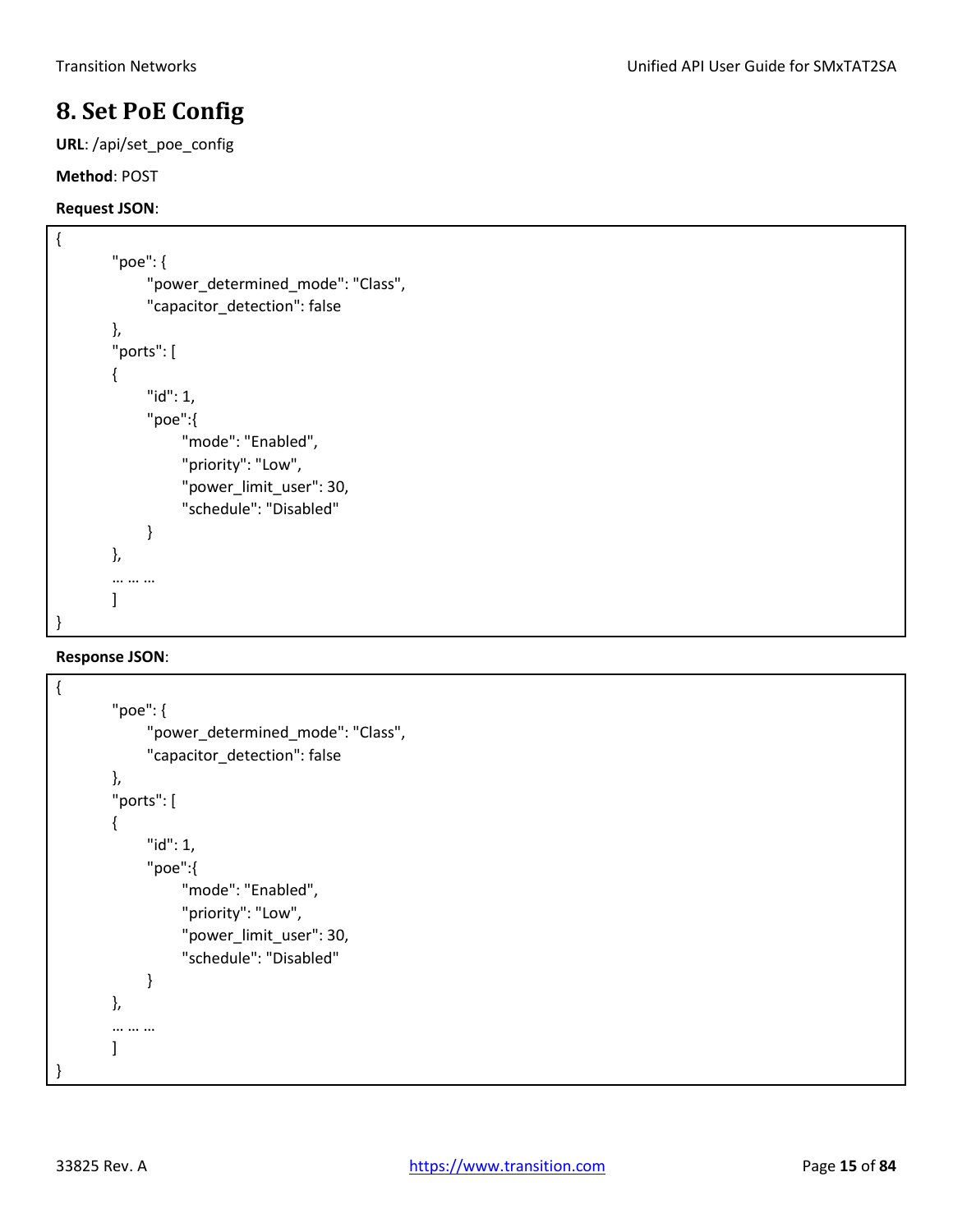#### **Section**:

| <b>Name</b>           | Data type      | <b>Allowed / Value</b>                  | <b>Default Value</b> |
|-----------------------|----------------|-----------------------------------------|----------------------|
| power determined mode | <b>String</b>  | "Class"、"Allocation"、"LLDP-Med"         | Allocation           |
| capacitor detection   | <b>Boolean</b> |                                         | false                |
| lid                   | Integer        | <port number=""></port>                 |                      |
| mode                  | <b>String</b>  | "Enabled"、"Disabled"                    | Enabled              |
| priority              | <b>String</b>  | "Low"、"High"、"Critical"                 | Low                  |
| power_limit_user      | Integer        | $1-30$ watt                             | 30                   |
| schedule              | <b>String</b>  | "Disabled"、 <profile name=""></profile> | <b>Disabled</b>      |

### **cURL Commands**:

```
curl -v --cookie "seid=123456789" -d
```

```
"{\"poe\":{\"power_determined_mode\":\"Class\",\"capacitor_detection\":false},\"ports\":[{\"id\":1
,\"poe\":{\"Mode\":\"Enabled\",\"Priority\":\"Low\",\"power_limit_user\":30,\"schedule\":\"Disable
d\"}}]}" http://192.168.1.77/api/set_poe_config
```
### {

```
 "poe": {
                "power_determined_mode": "Class",
                "capacitor_detection": false
        },
        "ports": [{
                       "id": 1,
                       "poe": {
                               "mode": "Enabled",
                              "priority": "Low",
                              "power_limit_user": 30,
                              "schedule": "Disabled"
denotes the control of the second property of the second property of the second property \} }, {
                       "id": 2,
                      "poe": {
                               "mode": "Enabled",
                              "priority": "Low",
                              "power_limit_user": 30,
                              "schedule": "Disabled"
 }
               }, {
                       "id": 3,
                      "poe": {
                               "mode": "Enabled",
                               "priority": "Low",
                               "power_limit_user": 30,
                               "schedule": "Disabled"
 }
               }, {
                       "id": 4,
                       "poe": {
                               "mode": "Enabled",
                              "priority": "Low",
                              "power_limit_user": 30,
                              "schedule": "Disabled"
 }
               }, {
```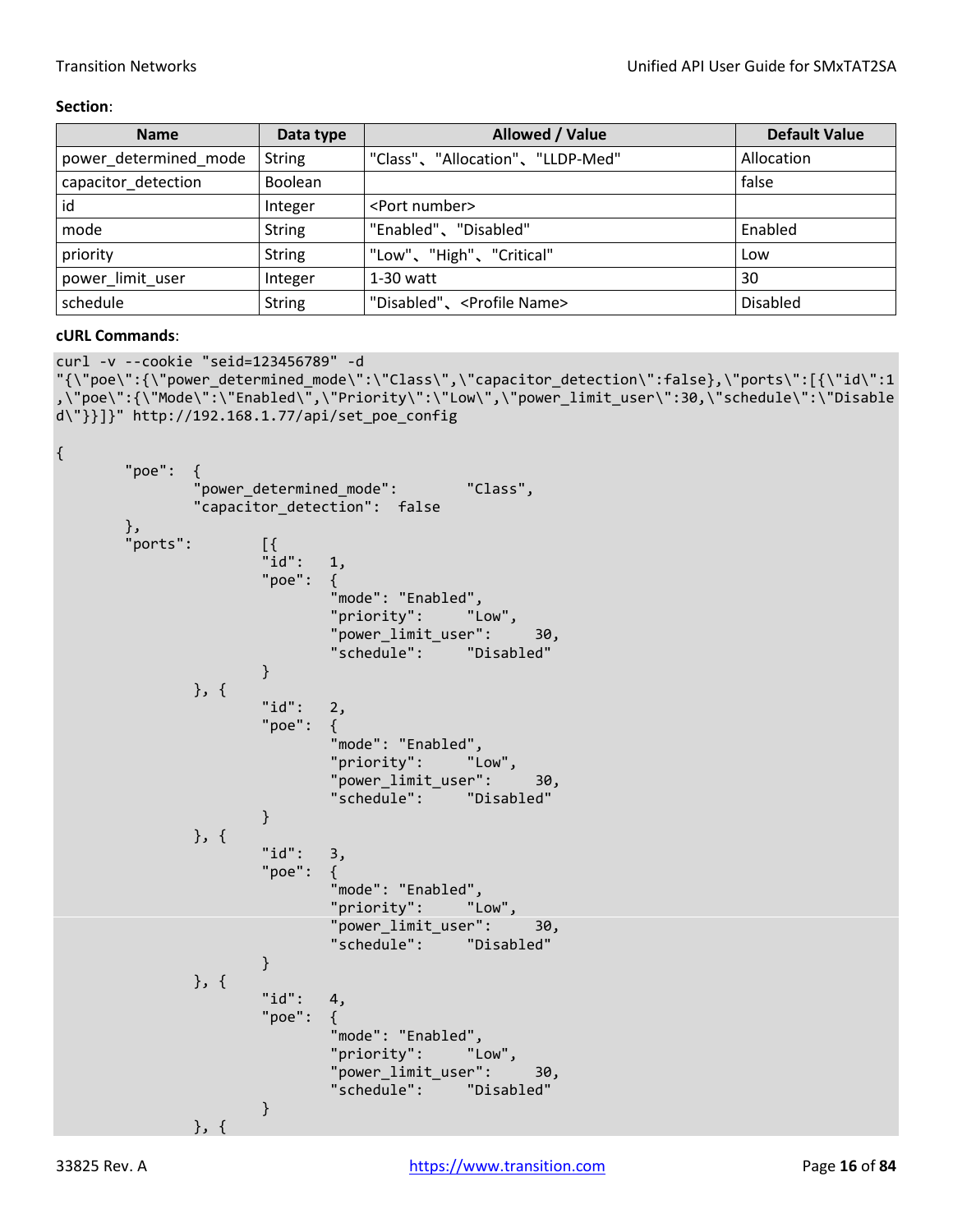```
 "id": 5,
                   "poe": {
                           "mode": "Enabled",
                          "priority": "Low",
                          "power_limit_user": 30,
                           "schedule": "Disabled"
 }
             }, {
                    "id": 6,
                    "poe": {
 "mode": "Enabled",
 "priority": "Low",
 "power_limit_user": 30,
                          "schedule": "Disabled"
 }
             }, {
                    "id": 7,
 "poe": {
 "mode": "Enabled",
                          "priority": "Low",
                          "power_limit_user": 30,
                          "schedule": "Disabled"
denotes the control of the second property of the second property of the second property \} }, {
                    "id": 8,
                   "poe": {
                           "mode": "Enabled",
 "priority": "Low",
                          "power_limit_user": 30,
                          "schedule": "Disabled"
denotes the control of the second property of the second property of the second property \} }]
```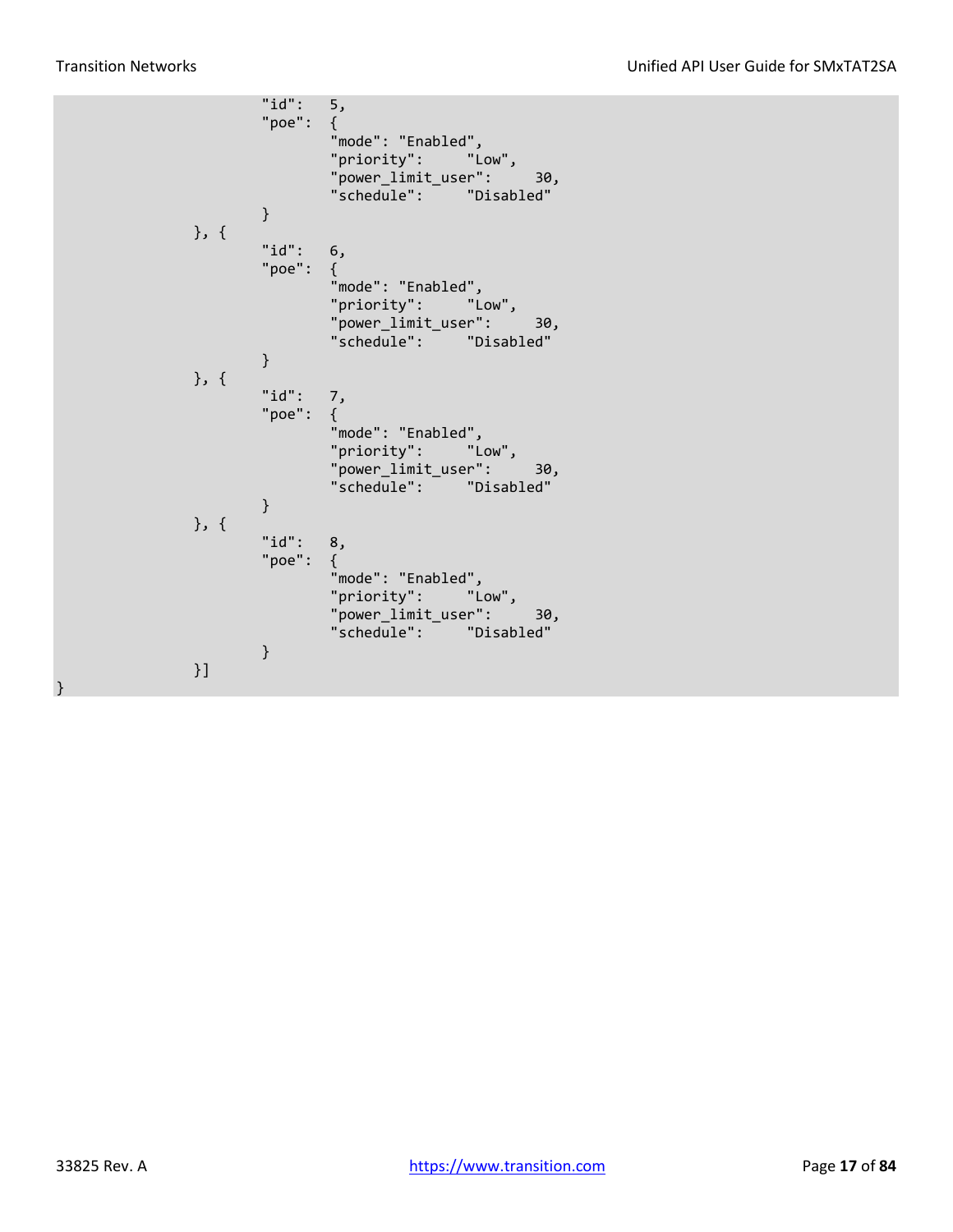### <span id="page-17-0"></span>**9. Get Port Statistics**

**URL**: /api/get\_port\_statistics

**Method**: GET

**Request JSON**: null

### **Response JSON**:

{

"ports": [ { "id": 1, "statistics": { "rx\_bytes": { "all": 93536, "octets": 11676072, "unicast": 44332, "multicast": 37536, "broadcast": 11672, "discard": 26816, "64 bytes": 55171, "65-127 bytes": 6235, "128-255 bytes": 5317, "256-511 bytes": 5841, "512-1023 bytes": 3493, "1024-1518 bytes": 1, "1519-max bytes": 0, "drop": 26816, "crc\_alignment": 0, "oversize": 0, "undersize": 0, "fragments": 0, "jabber": 0 }, "tx\_bytes": { "all": 130311, "octets": 14036132, "unicast": 9516, "multicast": 1123, "broadcast": 119672, "discard": 0, "64 bytes": 77115, "65-127 bytes": 9511, "128-255 bytes": 336, "256-511 bytes": 302, "512-1023 bytes": 1251, "1024-1518 bytes": 2668,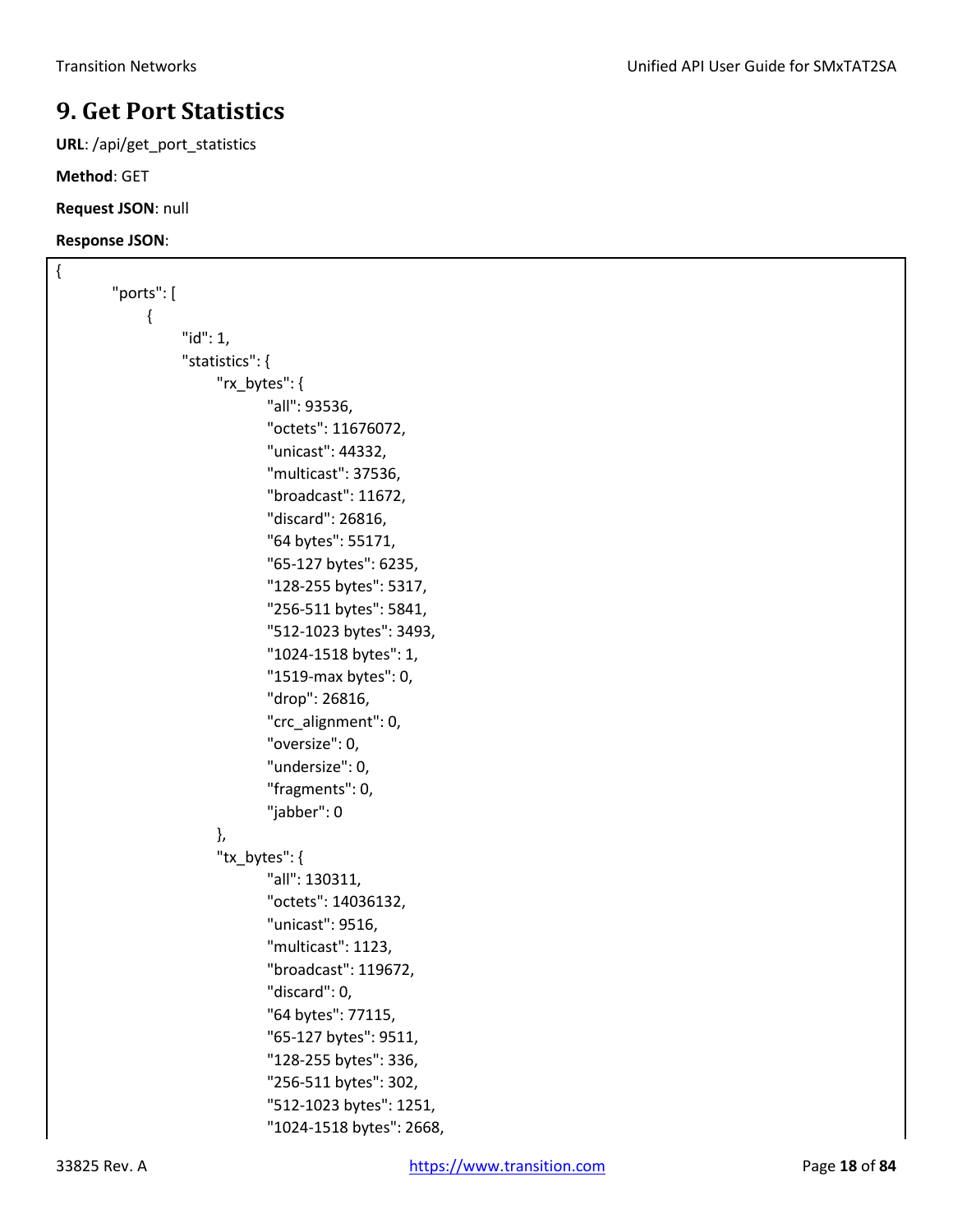```
 "1519-max bytes": 0,
                               "drop": 0,
                               "late_collision": 0,
                               "excessive_collision": 0
         }
                   }
             },
             … …
       ]
}
```

```
curl -v --cookie "seid=123456789" http://192.168.1.77/api/get_port_statistics
{
       "ports": [{
                    "id": 1,
                    "statistics": {
 "rx_packets": {
\blacksquare all": 1368, \blacksquare"octets": 244568,
                                  "unicast": 714,
                                  "multicast": 310,
                                   "broadcast": 344,
                                  "discard": 0,
                                  "64 bytes": 807,
                                  "65-127 bytes": 274,
                                   "128-255 bytes": 39,
                                   "256-511 bytes": 10,
                                  "512-1023 bytes": 238,
                                   "1024-1518 bytes": 0,
                                  "1519-max bytes": 0,
                                   "drop": 0,
                                  "crc_alignment": 0,
                                  "oversize": 0,
                                  "undersize": 0,
                                  "fragments": 0,
                                  "jabber": 0
, where \{x_i\}_{i=1}^N , we have the contribution of \} ,
                            "tx_packets": {
                                   "all": 5364,
                                   "octets": 879571,
                                  "unicast": 648,
                                   "multicast": 53,
                                   "broadcast": 4663,
                                   "discard": 0,
                                  "64 bytes": 4457,
                                  "65-127 bytes": 349,
                                  "128-255 bytes": 83,
                                   "256-511 bytes": 111,
                                   "512-1023 bytes": 60,
                                  "1024-1518 bytes": 304,
                                  "1519-max bytes": 0,
                                   "drop": 0,
                                  "late_collision": 0,
                                  "excessive_collision": 0
```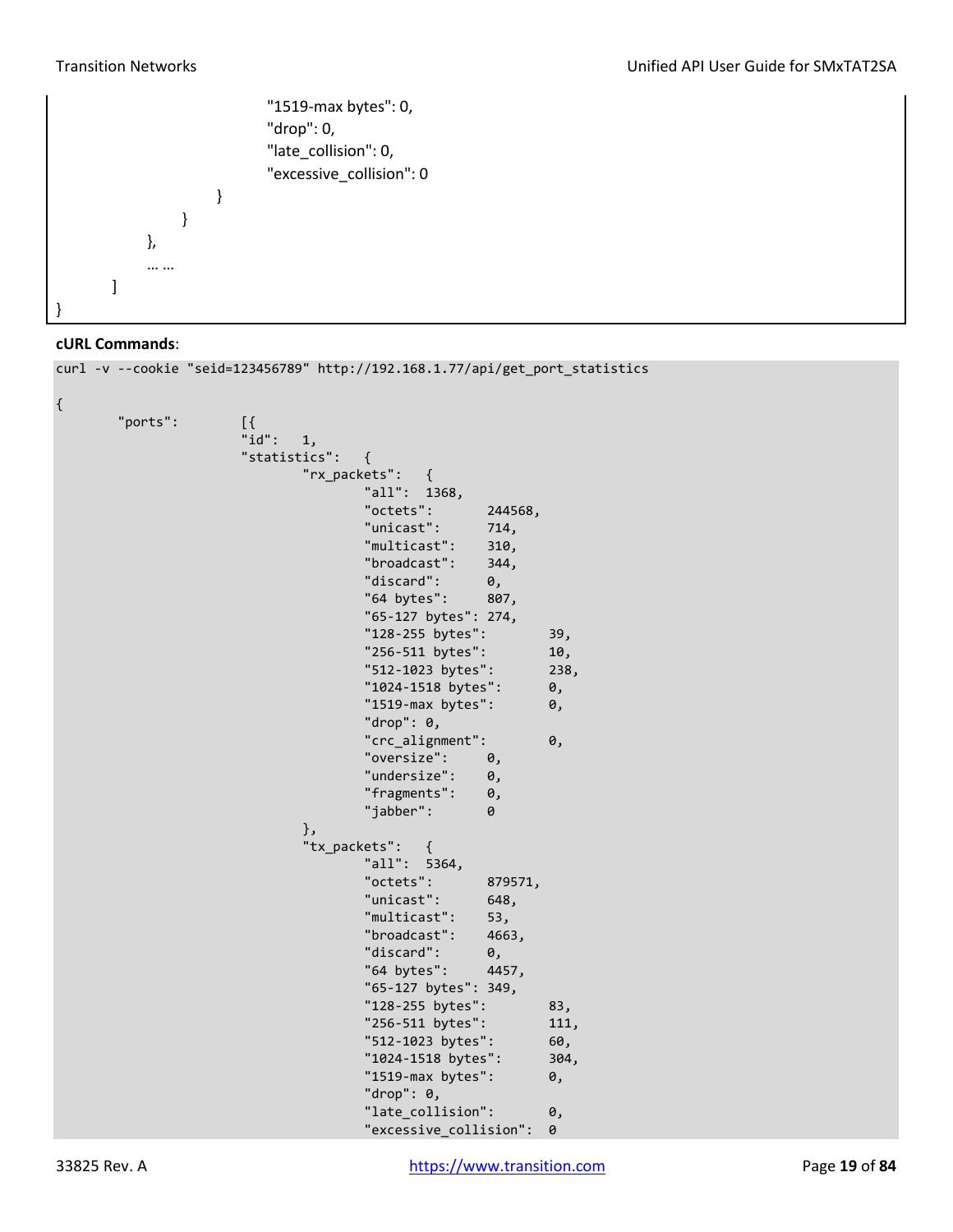```
denotes the contract of the contract of the contract of the contract of the contract of the contract of the con
denotes the control of the control of the control of the control of the control of the control of the control of the control of the control of the control of the control of the control of the control of the control of the 
                  }, {
                           "id": 2,
                           "statistics": {
                                    "rx_packets": {
                                            "all": 0,
 "octets": 0,
\blacksquare unicast": \blacksquare 0,
                                            "multicast": 0,
                                            "broadcast": 0,
                                            "discard": 0,
                                            "64 bytes": 0,
                                             "65-127 bytes": 0,
                                            "128-255 bytes": 0,
                                            "256-511 bytes": 0,
                                             "512-1023 bytes": 0,
                                            "1024-1518 bytes": 0,
                                            "1519-max bytes": 0,
                                            "drop": 0,
                                             "crc_alignment": 0,
                                            "oversize": 0,
                                            "undersize": 0,
                                            "fragments": 0,
                                             "jabber": 0
, where \{x_i\}_{i=1}^N , we have the contribution of \} ,
                                   },<br>"tx packets": {
                                            "all": 0,
                                            "octets": 0,
\blacksquare unicast": \blacksquare 0,
                                            "multicast": 0,
                                            "broadcast": 0,
                                            "discard": 0,
                                            "64 bytes": 0,
                                             "65-127 bytes": 0,
                                            "128-255 bytes": 0,
                                            "256-511 bytes": 0,
                                            "512-1023 bytes": 0,
                                            "1024-1518 bytes": 0,
                                            "1519-max bytes": 0,
                                            "drop": 0,
                                            "late_collision": 0,
                                             "excessive_collision": 0
denotes the contract of the contract of the contract of the contract of the contract of the contract of the con
}<br>}<br>{}
                  }, {
                           "id": 3,
                          "statistics": {
                                    "rx_packets": {
                                             "all": 0,
                                            "octets": 0,
                                            "unicast": 0,
                                            "multicast": 0,
                                            "broadcast": 0,
                                            "discard": 0,
                                            "64 bytes": 0,
                                             "65-127 bytes": 0,
                                            "128-255 bytes": 0,
                                            "256-511 bytes": 0,
```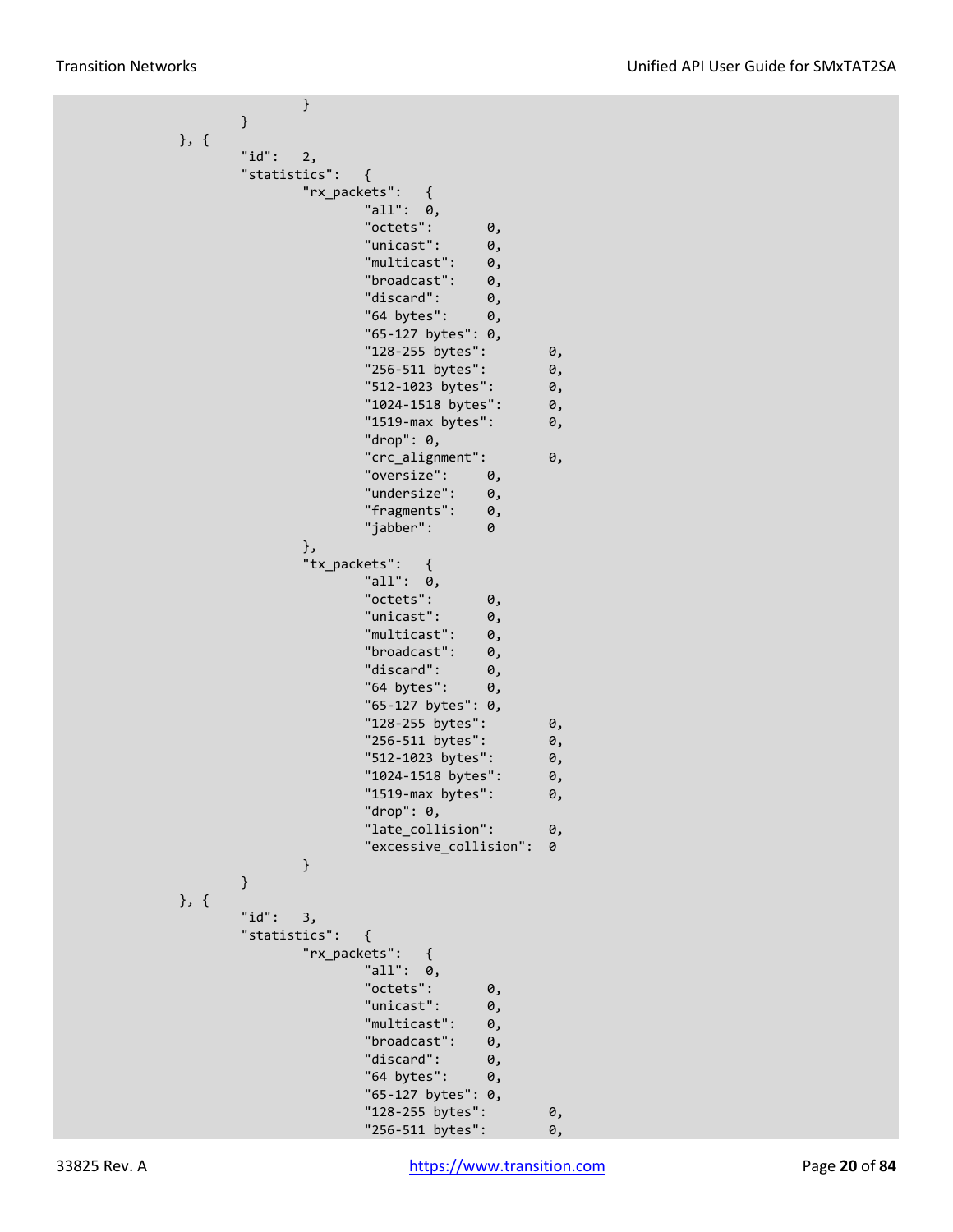```
"512-1023 bytes": 0,
                                        "1024-1518 bytes": 0,
                                        "1519-max bytes": 0,
                                         "drop": 0,
                                        "crc_alignment": 0,
                                        "oversize": 0,<br>"undersize": 0,
                                         "undersize": 0,
                                        "fragments": 0,
                                        "jabber": 0
, where \{x_i\}_{i=1}^N , we have the contribution of \} ,
                                 "tx_packets": {
                                         "all": 0,
                                         "octets": 0,
                                         "unicast": 0,
                                        "multicast": 0,
                                        "broadcast": 0,
 "discard": 0,
 "64 bytes": 0,
                                         "65-127 bytes": 0,
                                        "128-255 bytes": 0,
                                        "256-511 bytes": 0,
                                         "512-1023 bytes": 0,
                                        "1024-1518 bytes": 0,
                                        "1519-max bytes": 0,
                                         "drop": 0,
                                        "late_collision": 0,
                                         "excessive_collision": 0
denotes the contract of the contract of the contract of the contract of the contract of the contract of the con
denotes the control of the control of the control of the control of the control of the control of the control of the control of the control of the control of the control of the control of the control of the control of the 
                }, {
                         "id": 4,
                        "statistics": {
                                 "rx_packets": {
                                         "all": 0,
 "octets": 0,
\blacksquare unicast": \blacksquare 0,
                                        "multicast": 0,
                                        "broadcast": 0,
                                        "discard": 0,
                                        "64 bytes": 0,
                                        "65-127 bytes": 0,
                                         "128-255 bytes": 0,
                                        "256-511 bytes": 0,
                                        "512-1023 bytes": 0,
                                        "1024-1518 bytes": 0,
                                        "1519-max bytes": 0,"drop": \theta,
                                         "crc_alignment": 0,
                                        "oversize": 0,
                                        "undersize": 0,
                                        "fragments": 0,
                                         "jabber": 0
, where \{x_i\}_{i=1}^N , we have the contribution of \} ,
                                 "tx_packets": {
                                         "all": 0,
                                         "octets": 0,
                                         "unicast": 0,
                                         "multicast": 0,
                                        "broadcast": 0,
```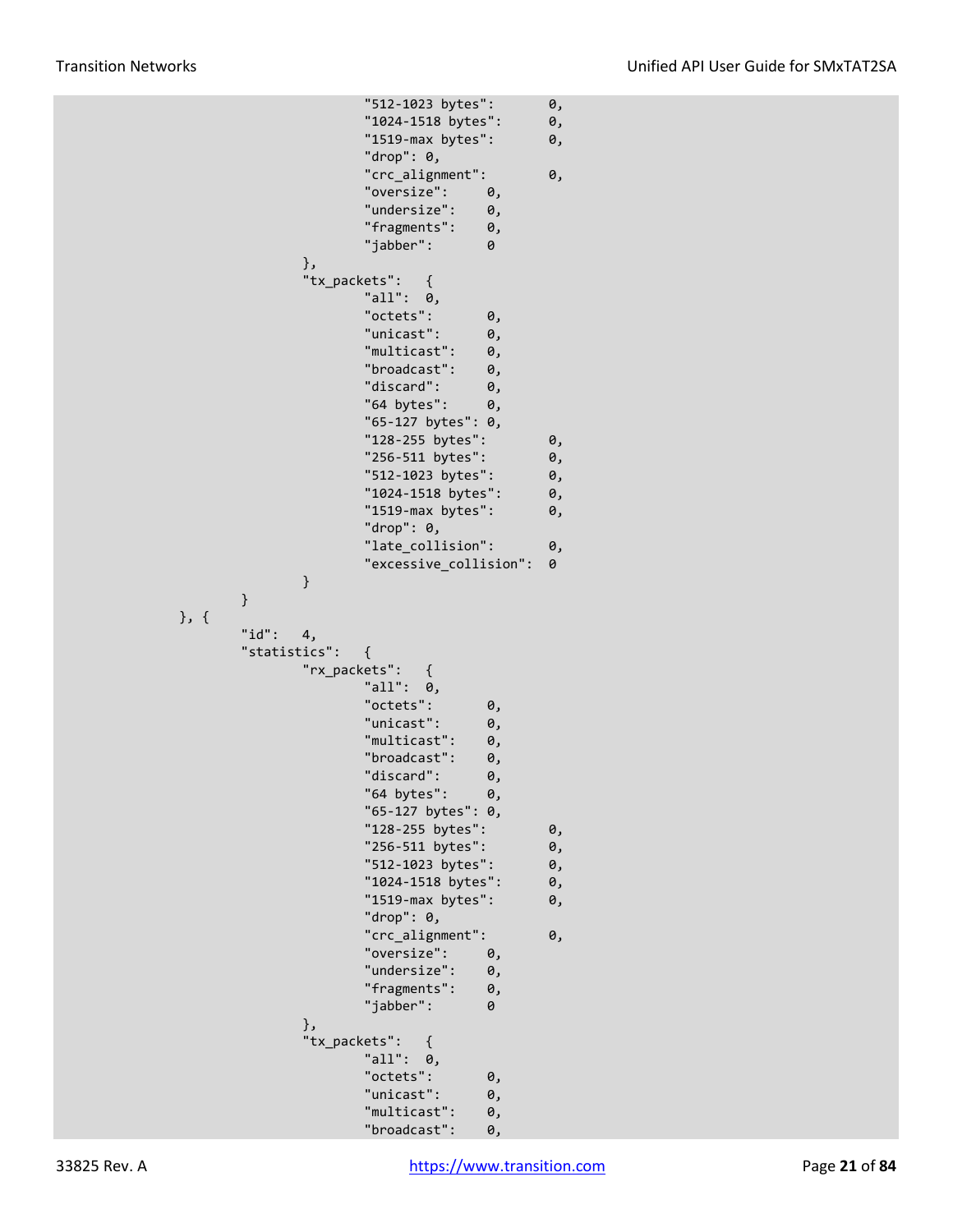```
"discard": 0,
                                                  "64 bytes": 0,
                                                   "65-127 bytes": 0,
                                                  "128-255 bytes": 0,
                                                 "256-511 bytes": 0,
                                                  "512-1023 bytes": 0,
                                                   "1024-1518 bytes": 0,
                                                 "1519-max bytes": 0,
                                                  "drop": 0,
                                                  "late_collision": 0,
                                                  "excessive_collision": 0
denotes the contract of the contract of the contract of the contract of the contract of the contract of the con
denotes the control of the control of the control of the control of the control of the control of the control of the control of the control of the control of the control of the control of the control of the control of the 
                    }, {
                              "id": 5,
                              "statistics": {
                                        "rx_packets": {
                                                  "all": 3800,
                                                 "octets": 265506,
                                                  "unicast": 85,
                                                  "multicast": 35,
                                                  "broadcast": 3680,
                                                  "discard": 0,
                                                  "64 bytes": 3511,
                                                 "65-127 bytes": 184,
                                                  "128-255 bytes": 89,
                                                 "256-511 bytes": 0,
                                                  "512-1023 bytes": 16,
                                                  "1024-1518 bytes": 0,
                                                  "1519-max bytes": 0,
                                                 "drop": 0,
                                                  "crc alignment": 0,
                                                 "oversize": 0,
                                                  "undersize": 0,
                                                 "fragments": 0,
                                                  "jabber": 0
, where \{x_i\}_{i=1}^N , we have the contribution of \} ,
                                         "tx_packets": {
                                                  "all": 1981,
                                                  "octets": 209741,
                                                  "unicast": 325,
                                                  "multicast": 328,
                                                   "broadcast": 1328,
                                                  "discard": 0,
                                                   "64 bytes": 1432,
                                                   "65-127 bytes": 378,
                                                   "128-255 bytes": 89,
                                                  "256-511 bytes": 0,
                                                   "512-1023 bytes": 77,
                                                  "1024-1518 bytes": 5,
                                                 "1519-max bytes": 0,
                                                  "drop": 0,
                                                  "late_collision": 0,
                                                   "excessive_collision": 0
 }
denotes the control of the control of the control of the control of the control of the control of the control of the control of the control of the control of the control of the control of the control of the control of the 
                    }, {
                              "id": 6,
                               "statistics": {
```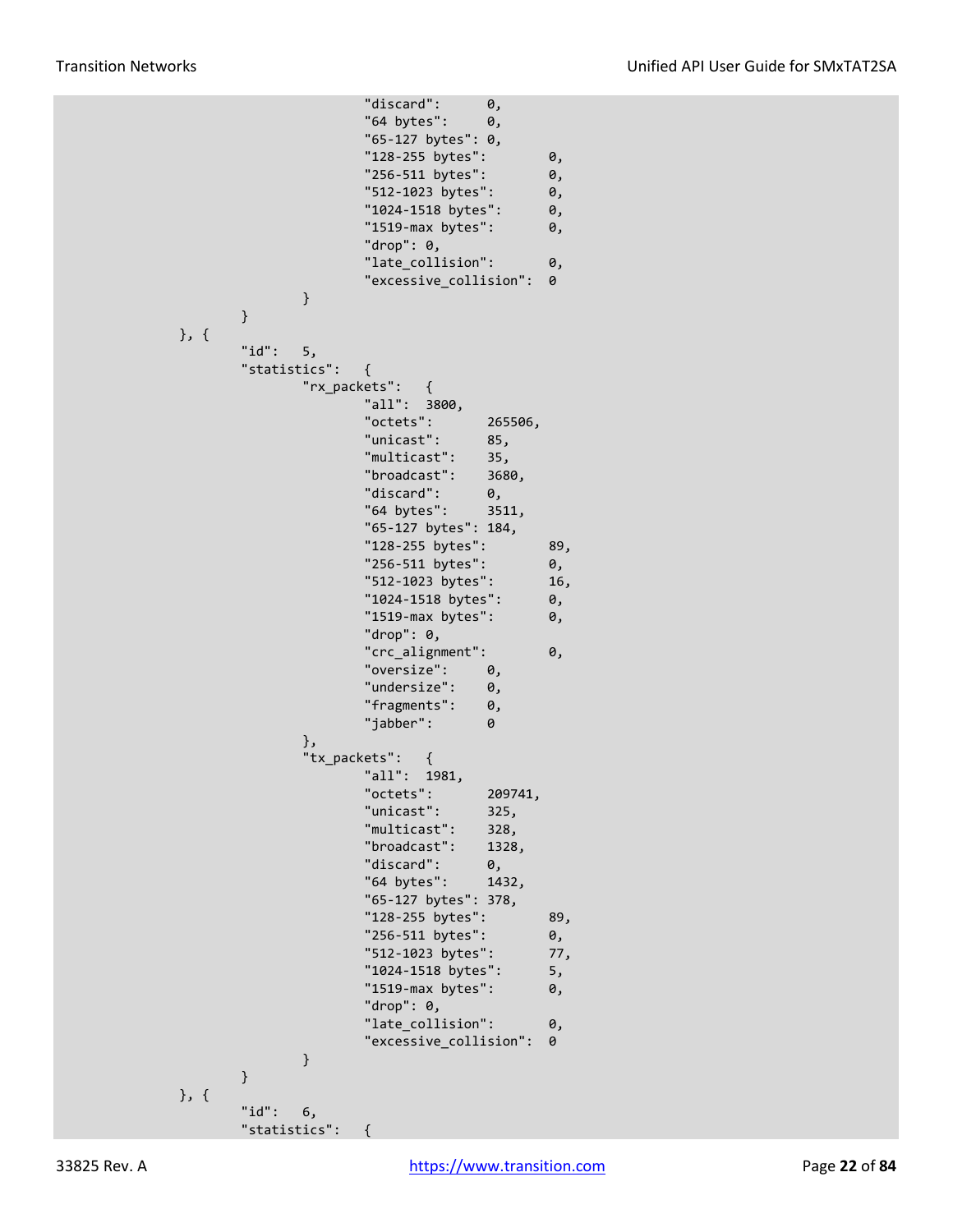```
 "rx_packets": {
                                             "all": 0,
  "octets": 0,
\blacksquare unicast": \blacksquare 0,
                                            "multicast": 0,
                                             "broadcast": 0,
                                            "discard": 0,
                                            "64 bytes": 0,
                                            "65-127 bytes": 0,
                                            "128-255 bytes": 0,
                                            "256-511 bytes": 0,
                                             "512-1023 bytes": 0,
                                            "1024-1518 bytes": 0,<br>"1519-max bytes": 0,
                                            "1519-max bytes": 0,
                                             "drop": 0,
                                             "crc_alignment": 0,
                                            "oversize": 0,
                                            "undersize": 0,
                                            "fragments": 0,
                                             "jabber": 0
, where \{x_i\}_{i=1}^N , we have the contribution of \} ,
                                    "tx packets": {
                                             "all": 0,
                                            "octets": 0,
\blacksquare unicast": \blacksquare 0,
                                            "multicast": 0,
                                            "broadcast": 0,
                                            "discard": 0,
                                             "64 bytes": 0,
                                             "65-127 bytes": 0,
                                            "128-255 bytes": 0,
                                            "256-511 bytes": 0,<br>"512-1023 bytes": 0,
                                             "512-1023 bytes": 0,
                                            "1024-1518 bytes": 0,
                                            "1519-max bytes": 0,
                                            "drop": 0,
                                             "late_collision": 0,
                                             "excessive_collision": 0
denotes the contract of the contract of the contract of the contract of the contract of the contract of the con
denotes the control of the control of the control of the control of the control of the control of the control of the control of the control of the control of the control of the control of the control of the control of the 
                  }, {
                           "id": 7,
                           "statistics": {
                                    "rx_packets": {
                                             "all": 0,
                                            "octets": 0,<br>"unicast": 0,
                                            "unicast": 0,
                                            "multicast": 0,
                                            "broadcast": 0,
                                            "discard": 0,
                                            "64 bytes": 0,
                                             "65-127 bytes": 0,
                                             "128-255 bytes": 0,
                                            "256-511 bytes": 0,
                                            "512-1023 bytes": 0,
                                            122 - 1025 c, 1024 - 1518 bytes": 0,
                                            "1519-max bytes": 0,
                                            "drop": 0,
                                            "crc_alignment": 0,
```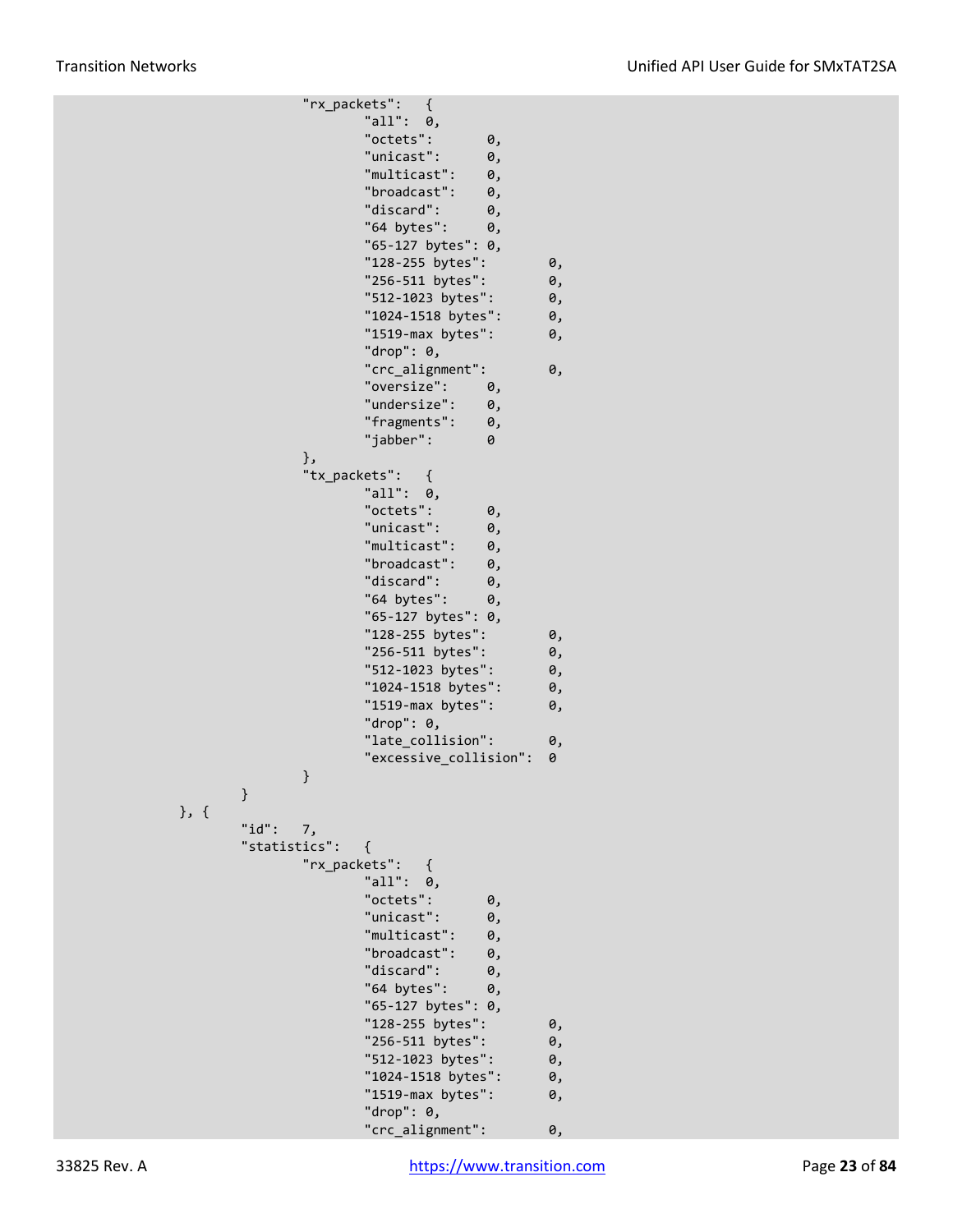```
"oversize": 0,
                                   "undersize": 0,
                                   "fragments": 0,
                                   "jabber": 0
, where \{x_i\}_{i=1}^N , we have the contribution of \} ,
                            "tx packets": {
                                   "all": 0,
                                   "octets": 0,
                                   "unicast": 0,
                                   "multicast": 0,
                                   "broadcast": 0,
                                   "discard": 0,
                                   "64 bytes": 0,
                                    "65-127 bytes": 0,
                                   "128-255 bytes": 0,
                                   "256-511 bytes": 0,
                                   "512-1023 bytes": 0,
                                   "1024-1518 bytes": 0,
                                   "1519-max bytes": 0,
                                    "drop": 0,
                                   "late_collision": 0,
                                    "excessive_collision": 0
denotes the contract of the contract of the contract of the contract of the contract of the contract of the con
}<br>}<br>{}
              }, {
                      "id": 8,
                     "statistics": {
                             "rx_packets": {
                                    "all": 0,
 "octets": 0,
\blacksquare unicast": \blacksquare 0,
                                   "multicast": 0,
                                   "broadcast": 0,
                                   "discard": 0,
                                   "64 bytes": 0,
                                   "65-127 bytes": 0,
                                    "128-255 bytes": 0,
                                    "256-511 bytes": 0,
                                    "512-1023 bytes": 0,
                                   "1024-1518 bytes": 0,
                                   "1519-max bytes": 0,
                                    "drop": 0,
                                    "crc_alignment": 0,
                                   "oversize": 0,
                                   "undersize": 0,
                                   "fragments": 0,
                                   "jabber": 0
, where \{x_i\}_{i=1}^N , we have the contribution of \} ,
                            "tx_packets": {
                                    "all": 0,
 "octets": 0,
                                   "unicast": 0,
                                   "multicast": 0,
                                   "broadcast": 0,
                                   "discard": 0,
                                    "64 bytes": 0,
                                    "65-127 bytes": 0,
                                   "128-255 bytes": 0,
                                    "256-511 bytes": 0,
```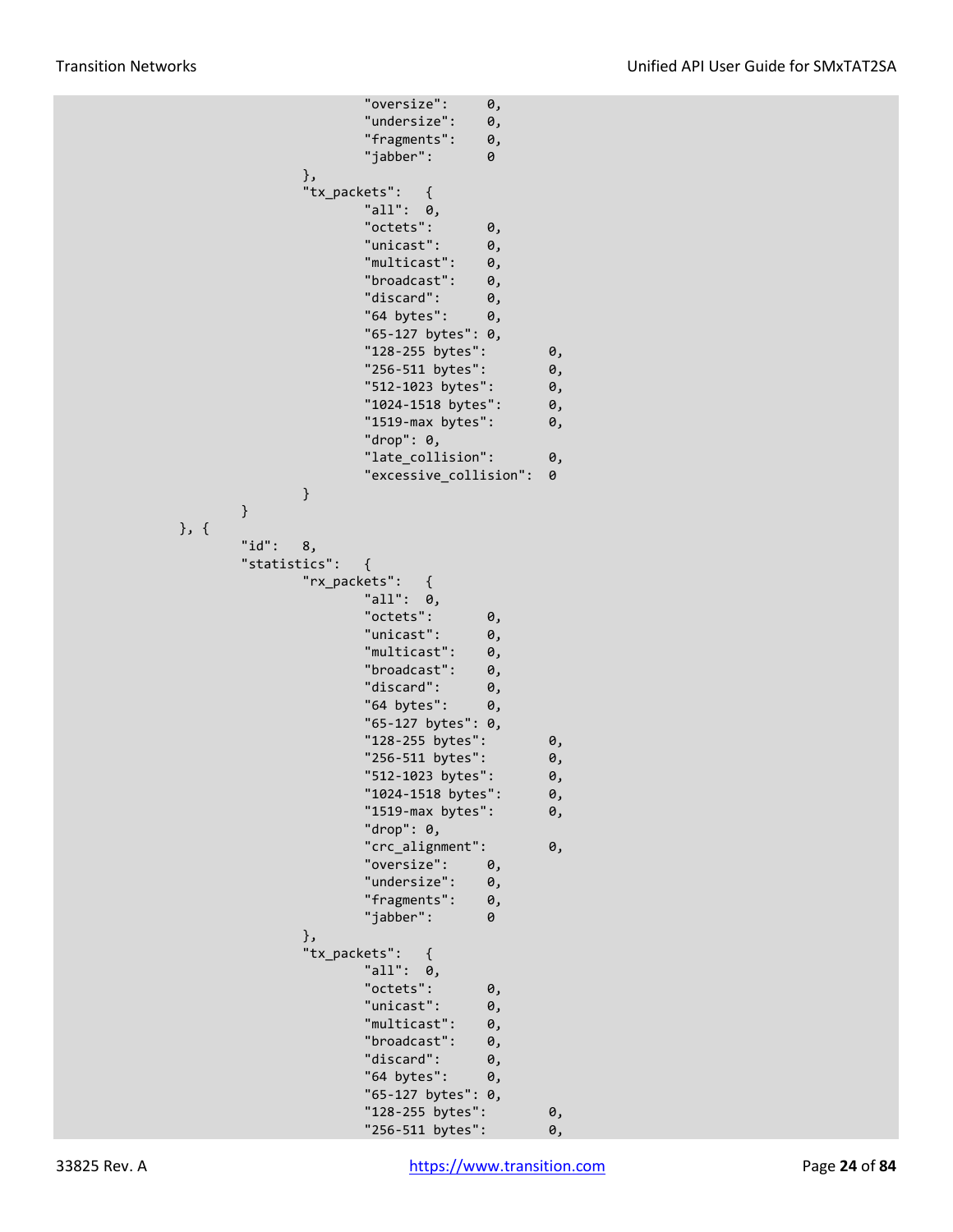```
"512-1023 bytes": 0,
                                                        "1024-1518 bytes": 0,
                                                        "1519-max bytes": 0,
                                                        "drop": 0,
                                                        "late_collision": 0,
                                                         "excessive_collision": 0
denotes the contract of the contract of the contract of the contract of the contract of the contract of the con
denotes the control of the control of the control of the control of the control of the control of the control of the control of the control of the control of the control of the control of the control of the control of the 
                      }, {
                                  "id": 9,
                                 "statistics": {
                                             "rx_packets": {
                                                        "all": 0,
                                                        "octets": 0,
                                                        "unicast": 0,
                                                        "multicast": 0,
                                                         "broadcast": 0,
                                                        "discard": 0,
                                                       "64 bytes": 0,
                                                       "65-127 bytes": 0,
                                                        "128-255 bytes": 0,
                                                       "256-511 bytes": 0,
                                                       "512-1023 bytes": 0,
                                                       "1024-1518 bytes": 0,
                                                        "1519-max bytes": 0,
                                                        "drop": 0,
                                                        "crc_alignment": 0,
                                                        "oversize": 0,
                                                        "undersize": 0,
                                                        "fragments": 0,
                                                        "jabber": 0
, where \{x_i\}_{i=1}^N , we have the contribution of \} ,
                                             "tx packets": {
                                                         "all": 0,
                                                       "octets": 0,<br>"unicast": 0,
                                                        "unicast": 0,
                                                        "multicast": 0,
                                                       "broadcast": 0,
                                                         "discard": 0,
                                                        "64 bytes": 0,
                                                       "65-127 bytes": 0,
                                                        "128-255 bytes": 0,<br>"256-511 bytes": 0,
                                                         "256-511 bytes": 0,
                                                       "512-1023 bytes": 0,
                                                       "1024-1518 bytes": 0,
                                                        "1519-max bytes": 0,
                                                        "drop": 0,
                                                       "late_collision": 0,
                                                        "excessive_collision": 0
denotes the contract of the contract of the contract of the contract of the contract of the contract of the con
denotes the control of the control of the control of the control of the control of the control of the control of the control of the control of the control of the control of the control of the control of the control of the 
                      }, {
                                  "id": 10,
                                 "statistics": {
                                             "rx_packets": {
                                                         "all": 0,
                                                         "octets": 0,
                                                        "unicast": 0,
                                                        "multicast": 0,
```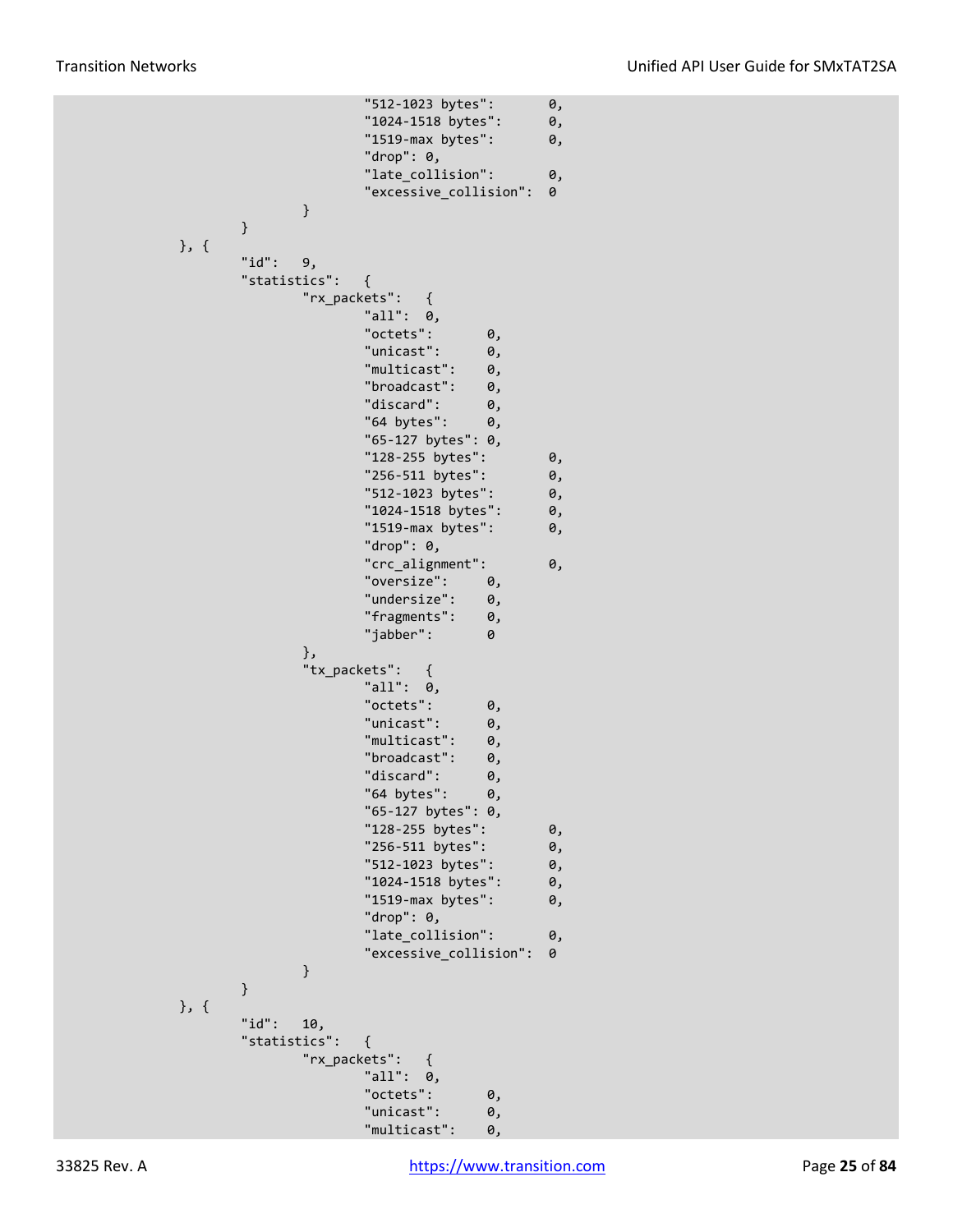|                                                     |        |      | "broadcast":           | 0, |    |
|-----------------------------------------------------|--------|------|------------------------|----|----|
|                                                     |        |      | "discard":             | 0, |    |
|                                                     |        |      | "64 bytes":            | 0, |    |
|                                                     |        |      | "65-127 bytes": 0,     |    |    |
|                                                     |        |      | "128-255 bytes":       |    | 0, |
|                                                     |        |      | "256-511 bytes":       |    | 0, |
|                                                     |        |      | "512-1023 bytes":      |    | 0, |
|                                                     |        |      | "1024-1518 bytes":     |    | 0, |
|                                                     |        |      | "1519-max bytes":      |    | 0, |
|                                                     |        |      | "drop": $\theta$ ,     |    |    |
|                                                     |        |      | "crc_alignment":       |    | 0, |
|                                                     |        |      | "oversize":            | 0, |    |
|                                                     |        |      | "undersize":           | 0, |    |
|                                                     |        |      | "fragments":           | 0, |    |
|                                                     |        |      | "jabber":              | 0  |    |
|                                                     |        | },   |                        |    |    |
|                                                     |        |      | "tx_packets":<br>$\{$  |    |    |
|                                                     |        |      | "all":<br>$\theta$ ,   |    |    |
|                                                     |        |      | "octets":              | 0, |    |
|                                                     |        |      | "unicast":             | 0, |    |
|                                                     |        |      | "multicast":           | 0, |    |
|                                                     |        |      | "broadcast":           | 0, |    |
|                                                     |        |      | "discard":             | 0, |    |
|                                                     |        |      | "64 bytes":            | 0, |    |
|                                                     |        |      | "65-127 bytes": 0,     |    |    |
|                                                     |        |      | "128-255 bytes":       |    | 0, |
|                                                     |        |      | "256-511 bytes":       |    | 0, |
|                                                     |        |      | "512-1023 bytes":      |    | 0, |
|                                                     |        |      | "1024-1518 bytes":     |    | 0, |
|                                                     |        |      | "1519-max bytes":      |    | 0, |
|                                                     |        |      | "drop": 0,             |    |    |
|                                                     |        |      | "late_collision":      |    | 0, |
|                                                     |        |      | "excessive_collision": |    | 0  |
|                                                     |        | $\}$ |                        |    |    |
|                                                     | }      |      |                        |    |    |
|                                                     | $\}$ ] |      |                        |    |    |
| $}*$ Connection #0 to host 192.168.1.77 left intact |        |      |                        |    |    |
|                                                     |        |      |                        |    |    |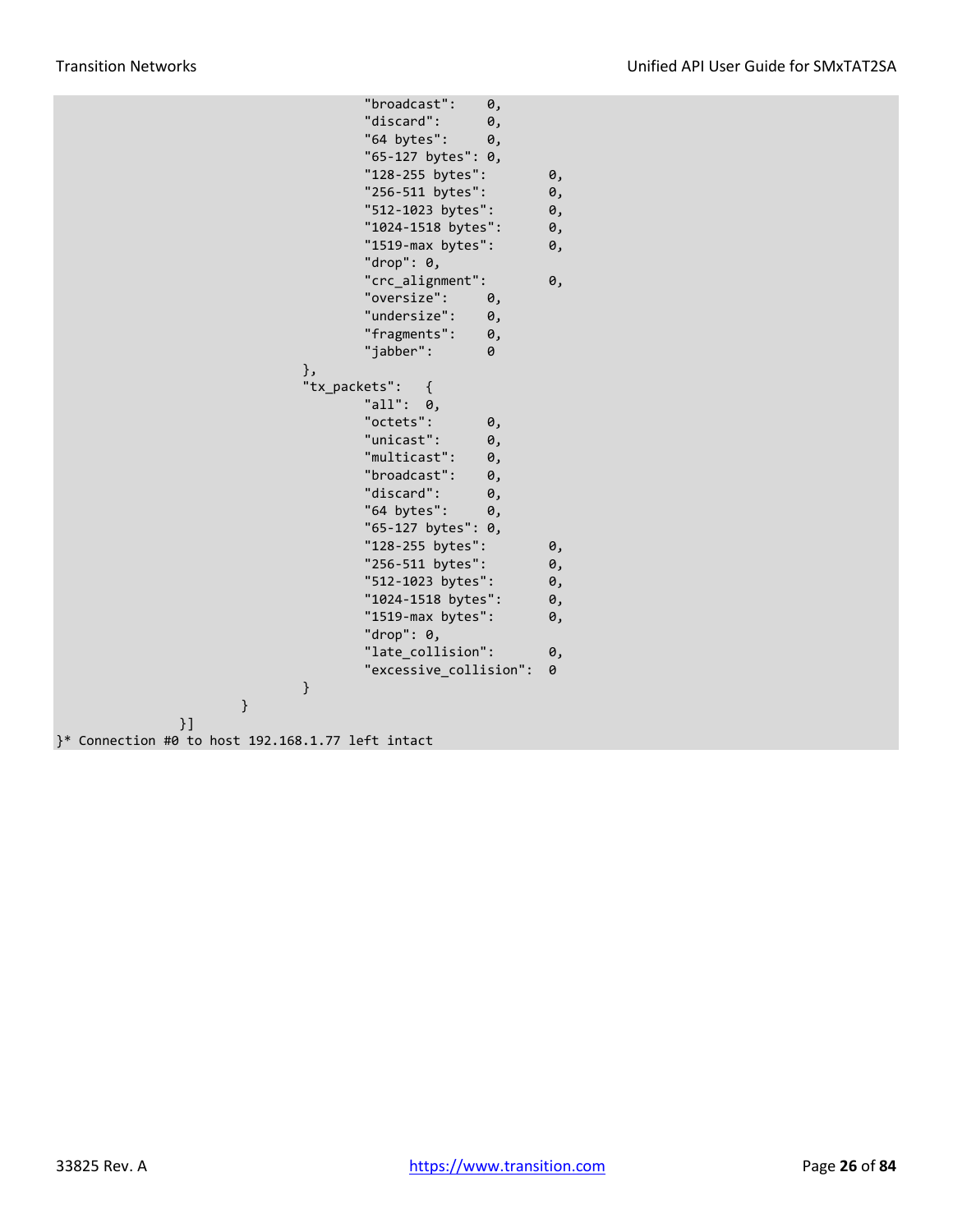## <span id="page-26-0"></span>**10. Get Port Config**

**URL**: /api/get\_port\_config

**Method**: GET

**Request JSON**: null

### **Response JSON**:

{ "ports": [ { "id": 1, "link": "1Gfdx", "media": "copper", "speed\_mode": "Auto", "flow\_control": false, "description": "" }, … … ] }

```
curl -v --cookie "seid=123456789" http://192.168.1.77/api/get_port_config
{
        "ports": [{
                      "id": 1,
                      "link": "1Gfdx",
                      "media": "copper",
                      "speed_mode": "Auto",
                      "flow_control": false,
                       "description": ""
               }, {
                       "id": 2,
                      "link": "down",
                      "media": "copper",
                      "speed_mode": "Auto",
                      "flow_control": false,
                      "description": ""
                }, {
                       "id": 3,
                       "link": "down",
                      "media": "copper",
                      "speed_mode": "Auto",
                      "flow_control": false,
                      "description": ""
                }, {
                       "id": 4,
                      "link": "down",
                      "media": "copper",
```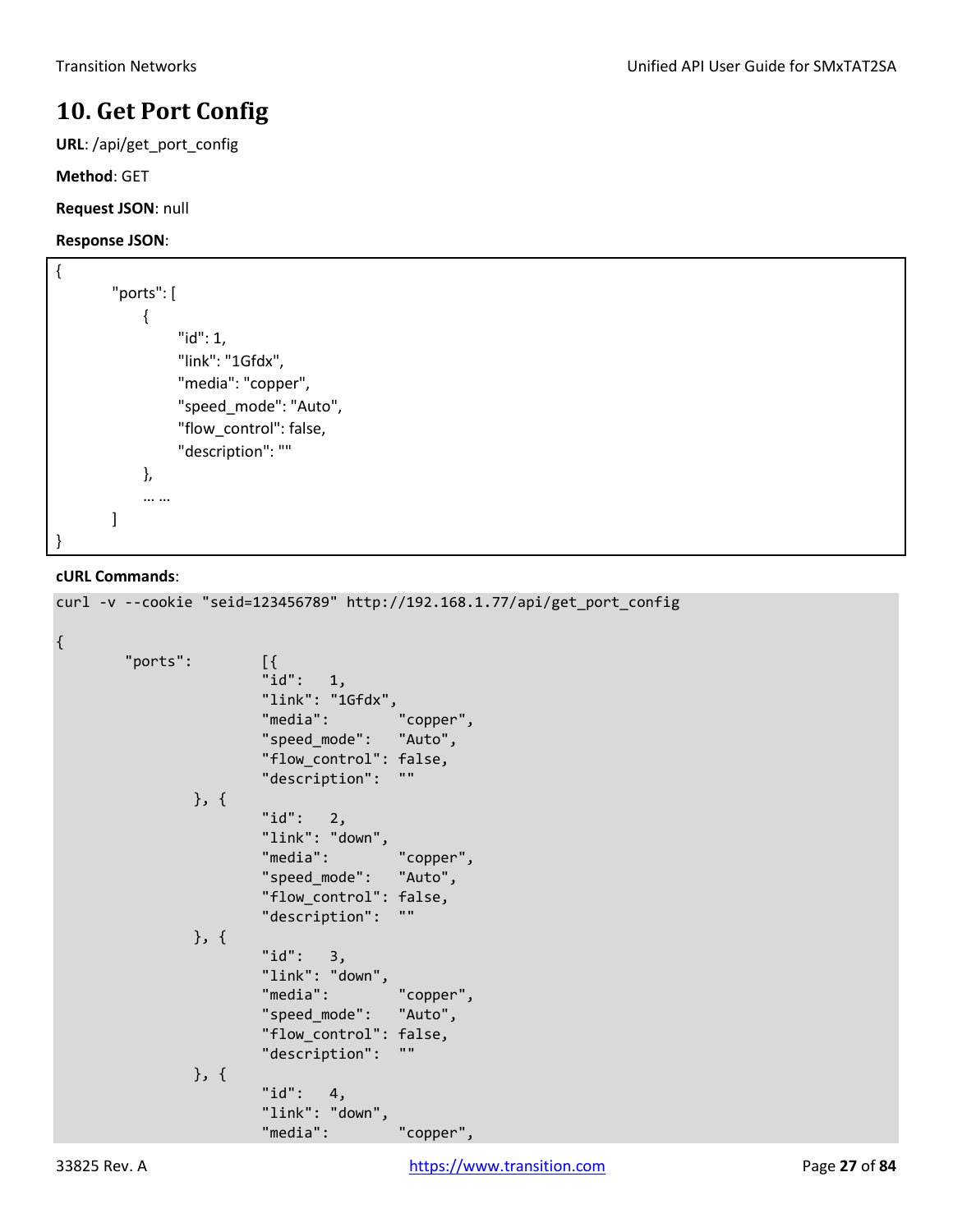|          | "speed_mode": "Auto",  |                |
|----------|------------------------|----------------|
|          | "flow_control": false, |                |
|          | "description":         | 11 H           |
|          |                        |                |
| $\}, \$  |                        |                |
|          | " $id$ ": 5,           |                |
|          | "link": "1Gfdx",       |                |
|          | "media":               | "copper",      |
|          | "speed_mode": "Auto",  |                |
|          | "flow_control": false, |                |
|          | "description":         | 11 H           |
| $\}, \$  |                        |                |
|          |                        |                |
|          | "id":<br>6,            |                |
|          | "link": "down",        |                |
|          | "media":               | "copper",      |
|          | "speed_mode":          | "Auto",        |
|          | "flow_control": false, |                |
|          | "description":         | 11 H           |
| $\}, \$  |                        |                |
|          | " $id$ ": 7,           |                |
|          | "link": "down",        |                |
|          | "media":               | "copper",      |
|          |                        |                |
|          | "speed_mode": "Auto",  |                |
|          | "flow_control":        | false,         |
|          | "description":         | 11 H           |
| $\}, \$  |                        |                |
|          | "id":<br>8,            |                |
|          | "link": "down",        |                |
|          | "media":               | "copper",      |
|          | "speed_mode": "Auto",  |                |
|          | "flow_control":        | false,         |
|          | "description":         | 11 H           |
|          |                        |                |
| $\}, \$  |                        |                |
|          | "id":<br>9,            |                |
|          | "link": "down",        |                |
|          | "media":               | "fiber",       |
|          | "speed_mode":          | "Auto",        |
|          | "flow_control":        | false,         |
|          | "description":         | 88 B           |
| $\}$ , { |                        |                |
|          | $"id"$ :<br>10,        |                |
|          | "link": "down",        |                |
|          | "media":               | "fiber",       |
|          |                        |                |
|          | "speed mode":          | "Auto",        |
|          | "flow_control":        | false,<br>88 B |
|          | "description":         |                |
| }]       |                        |                |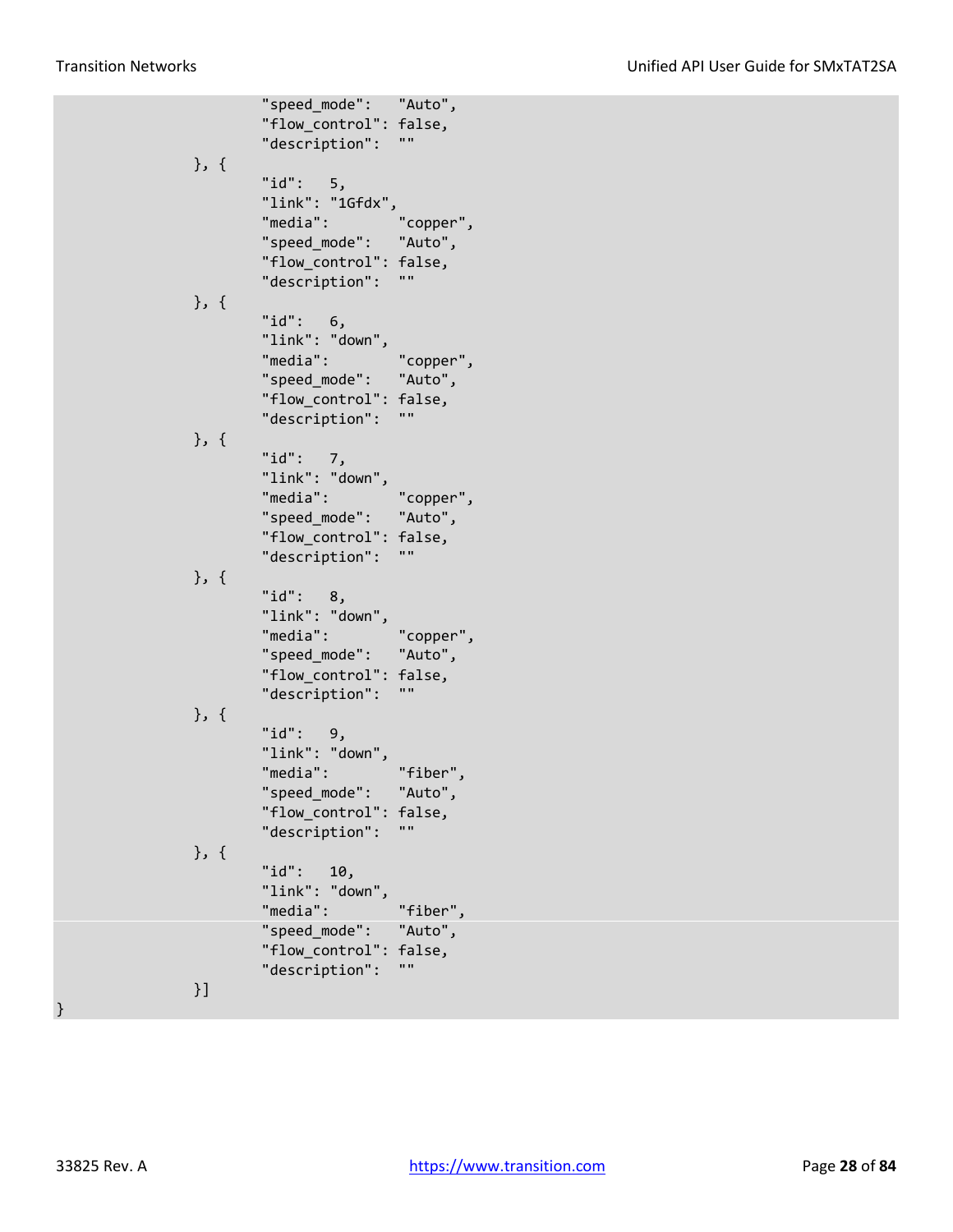## <span id="page-28-0"></span>**11. Set Port Config**

**URL**: /api/set\_port\_config

### **Method**: POST

**Request** JSON:

```
{
        "ports": [
               {
                    "id": 1,
                    "speed_mode": "Auto",
                    "flow_control": false,
                    "description": "test description"
               },
               … …
        ]
}
```
### **Response JSON**:

```
{
         "ports": [
               {
                    "id": 1,
                    "link": "down",
                    "media": "copper",
                    "speed_mode": "Auto",
                    "flow_control": false,
               "description": "test description"
               },
               … …
        ]
}
```
### **Section**:

| <b>Name</b>  | Data type     | Allowed / Value         | <b>Default Value</b> |
|--------------|---------------|-------------------------|----------------------|
| id           | Integer       | <port number=""></port> |                      |
|              |               | "Disabled"              |                      |
|              |               | "Auto"                  |                      |
|              |               | "10Mbps HDX"            |                      |
| speed_mode   | <b>String</b> | "10Mbps FDX"            | Auto                 |
|              |               | "100Mbps HDX"           |                      |
|              |               | "100Mbps FDX"           |                      |
|              |               | "1Gbps FDX"             |                      |
| flow_control | Boolean       |                         | false                |
| description  | <b>String</b> | 0-63 alphanumeric       |                      |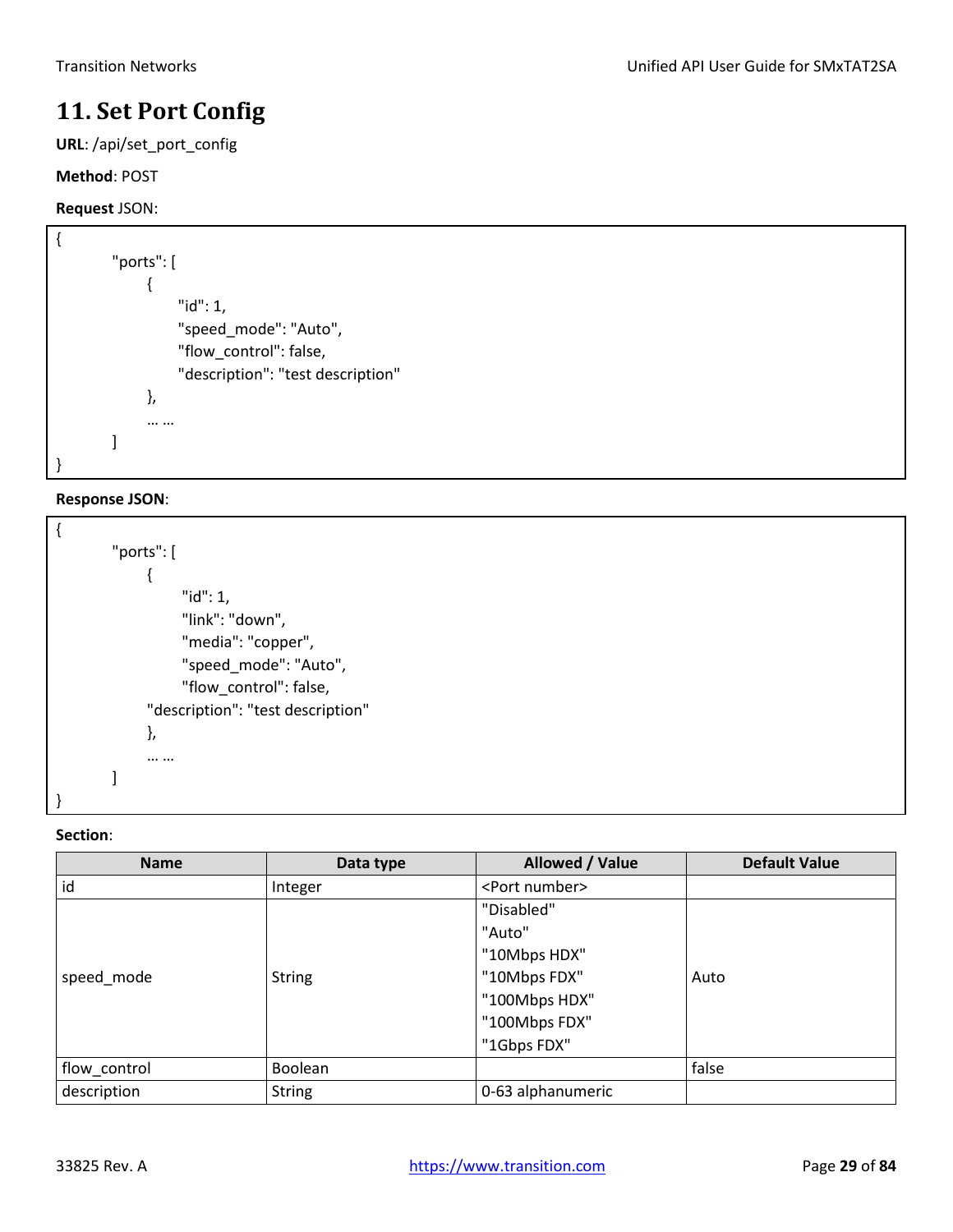```
curl -v --cookie "seid=123456789" -d "{\"ports\": [{\"id\": 1,\"speed_mode\": 
\"Auto\",\"flow_control\": false,\"description\": \"test\"}]}" 
http://192.168.1.77/api/set_port_config
{
        "ports": [{
                       "id": 1,
                       "link": "1Gfdx",
                       "media": "copper",
                       "speed_mode": "Auto",
                       "flow_control": false,
                       "description": "test"
                }, {
                        "id": 2,
                       "link": "down",
                       "media": "copper",
                       "speed_mode": "Auto",
                       "flow_control": false,
                        "description": ""
                }, {
                        "id": 3,
                       "link": "down",
                       "media": "copper",
                       "speed_mode": "Auto",
                        "flow_control": false,
                        "description": ""
                }, {
                        "id": 4,
                       "link": "down",
                       "media": "copper",
                       "speed_mode": "Auto",
                       "flow_control": false,
                       "description": ""
                }, {
                        "id": 5,
                       "link": "1Gfdx",
                        "media": "copper",
                        "speed_mode": "Auto",
                        "flow_control": false,
                       "description": ""
                }, {
                        "id": 6,
                       "link": "down",
                       "media": "copper",
                       "speed_mode": "Auto",
                       "flow_control": false,
                       "description": ""
                }, {
                        "id": 7,
                        "link": "down",
                        "media": "copper",
                        "speed_mode": "Auto",
```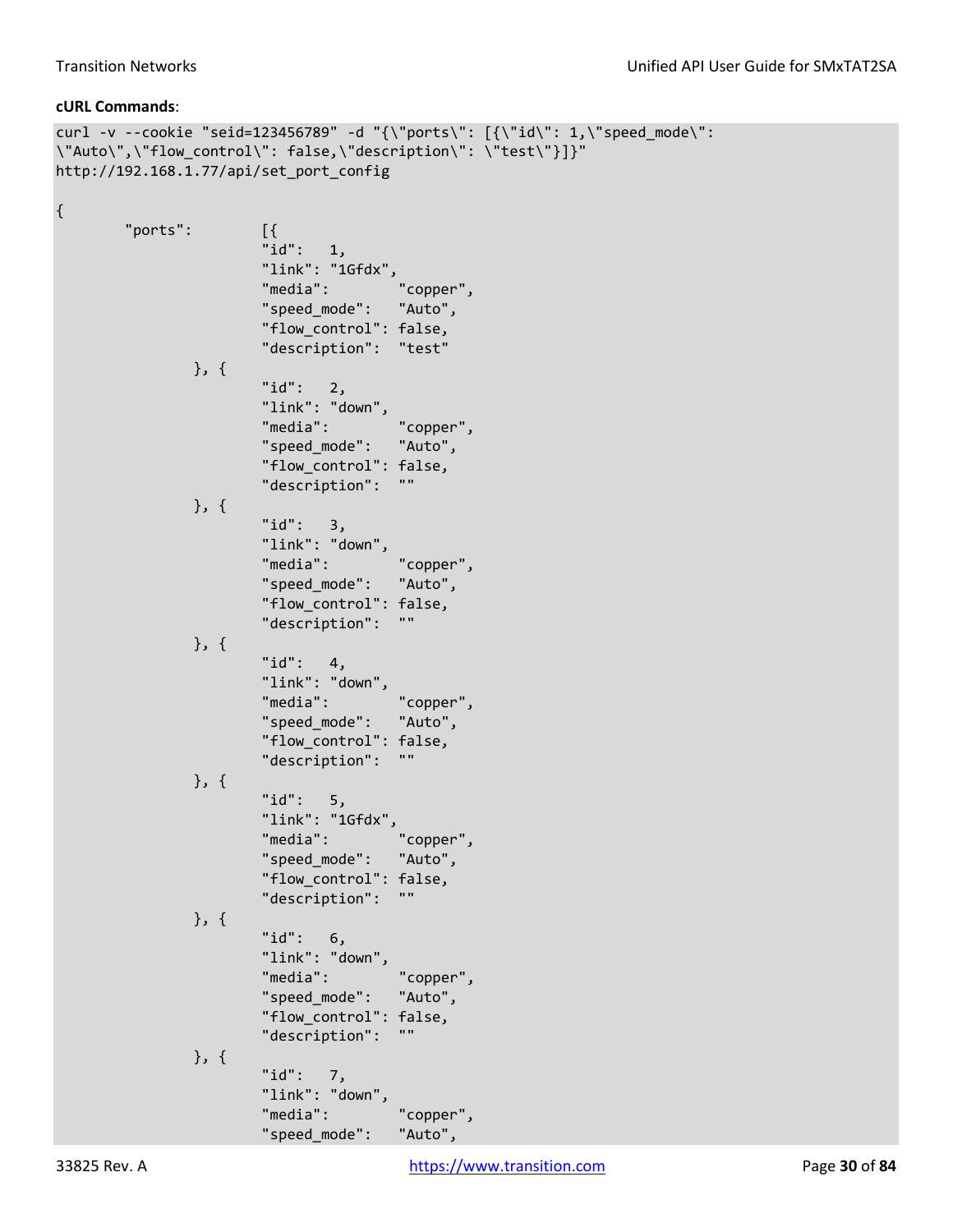```
 "flow_control": false,
                    "description": ""
              }, {
                     "id": 8,
 "link": "down",
 "media": "copper",
                    "speed_mode": "Auto",
                    "flow_control": false,
                    "description": ""
              }, {
                     "id": 9,
                    "link": "down",
                    "media": "fiber",
                    "speed_mode": "Auto",
                     "flow_control": false,
                     "description": ""
              }, {
                     "id": 10,
                    "link": "down",
                    "media": "fiber",
                    "speed_mode": "Auto",
                    "flow_control": false,
                    "description": ""
              }]
```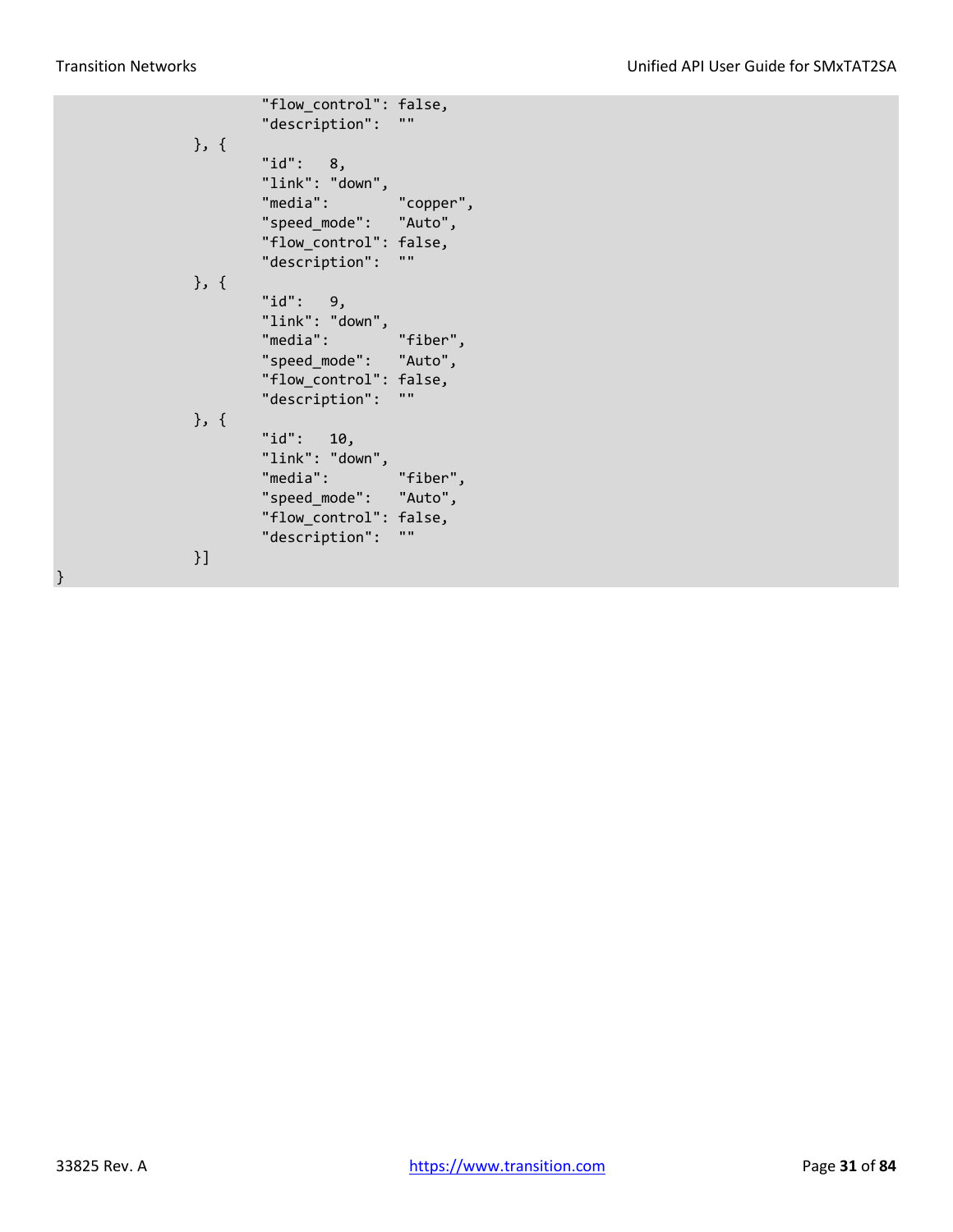## <span id="page-31-0"></span>**12. Firmware Upgrade**

### **URL**: /api/firmware\_upgrade

### **Method**: POST

### **Request** JSON:

```
{
       "system": {
             "firmware": {
                 "upgrade_url":"http://192.168.1.77/test.tar.gz"
        }
       }
}
```
### **Response JSON**: null

### **Section**:

| Name           | Data type | Allowed /<br>Value | <b>Default Value</b> |
|----------------|-----------|--------------------|----------------------|
| url<br>upgrade | String    | .URL>              |                      |

```
curl -v --cookie "seid=123456789" -d "{\"system\": {\"firmware\": 
{\{\Upsilon\}}upgrade_url\Upsilon:\"http://192.168.5.46/test.tar.gz\"}}}" http://192.168.1.77/api/firmware_upgrade
    Trying 192.168.1.77:80...
* Connected to 192.168.1.77 (192.168.1.77) port 80 (#0)
> POST /api/firmware_upgrade HTTP/1.1
> Host: 192.168.1.77
> User-Agent: curl/7.71.1
> Accept: */*
> Cookie: seid=123456789
> Content-Length: 107
> Content-Type: application/x-www-form-urlencoded
>
* upload completely sent off: 107 out of 107 bytes
* Mark bundle as not supporting multiuse
< HTTP/1.1 200 OK
< Access-Control-Allow-Origin: *
< Content-type: application/json; charset=utf-8
< Content-Length: 0
< Date: Sun, 12 Jul 2020 17:43:23 GMT
< Server: lighttpd/1.4.42-devel-1476
\overline{\phantom{a}}* Connection #0 to host 192.168.1.77 left intact
```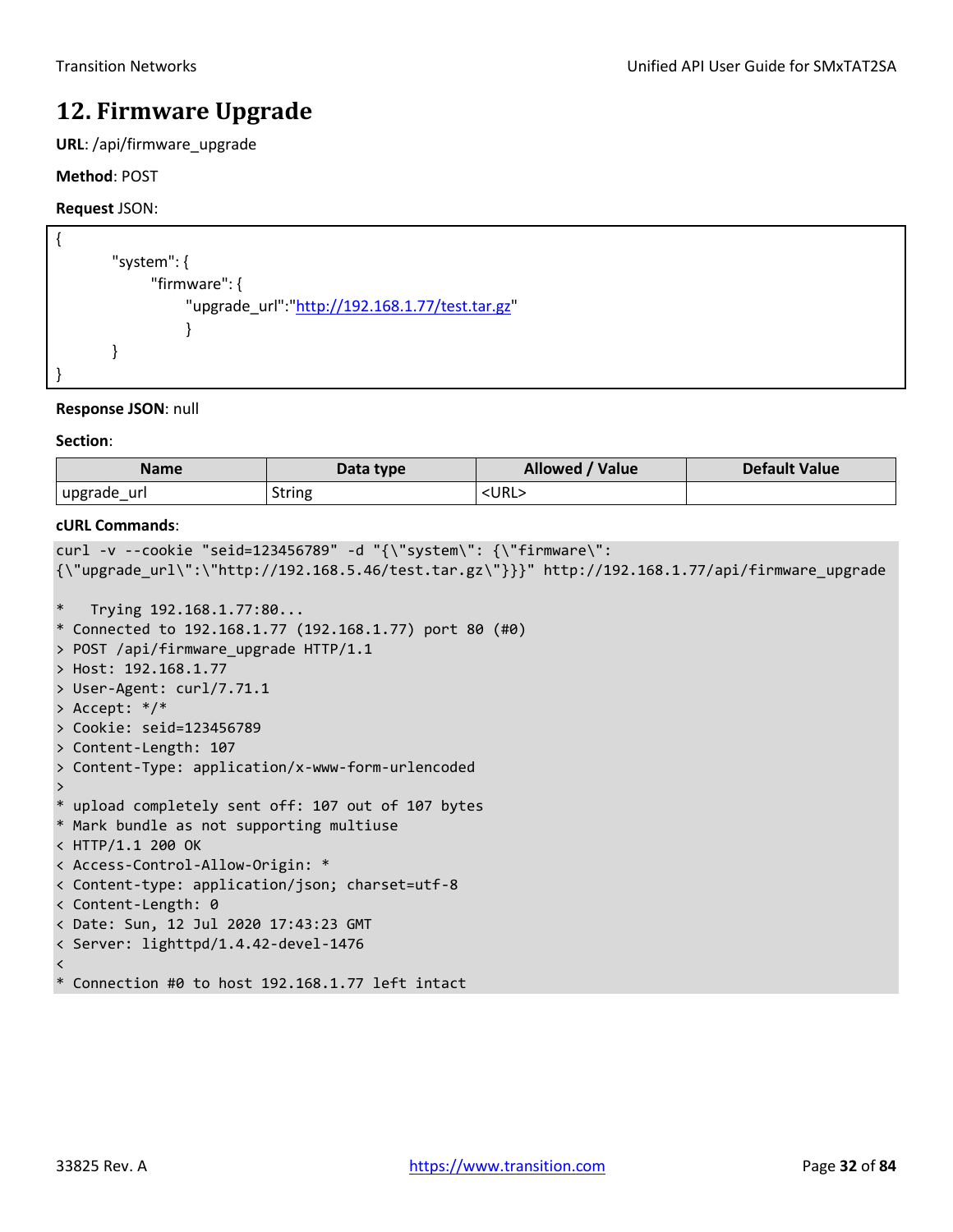### <span id="page-32-0"></span>**13. Get Firmware Upgrade Status**

**URL**: /api/get\_firmware\_upgrade\_status

**Method**: GET

**Request JSON**: null

**Response JSON**:

{ "system": { "firmware": { "upgrade\_status": "Error : The firmware is already update." } } }

```
curl -v --cookie "seid=123456789" http://192.168.1.77/api/get_firmware_upgrade_status
{
         "system": {
                 "firmware": {
                          "upgrade_status": "idle"
}<sub>{\\particulard}}}}</sub> }
         }
}
```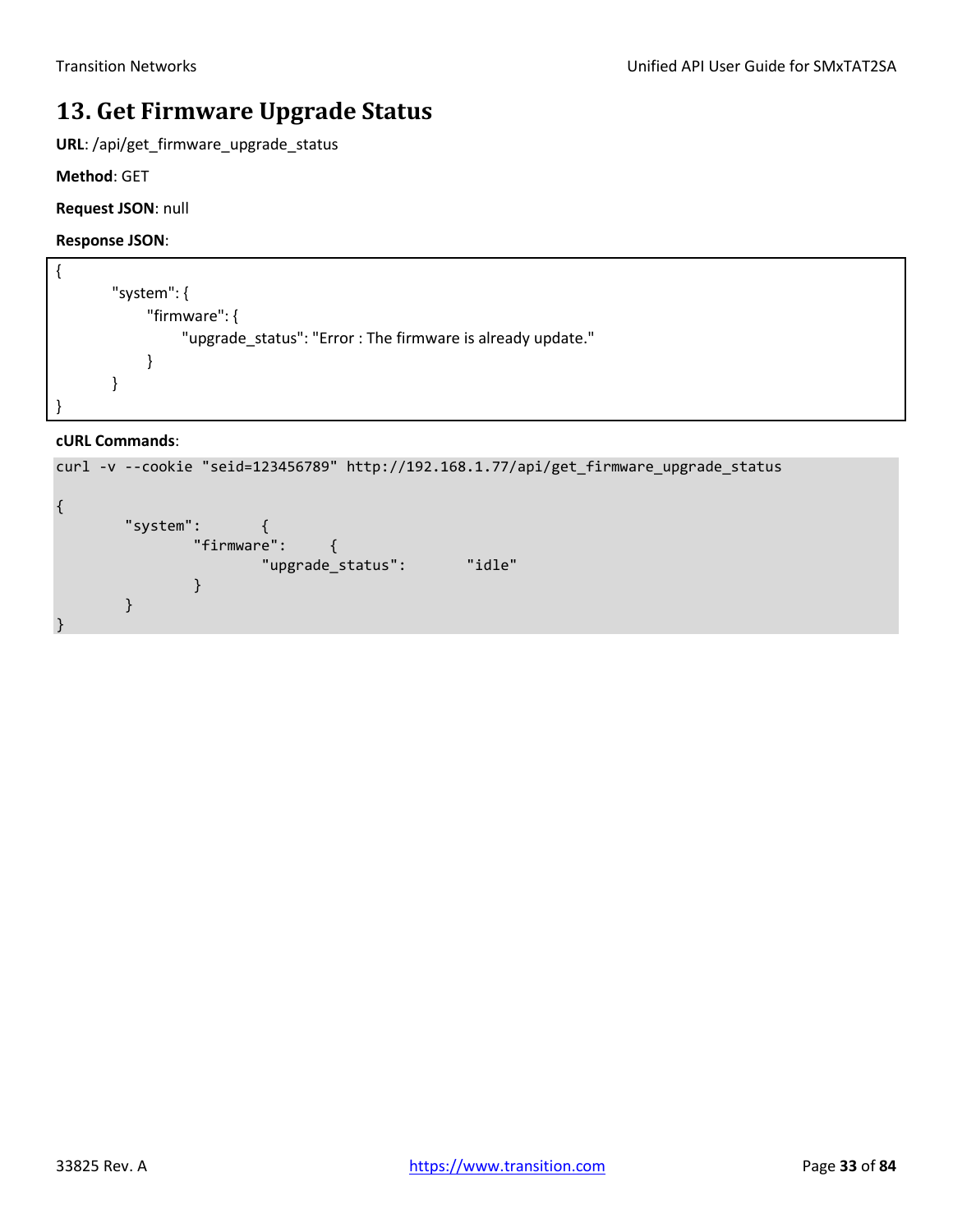### <span id="page-33-0"></span>**14. Get Account Configuration**

**URL**: /api/get\_account\_config

**Method**: GET

**Request JSON**: null

### **Response JSON**:

```
{
         "account": [{
                "username" : "admin",
                "privilege_level" : 15
         },
         … …
         \mathbf{I}}
```
### **cURL Commands**:

curl -v --cookie "seid=123456789" http://192.168.1.77/api/get\_account\_config { "account": [{ "username": "admin", "privilege\_level": 15 }] }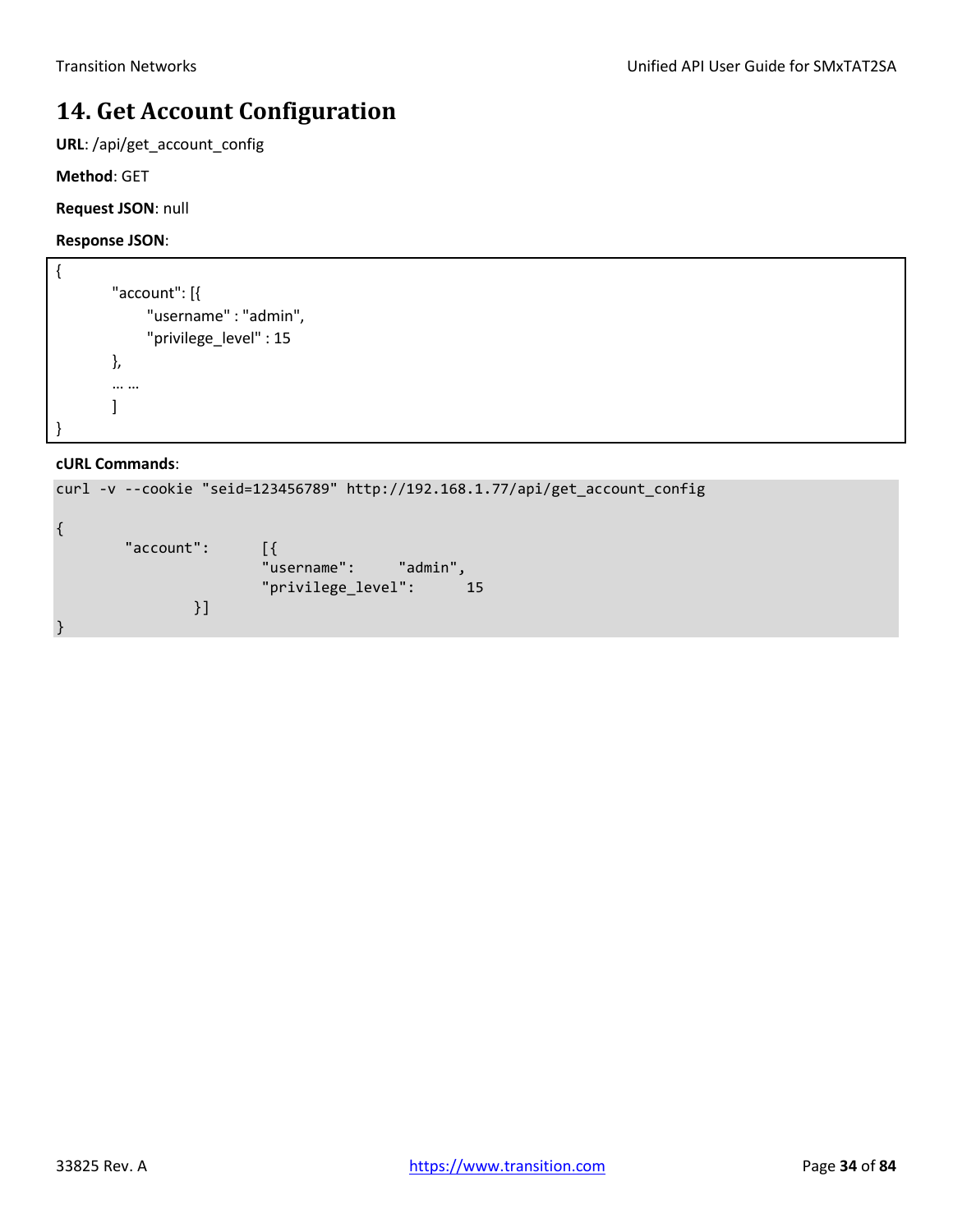### <span id="page-34-0"></span>**15. Set Account Configuration**

**URL**: /api/set\_account\_config

### **Method**: POST

### **Request JSON**:

{

}

```
"account": {
      "status" : "NEW",
      "username" : "superuser",
      "password" : "superuser",
      "privilege_level" : 15
}
```
**Response JSON**:

```
{
         "account": [{
                "username" : "superuser",
                "privilege_level" : 15
         },
         … …
         \mathbf{I}}
```
**Section**: **Note**: Only modify one at a time.

| <b>Name</b>     | Data type     | <b>Allowed / Value</b> | <b>Default Value</b> |
|-----------------|---------------|------------------------|----------------------|
| status          | <b>String</b> | "EDIT"、"NEW"、"DEL"     |                      |
| username        | <b>String</b> | 1-31 alphanumeric      |                      |
| password        | <b>String</b> | 0-31 alphanumeric      |                      |
| privilege_level | Integer       | $0 - 15$               |                      |

```
curl -v --cookie "seid=123456789" -d "{\"account\": {\"status\" : \"NEW\",\"username\" : 
\"superuser\",\"password\" : \"superuser\",\"privilege_level\" : 15}}" 
http://192.168.1.77/api/set_account_config
```

```
{
```

```
 "account": [{
                       "username": "admin",
                      "privilege_level": 15
               }, {
                       "username": "superuser",
                      "privilege_level": 15
               }]
}* Connection #0 to host 192.168.1.77 left intact
```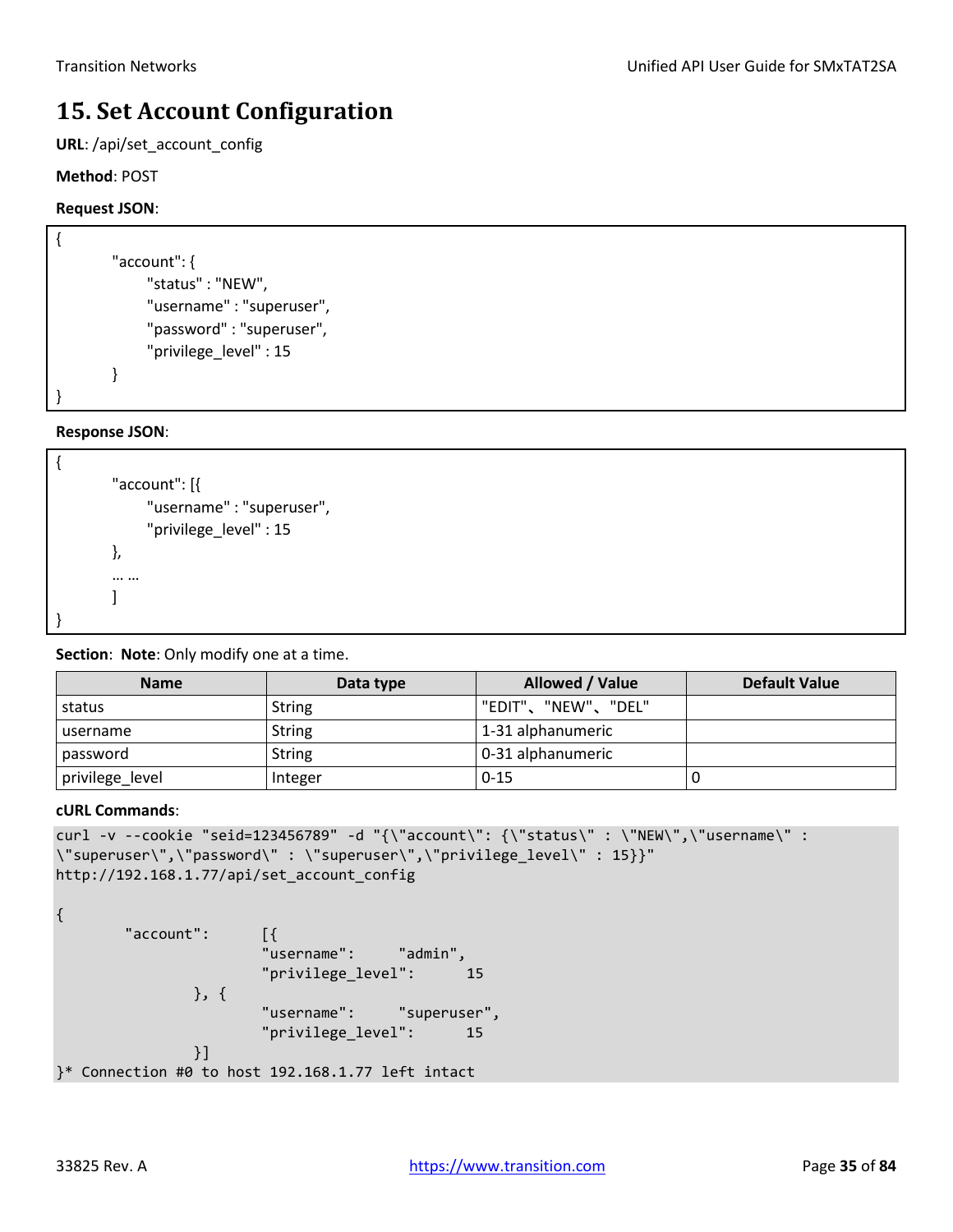### <span id="page-35-0"></span>**16. Get MAC Table Information**

**URL**: /api/get\_dynamic\_mac\_table

**Method**: GET

**Request JSON**: null

### **Response JSON**:

```
{
        "mac_table": [{
              "type": "Dynamic",
              "mac": "00-40-C7-29-AA-22",
              "vid": 1,
              "port": 9
        },
        … …
        ]
}
```
### **cURL Commands**:

```
curl -v --cookie "seid=123456789" http://192.168.1.77/api/get_dynamic_mac_table
{
         "mac_table": [{
                         "type": "Dynamic",
                         "mac": "00-40-C8-77-55-33",
                         "vid": 1,
                        "port": 1
                 }, {
                         "type": "Dynamic",
                          "mac": "00-E0-4C-68-01-81",
                         "vid": 1,
                        "port": 1
                 }, {
                         "type": "Dynamic",
                        "mac": "00-40-C7-16-10-33",
                         "vid": 1,
                         "port": 5
                 }]
```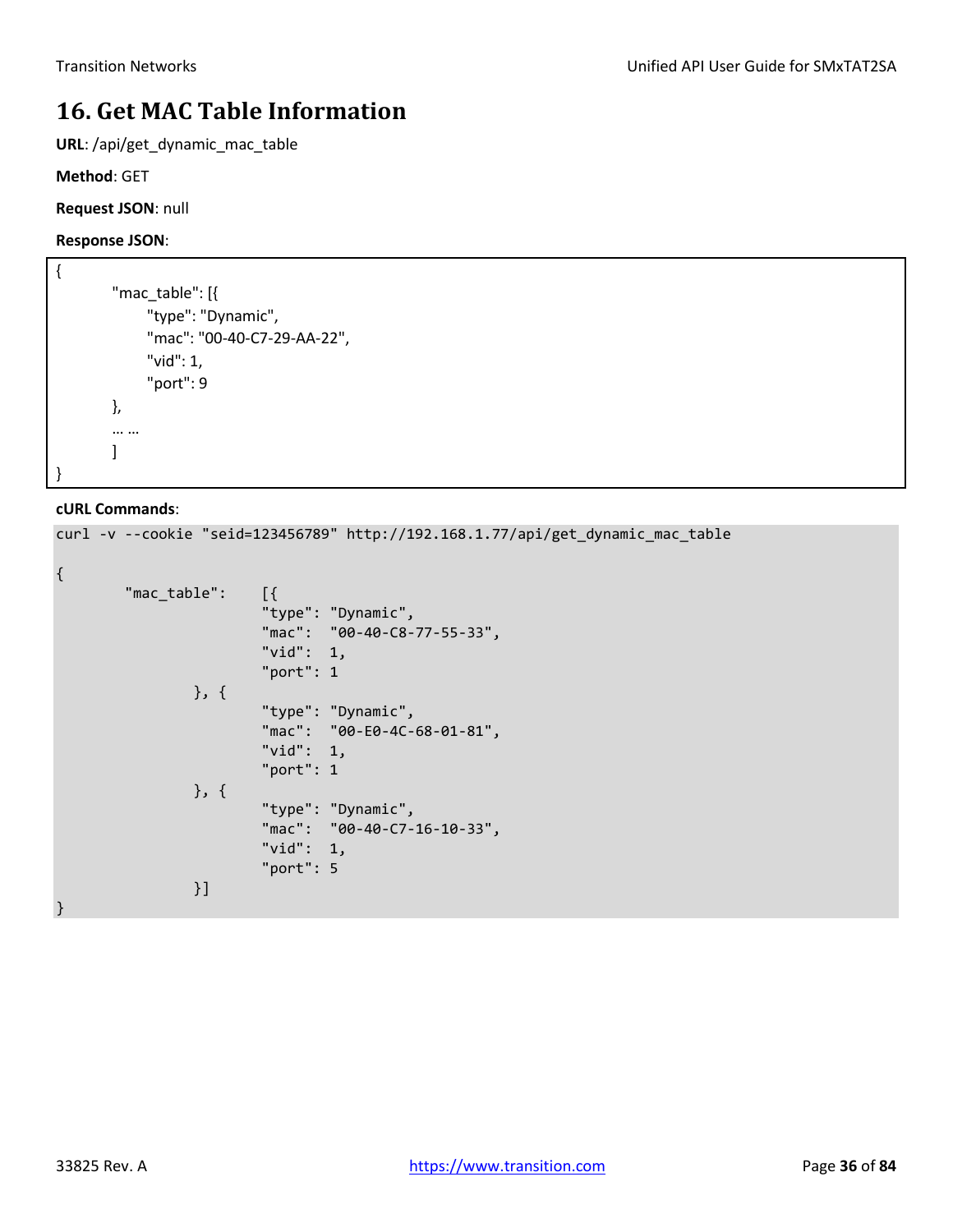# **17. Save Configuration**

**URL**: /api/save\_configuration

**Method**: GET

**Request JSON**: null

**Response JSON**:

```
{
        " response ": {
              "status":"success",
              "message":"startup-config saved successfully."
        }
}
```

```
curl -v --cookie "seid=123456789" http://192.168.1.77/api/save_configuration
{
        "response": {
                "status": "success",
                              "startup-config saved successfully."
        }
}
```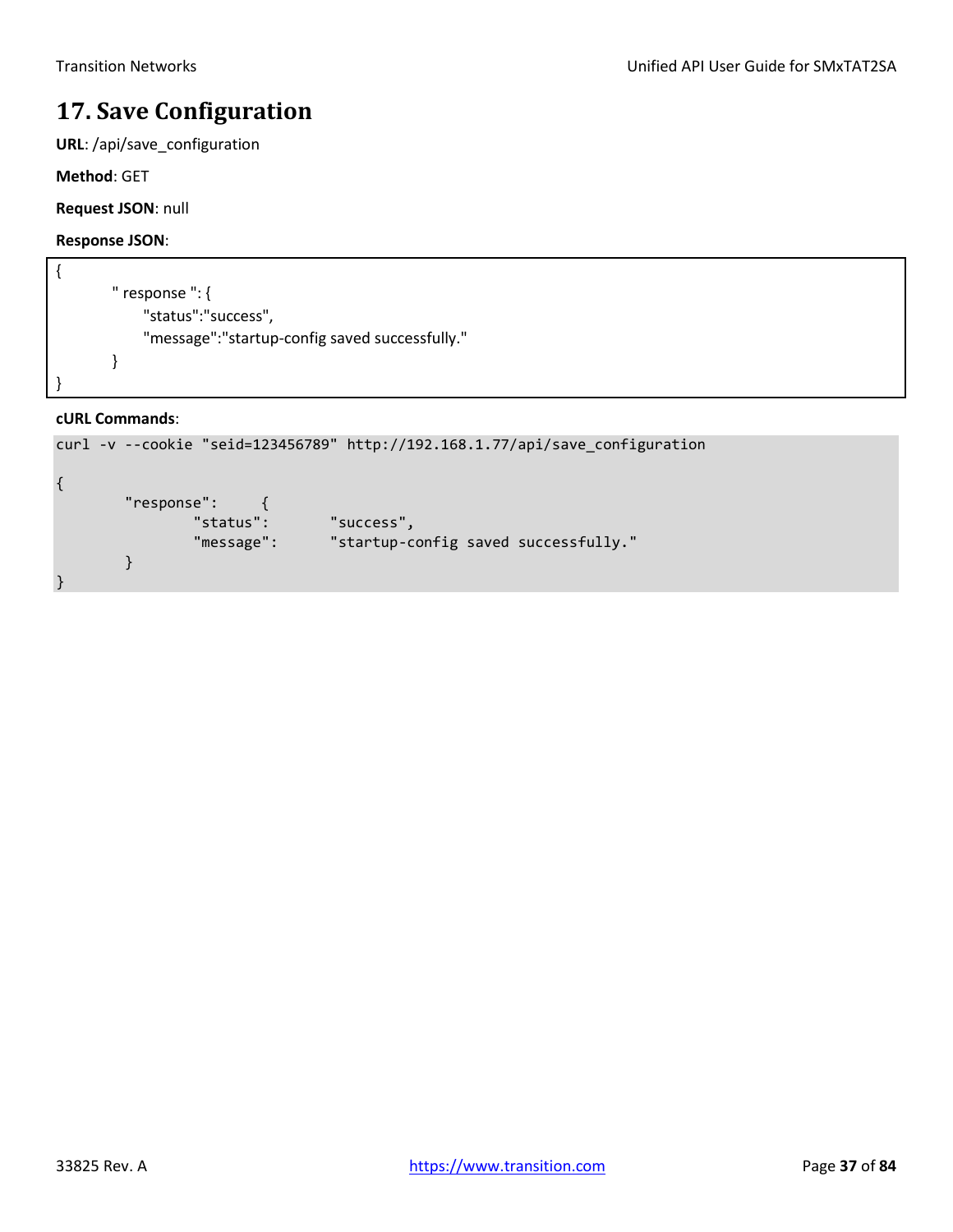## **18. Get System Time**

**URL**: /api/get\_system\_time

**Method**: GET

**Request JSON**: null

**Response JSON**:

```
{
        "system": {
             "time": {
                  "clock_source":"Local Setting",
                  "system_date":"2017-01-01 01:01:30",
                  "time_zone":"5400",
                  "acronym":"",
                  "daylight":{
                       "mode":false,
                       "offset":60,
                       "start_time": {
                            "month": "Jan",
                            "week": 1,
                            "day": "Mon",
                            "hour": 1
                       },
                       "end_time": {
                            "month": "Jan",
                            "week": 1,
                            "day": "Mon",
                            "hour": 1
         }
                  }
             }
        }
}
```

```
curl -v --cookie "seid=123456789" http://192.168.1.77/api/get_system_time
{
        "system": {
                "time": {
                        "clock_source": "Local Setting",
                       "system_date": "2017-01-01 00:09:45",
                        "time_zone": "0",
                        "acronym": "",
                        "daylight": {
                               "mode": false,
                              "offset": 60,
                              "start_time": {
```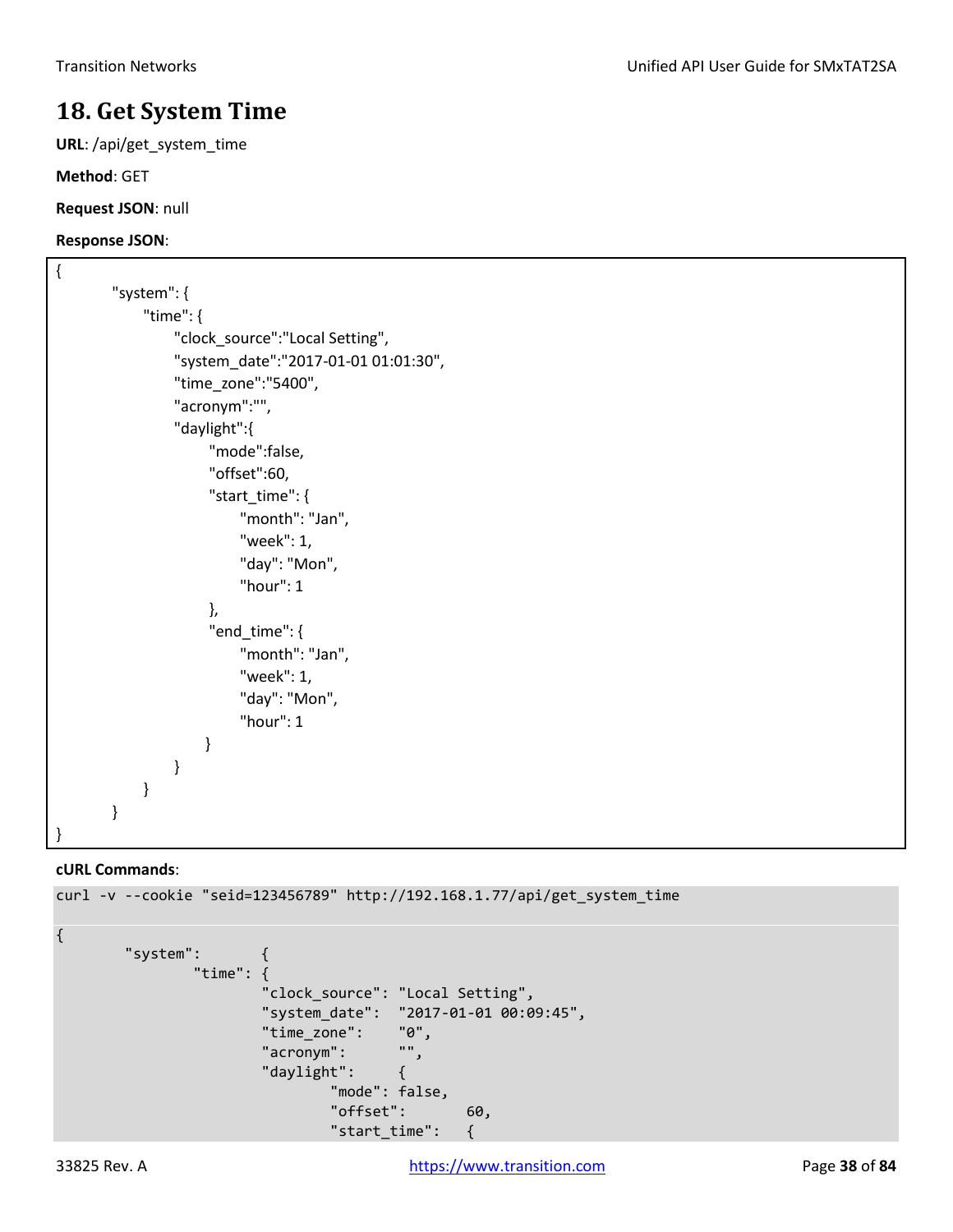```
 "month": "Jan",
                                                                     "week": 1,
                                                                     "day": "Mon",
                                                                    "hour": 0
, where \{x_i\}_{i=1}^N , we have the contract of \{x_i\}_{i=1}^N\blacksquare and \blacksquare and \blacksquare and \blacksquare and \blacksquare and \blacksquare and \blacksquare and \blacksquare and \blacksquare and \blacksquare and \blacksquare and \blacksquare and \blacksquare and \blacksquare and \blacksquare and \blacksquare and \blacksquare and \blacksquare and \blacksquare and \blacksquare and  "month": "Jan",
                                                                    "week": 1,
                                                                    "day": "Mon",
 "hour": 0
denotes the contract of the contract of the contract of the contract of the contract of the contract of the con
 }
 }
              }
}* Connection #0 to host 192.168.1.77 left intact
```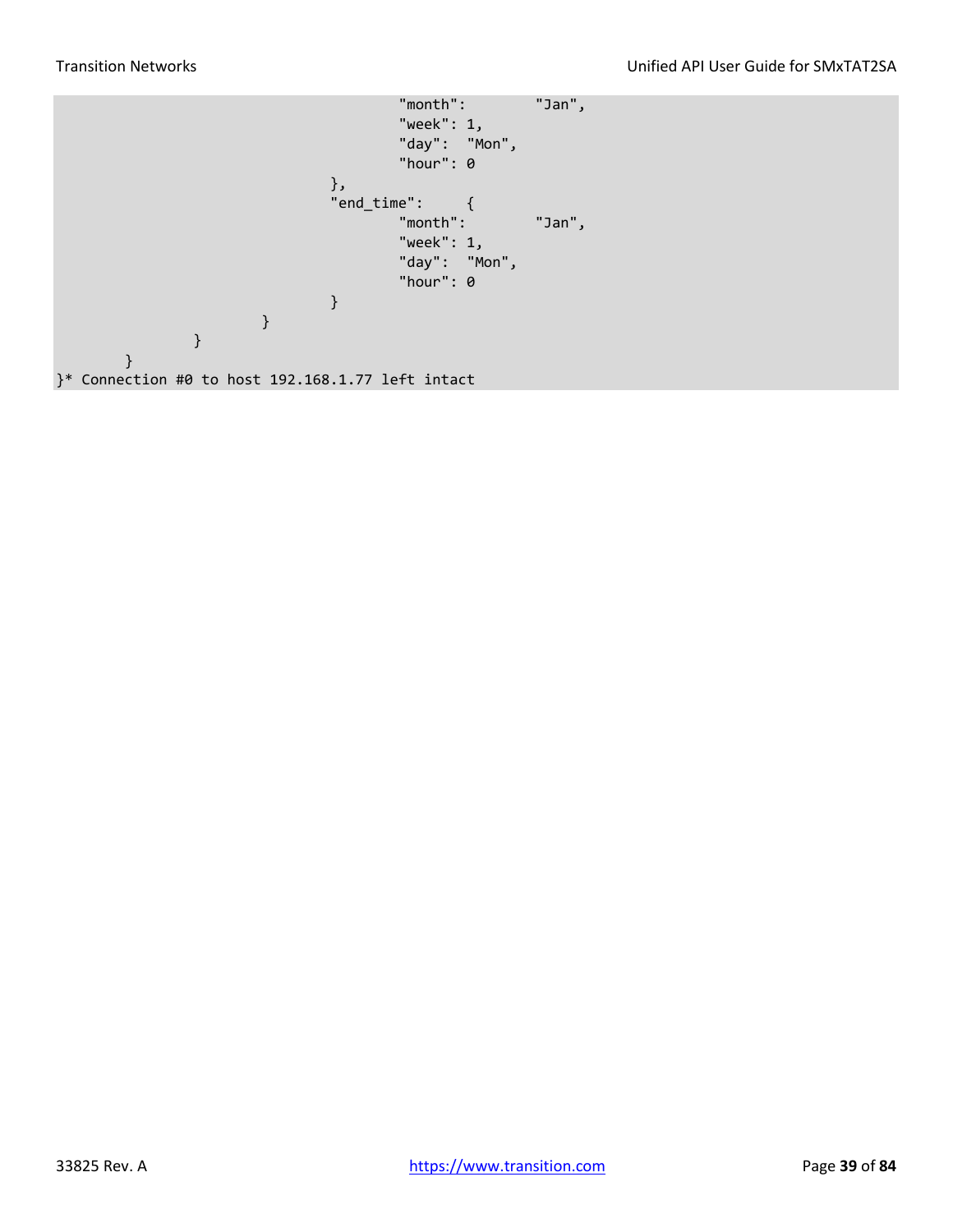# **19. Set System Time**

**URL**: /api/set\_system\_time

### **Method**: POST

**Request JSON**:

```
{
        "system": {
             "time": {
                  "clock_source":"Local Setting",
                  "system_date":"2017-01-01 01:01:30",
                  "time_zone":"5400",
                  "acronym":"",
                  "daylight":{
                       "mode":false,
                       "offset":60,
                       "start_time": {
                            "month": "Jan",
                            "week": 1,
                            "day": "Mon",
                            "hour": 1
                       },
                       "end_time": {
                           "month": "Jan",
                            "week": 1,
                            "day": "Mon",
                            "hour": 1
         }
                  }
             }
        }
}
```
#### **Response JSON**:

{

```
"system": {
     "time": {
          "clock_source":"Local Setting",
          "system_date":"2017-01-01 01:01:30",
          "time_zone":"5400",
          "acronym":"",
          "daylight":{
               "mode":false,
               "offset":60,
               "start_time": {
                    "month": "Jan",
```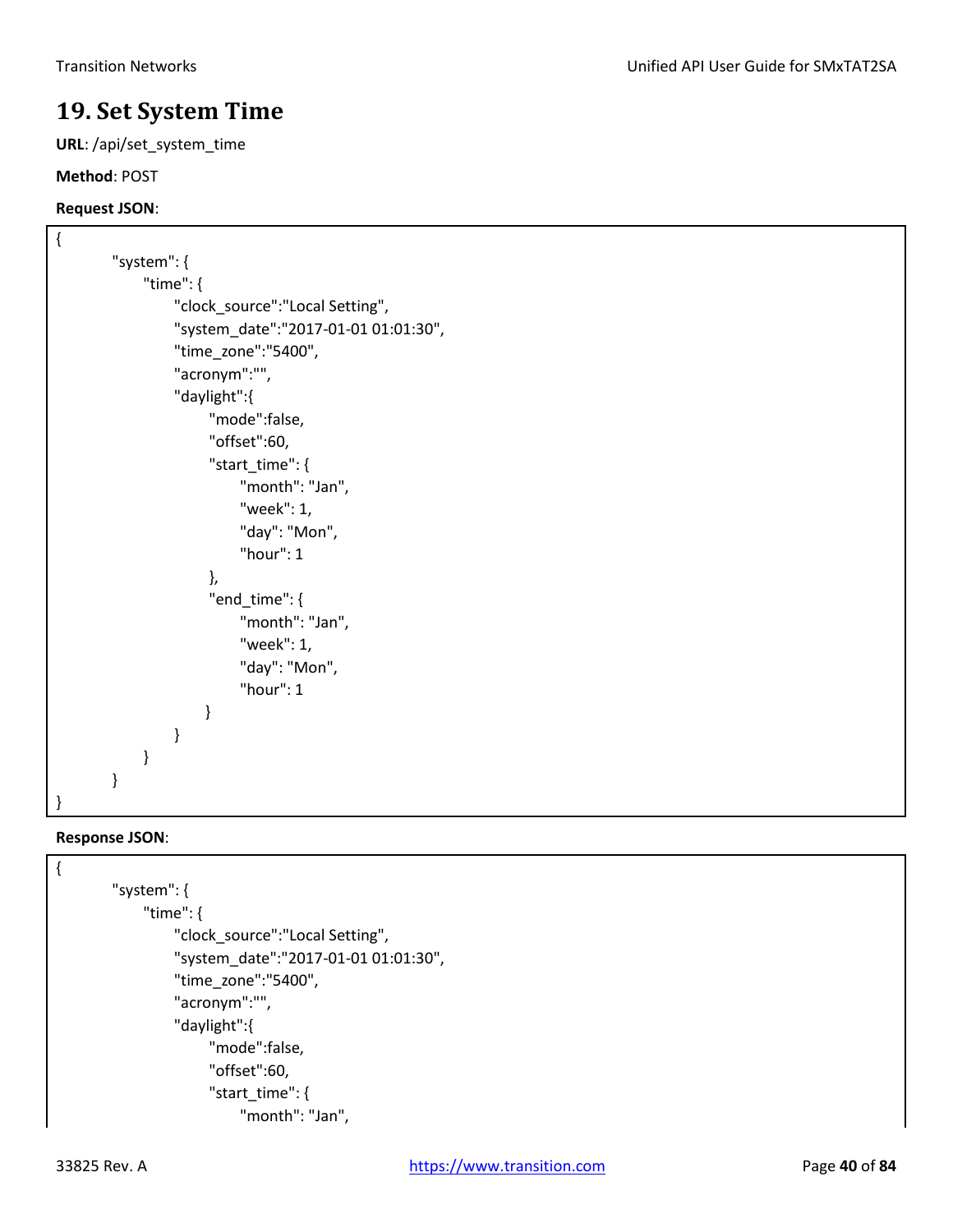```
 "week": 1,
                            "day": "Mon",
                            "hour": 1
                       },
                       "end_time": {
                            "month": "Jan",
                            "week": 1,
                            "day": "Mon",
                            "hour": 1
                      }
                  }
             }
       }
}
```
#### **Section**:

| <b>Name</b>  | Data type      | Allowed / Value                                                             | <b>Default Value</b> |
|--------------|----------------|-----------------------------------------------------------------------------|----------------------|
| clock source | <b>String</b>  | "Local Setting"、"NTP Server" Local Setting                                  | <b>Local Setting</b> |
| system_date  | <b>String</b>  | "[Year]-[Month]-[Day] [Hour]:[Minute]:[Second]"                             |                      |
| time zone    | <b>String</b>  | See "Time Zone Mapping Table" below                                         |                      |
| acronym      | <b>String</b>  | 0-16 alphanumeric                                                           |                      |
| mode         | <b>Boolean</b> |                                                                             | False                |
| offset       | Integer        | 1-720 Min                                                                   | 60                   |
| month        | <b>String</b>  | "Jan"、"Feb"、"Mar" "Apr"、"May"、"Jun" "Jul"、<br>"Aug"、"Sep" "Oct"、"Nov"、"Dec" | Jan                  |
| week         | Integer        | $1 - 5$                                                                     |                      |
| day          | <b>String</b>  | "Mon"、"Tue"、"Wed" "Thu"、"Fri"、"Sat"、"Sun"                                   | Mon                  |
| hour         | Integer        | $0 - 23$                                                                    | 0                    |

#### **Time Zone Mapping Table**:

| Value   | Note        |
|---------|-------------|
| -7200   | (GMT-12:00) |
| $-6600$ | (GMT-11:00) |
| $-6000$ | (GMT-10:00) |
| $-5400$ | (GMT-09:00) |
| -4800   | (GMT-08:00) |
| -4200   | (GMT-07:00) |
| $-3600$ | (GMT-06:00) |
| $-3000$ | (GMT-05:00) |
| $-2700$ | (GMT-04:30) |
| $-2400$ | (GMT-04:00) |
| $-2100$ | (GMT-03:30) |
| -1800   | (GMT-03:00) |
| $-1200$ | (GMT-02:00) |
| $-600$  | (GMT-01:00) |
| U       | (GMT+00:00) |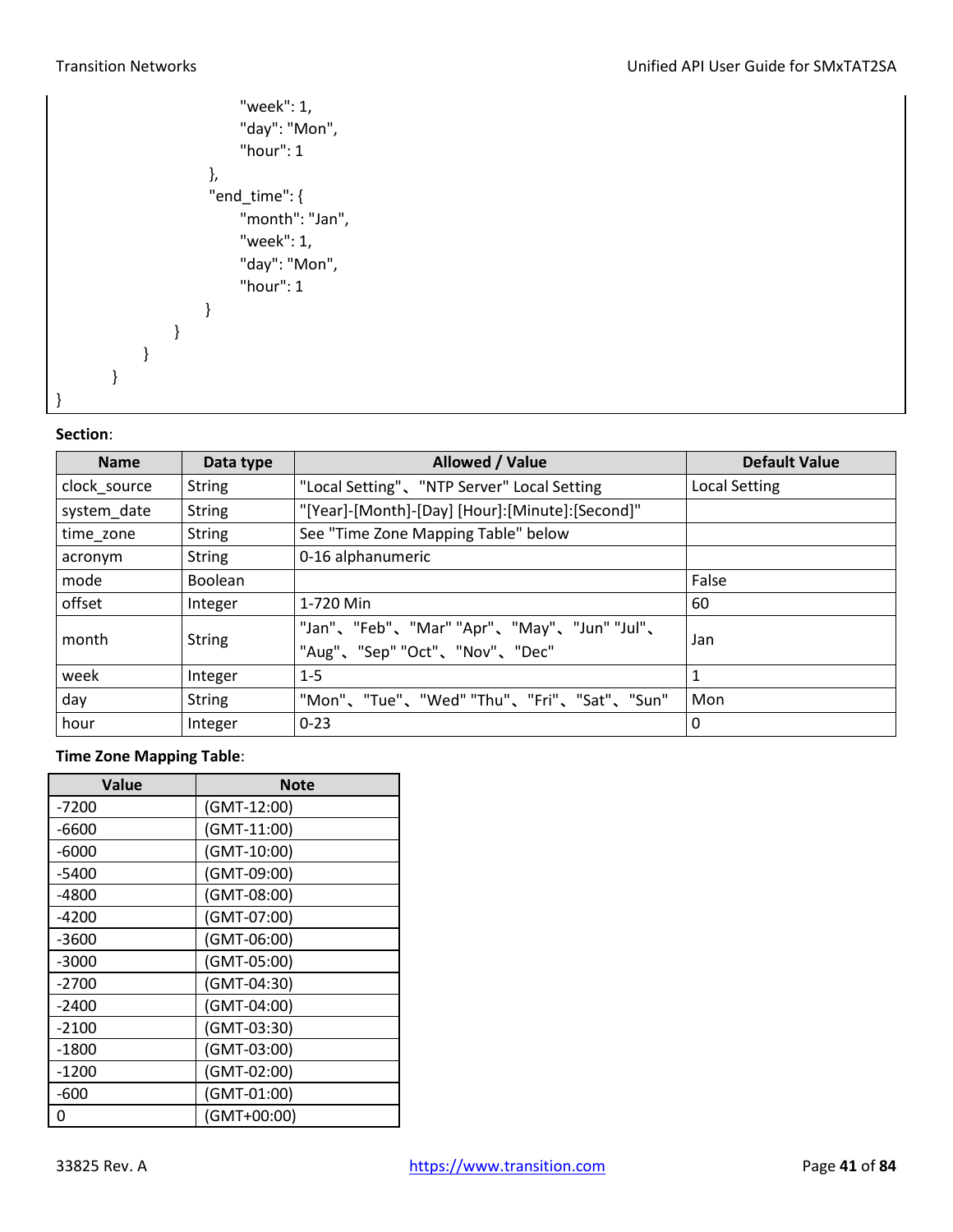| 600  | (GMT+01:00) |
|------|-------------|
| 1200 | (GMT+02:00) |
| 1800 | (GMT+03:00) |
| 2100 | (GMT+03:30) |
| 2400 | (GMT+04:00) |
| 2700 | (GMT+04:30) |
| 3000 | (GMT+05:00) |
| 3300 | (GMT+05:30) |
| 3450 | (GMT+05:45) |
| 3600 | (GMT+06:00) |
| 3900 | (GMT+06:30) |
| 4200 | (GMT+07:00) |
| 4800 | (GMT+08:00) |
| 5400 | (GMT+09:00) |
| 5700 | (GMT+09:30) |
| 6000 | (GMT+10:00) |
| 6600 | (GMT+11:00) |
| 7200 | (GMT+12:00) |

#### **cURL Commands**:

curl -v --cookie "seid=123456789" -d "{\"system\": {\"time\": {\"clock\_source\":\"Local Setting\",\"system\_date\":\"2020-07-013 01:01:30\",\"time\_zone\":\"5400\",\"acronym\":\"\",\"daylight\":{\"mode\":false,\"offset\":60,\"st art\_time\":{\"month\": \"Jan\",\"week\": 1,\"day\": \"Mon\",\"hour\": 1},\"end\_time\": {\"month\": \"Jan\",\"week\": 1,\"day\": \"Mon\",\"hour\": 1}}}}}" http://192.168.1.77/api/set\_system\_time

```
{
```

```
 "system": {
                   "time": {
                             "clock_source": "Local Setting",
                             "system_date": "2020-07-13 10:01:30",
                            "time_zone":  5400,<br>"acronvm":    "",
                            "acronym":
                            "daylight": {
                                      "mode": false,
                                      "offset": 60,
                                      "start_time": {
                                                "month": "Jan",
                                               "week": 1,
                                                "day": "Mon",
                                                "hour": 1
, where \{x_i\}_{i=1}^N , we have the contract of \{x_i\}_{i=1}^N"end_time": {
                                                "month": "Jan",
                                                "week": 1,
                                                "day": "Mon",
                                                "hour": 1
 }
 }
denotes the control of the property of the second property of the second property of the second property of the
          }
```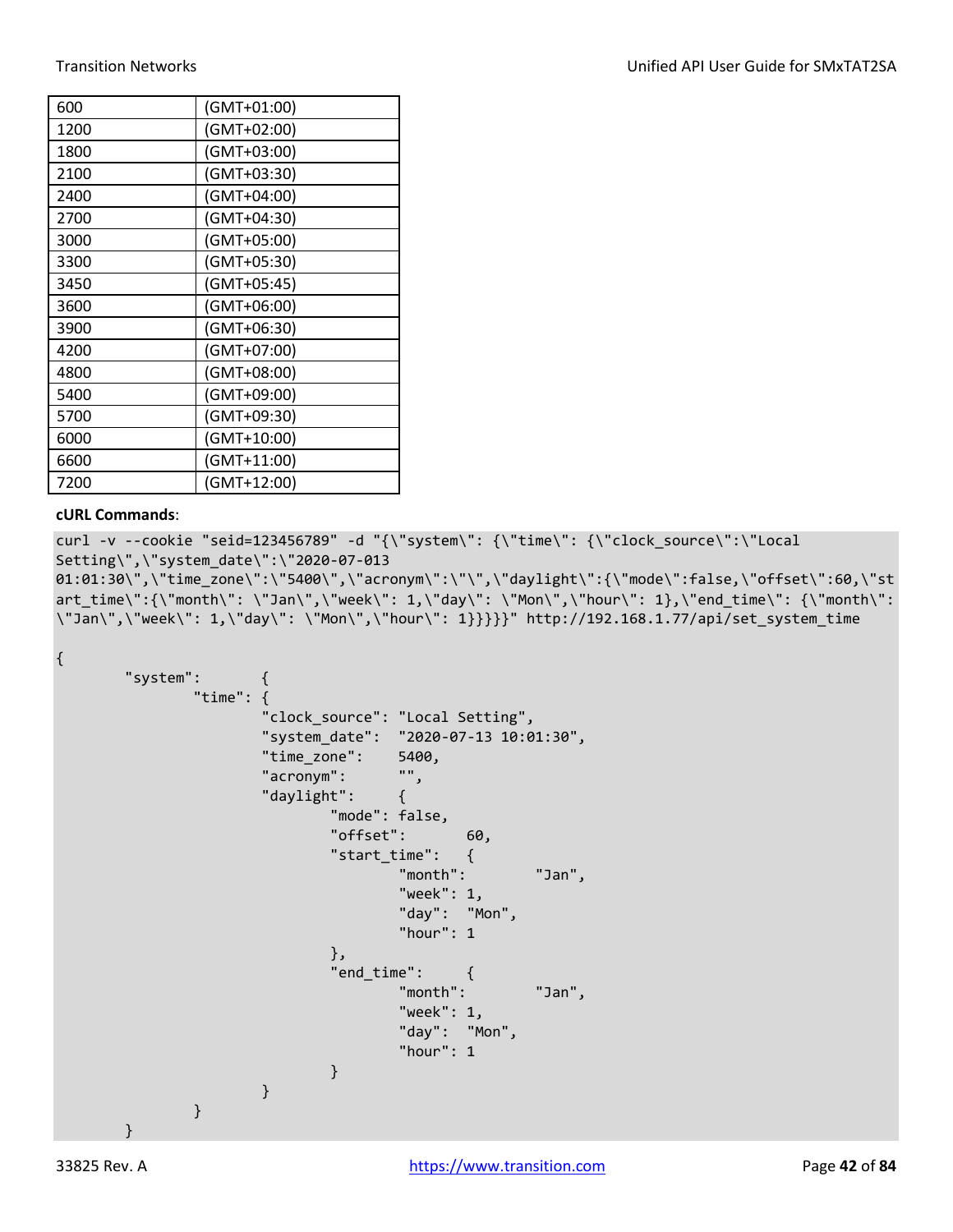}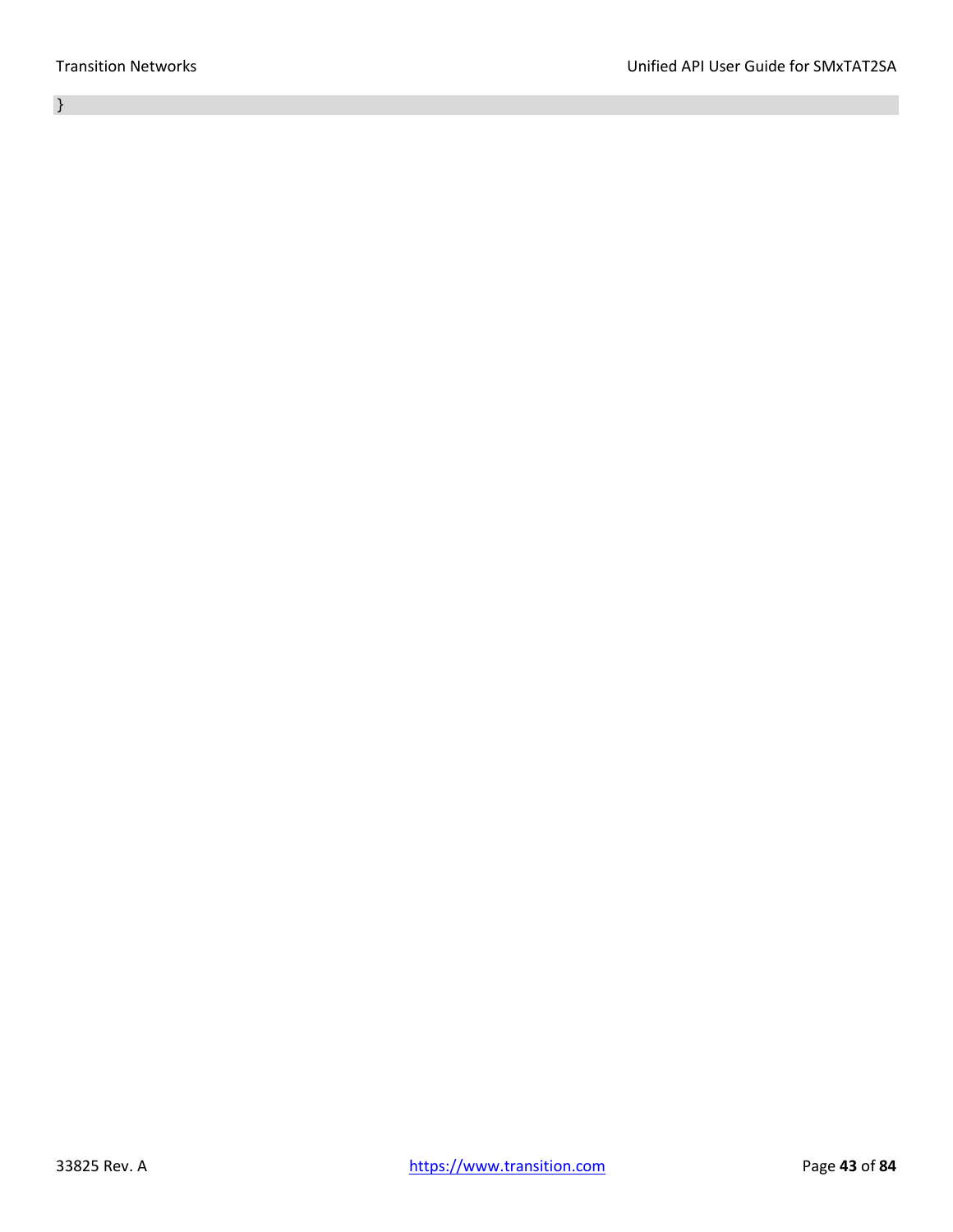### **20. Get NTP Server**

**URL**: /api/get\_ntp\_server

**Method**: GET

**Request JSON**: null

#### **Response JSON**:

```
{
         "system": {
               "ntp": {
                    "server":[
                        {"id":1,"host":"192.168.1.1"},
                        … …
                   ],
                   "interval":60
              }
        }
}
```

```
curl -v --cookie "seid=123456789" http://192.168.1.77/api/get_ntp_server
{
        "system": {
                "ntp": {
                       "server": [{
                                      "id": 1,
                                       "host": ""
                               }, {
                                       "id": 2,
                                      "host": ""
                               }, {
                                       "id": 3,
                                       "host": ""
                               }, {
                                       "id": 4,
                                      "host": ""
                               }, {
                                       "id": 5,
                                       "host": ""
                               }, {
                                       "id": 6,
                                       "host": ""
 }],
                        "interval": 60
}<sub>{\\pinet}}</sub> }
        }
}
```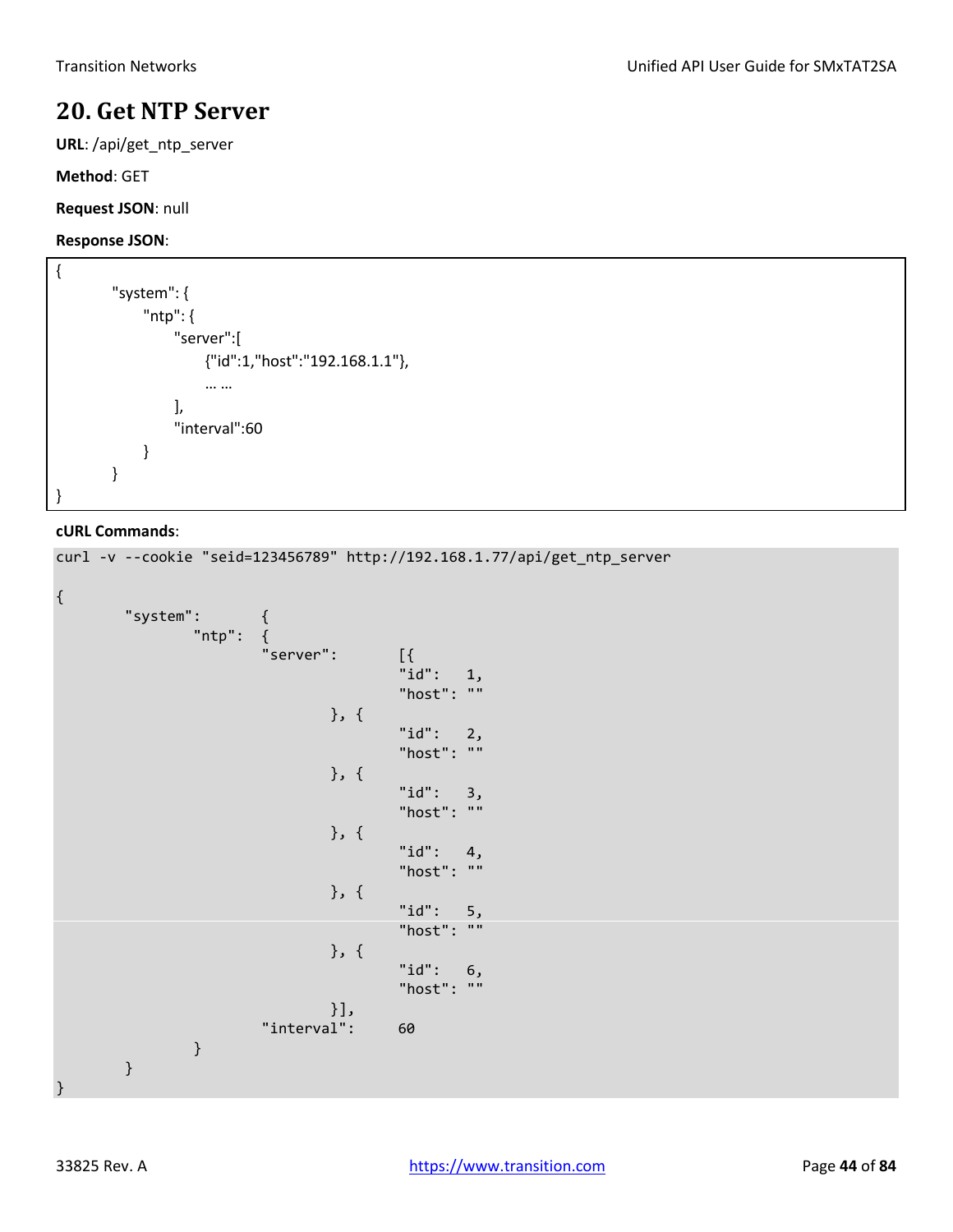### **21. Set NTP Server**

**URL**: /api/set\_ntp\_server

### **Method**: POST

### **Request JSON**:

```
{
         "system": {
               "ntp": {
                    "server":[
                        {"id":1,"host":"192.168.1.1"},
                         … …
                    ],
                    "interval":60
              }
        }
}
```
### **Response JSON**:

```
{
         "system": {
               "ntp": {
                    "server":[
                         {"id":1,"host":"192.168.1.1"},
                         … …
                    ],
                    "interval":60
               }
         }
}
```
### **Section**:

| <b>Name</b>  | Data type     | Allowed / Value                             | <b>Default Value</b> |
|--------------|---------------|---------------------------------------------|----------------------|
| id           | Integer       | $1 - 6$                                     |                      |
| host         | <b>String</b> | <ipv4 address=""></ipv4>                    |                      |
| ntp_interval | Integer       | $\vert 5, 10, 15, 30, 60, 120 \,\text{min}$ | 60                   |

```
curl -v --cookie "seid=123456789" -d "{\"system\": {\"ntp\": 
{\verb|`:server\\":[{\verb|`id\\":1,\\"host\\":\verb|`192.168.1.1\\"\}].\verb|"interval\\":\verb|`60]}\}"http://192.168.1.77/api/set_ntp_server
```

```
{
        "system": {
               "ntp": {
                      "server": [{
                                   "id": 1,
                                   "host": "192.168.1.1"
```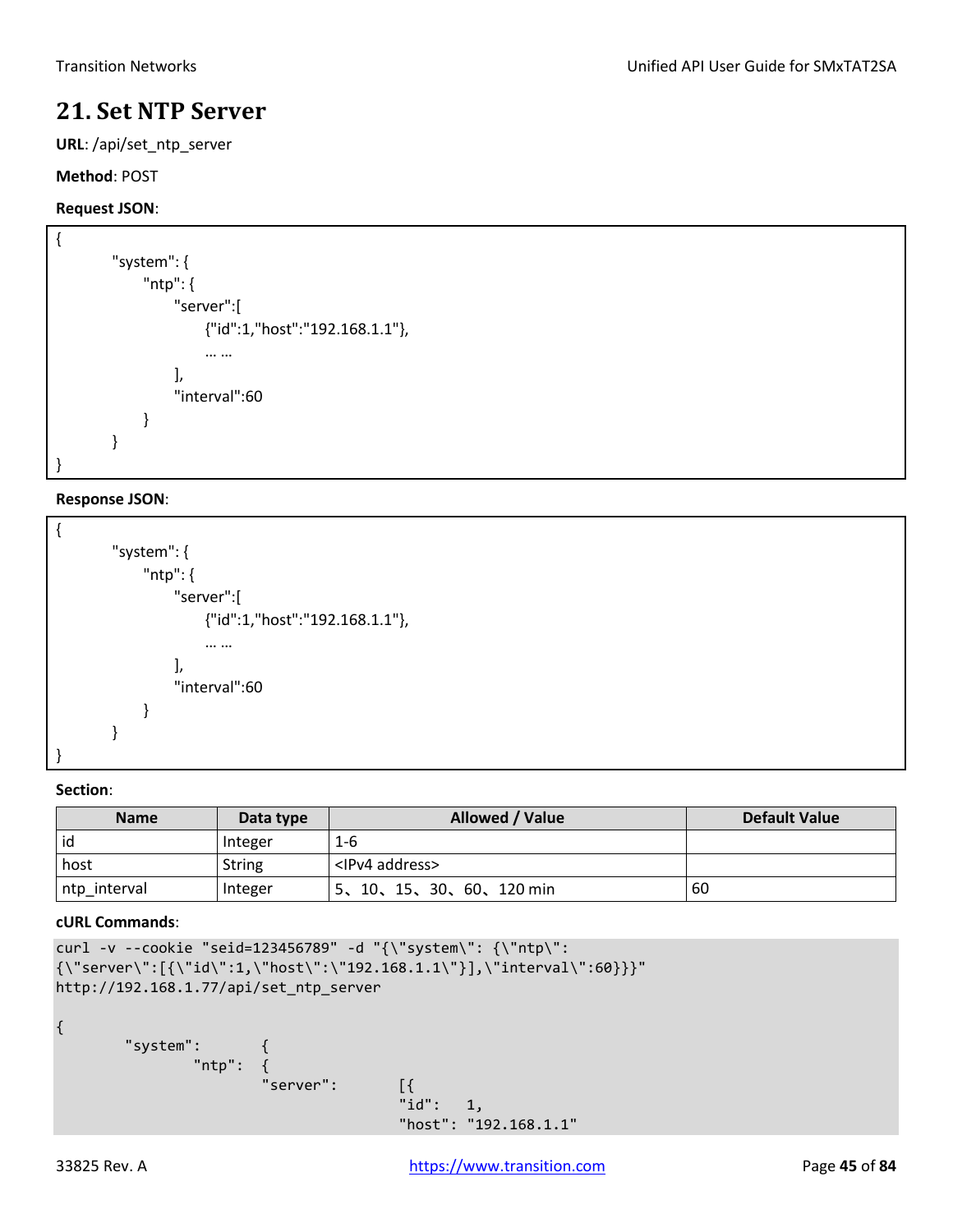}, { "id": 2, "host": "" }, {  $\blacksquare$  id": 3,  $\blacksquare$  id": 3,  $\blacksquare$ "host": "" }, { "id": 4, "host": "" }, { "id": 5, "host": "" }, {  $\blacksquare$  id": 6,  $\blacksquare$  id": 6,  $\blacksquare$  "host": "" }], "interval": 60 denotes the control of the property of the second property of the second property of the second property of the } }\* Connection #0 to host 192.168.1.77 left intact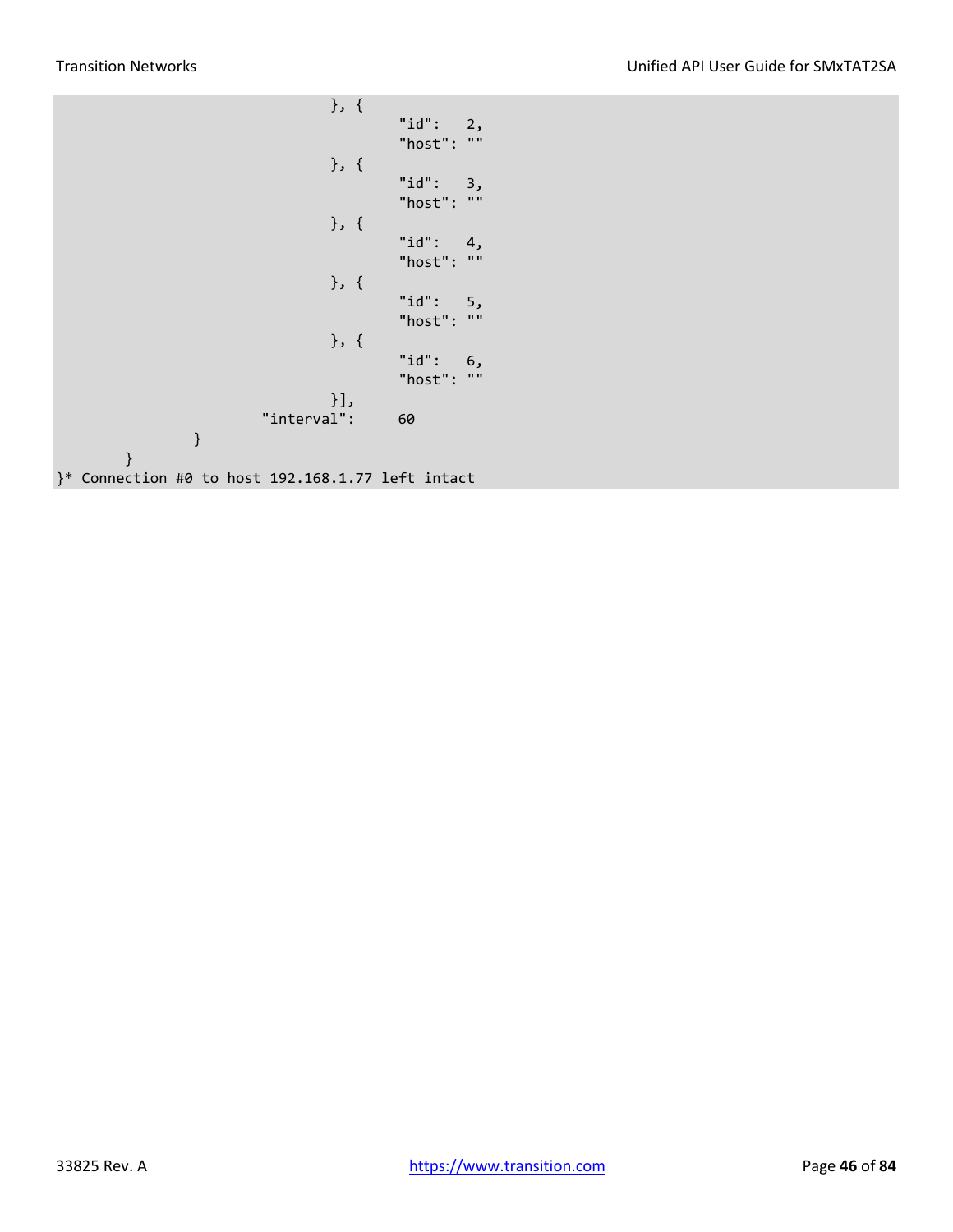## **22. Get Syslog Server**

**URL**: /api/get\_syslog\_server

**Method**: GET

**Request JSON**: null

#### **Response JSON**:

```
{
         "event_notification":{
              "syslog":{
                   "mode": false,
                   "server":[
                        {"id": 1,"address":"192.168.1.1"},
                        … …
                   ]
              }
        }
}
```

```
curl -v --cookie "seid=123456789" http://192.168.1.77/api/get_syslog_server
```

```
{
```

```
 "event_notification": {
                  "syslog": {
                           "mode": false,
                          "server": [{
                                            "id": 1,"address": ""
                                    }, {
                                             "id": 2,
                                             "address": ""
                                    }, {
                                             "id": 3,
                                            "address": ""
                                    }, {
                                             "id": 4,
                                             "address": ""
                                    }, {
                                             "id": 5,
                                            "address": ""
                                    }, {
                                             "id": 6,
                                            "address": ""
\{ \}denotes the control of the property of the second property of the second property of the second property of the
         }
}
```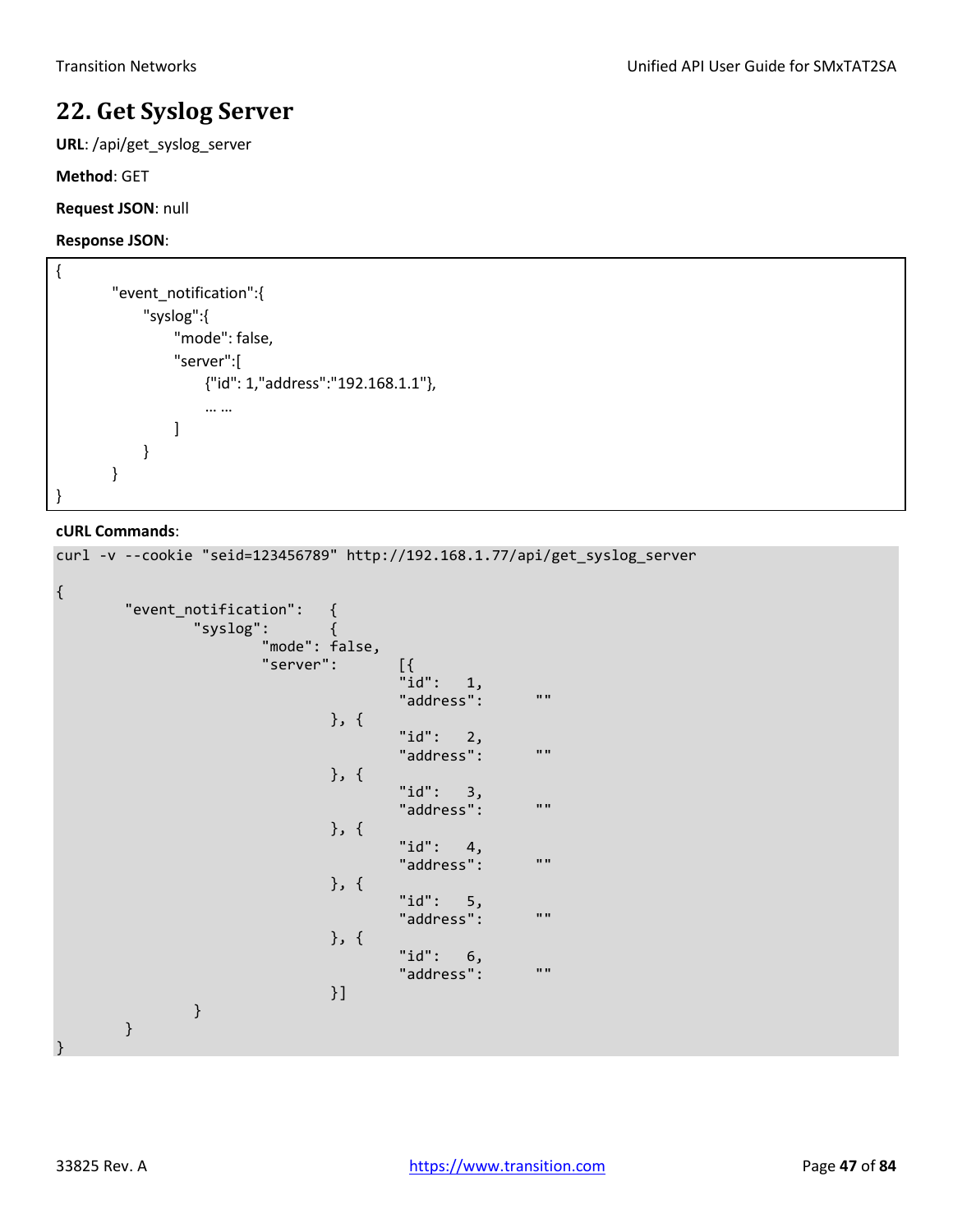## **23. Set Syslog Server**

**URL**: /api/set\_syslog\_server

### **Method**: POST

### **Request JSON**:

```
{
         "event_notification":{
               "syslog":{
                    "mode": false,
                    "server":[
                        {"id": 1,"address":"192.168.1.1"},
                        … …
                   ]
               }
        }
}
```
### **Response JSON**:

```
{
         "event_notification":{
               "syslog":{
                    "mode": false,
                    "server":[
                         {"id": 1,"address":"192.168.1.1"},
                         … …
                   ]
               }
         }
}
```
#### **Section**:

| <b>Name</b> | Data type      | Allowed / Value          | <b>Default Value</b> |
|-------------|----------------|--------------------------|----------------------|
| mode        | <b>Boolean</b> |                          | false                |
| l id        | Integer        | $1 - 6$                  |                      |
| laddress    | <b>String</b>  | <ipv4 address=""></ipv4> |                      |

```
curl -v --cookie "seid=123456789" -d 
"{\"event_notification\":{\"syslog\":{\"mode\":false,\"server\":[{\"id\":1,\"address\":\"192.168.1
.1\"}]}}}" http://192.168.1.77/api/set_syslog_server
```

```
{
         "event_notification": {
                  "syslog": {
                          "mode": false,
                         "server": [{
                                            "id": 1,
                                            "address": "192.168.1.1"
```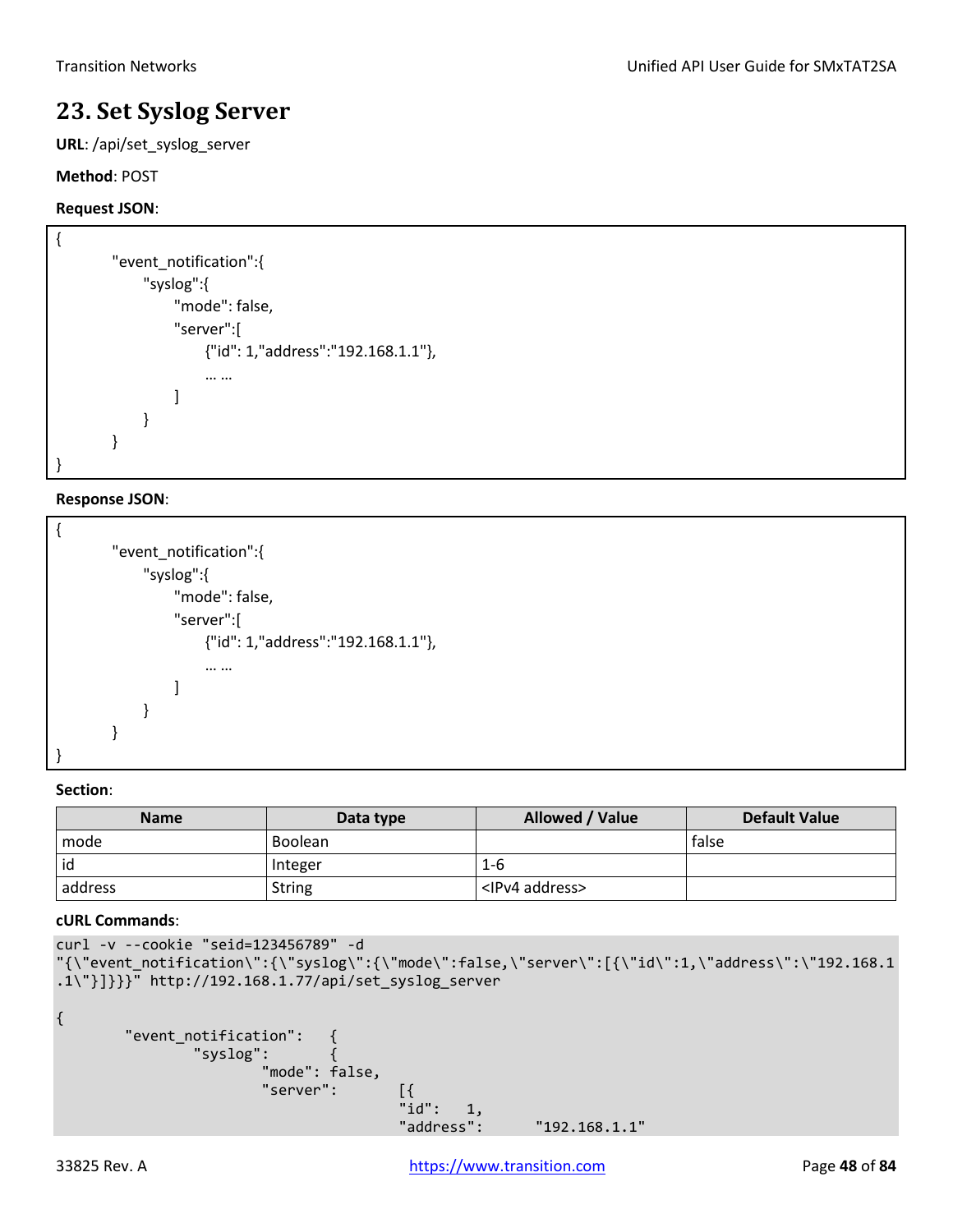|      |   |   | $\}, \$  |              |    |                           |  |
|------|---|---|----------|--------------|----|---------------------------|--|
|      |   |   |          | " $id$ ": 2, |    |                           |  |
|      |   |   |          | "address":   |    | $\mathbf{u}$              |  |
|      |   |   | $\}$ , { |              |    |                           |  |
|      |   |   |          | "id":        | 3, |                           |  |
|      |   |   |          | "address":   |    | $\mathbf{u}$ $\mathbf{u}$ |  |
|      |   |   | $\},\$   |              |    |                           |  |
|      |   |   |          | "id":        | 4, |                           |  |
|      |   |   |          | "address":   |    | $\mathbf{u}$ $\mathbf{u}$ |  |
|      |   |   |          |              |    |                           |  |
|      |   |   | $\}, \$  |              |    |                           |  |
|      |   |   |          | "id":        | 5, | $\mathbf{u}$ $\mathbf{u}$ |  |
|      |   |   |          | "address":   |    |                           |  |
|      |   |   | $\}$ , { |              |    |                           |  |
|      |   |   |          | "id": $6,$   |    |                           |  |
|      |   |   |          | "address":   |    | $\mathbf{u}$              |  |
|      |   |   | $\}$ ]   |              |    |                           |  |
|      |   | } |          |              |    |                           |  |
|      | λ |   |          |              |    |                           |  |
| $\}$ |   |   |          |              |    |                           |  |
|      |   |   |          |              |    |                           |  |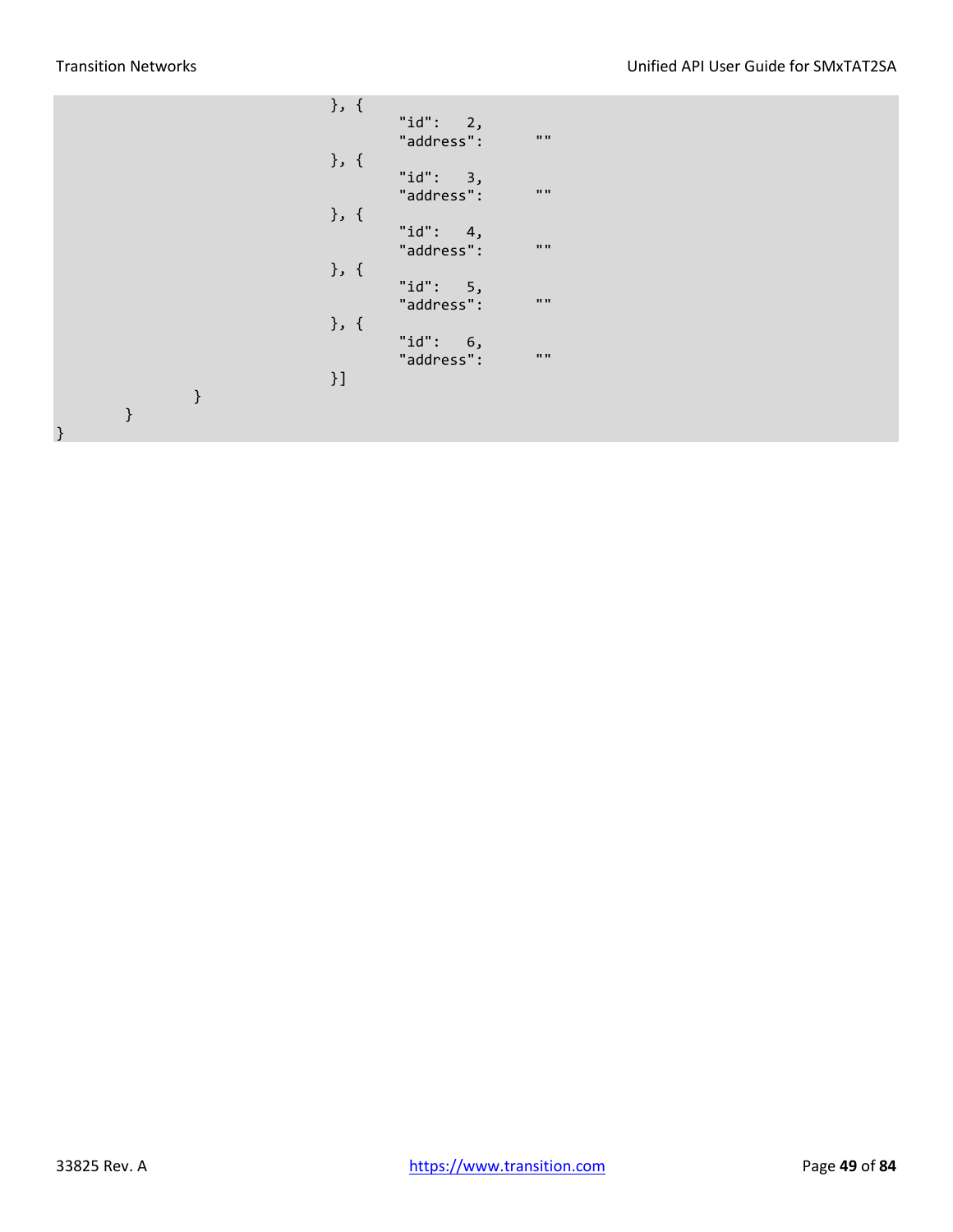# **24. Get Vlan Config**

**URL**: /api/get\_vlan\_config

**Method**: GET

**Request JSON**: null

#### **Response JSON**:

```
{
        "vlan": {
              "allowed_access_vlans": "1",
              "ethertype_custom_s_ports": "88a8"
        },
        "ports": [{
              "id": 1,
              "vlan": {
                   "mode": "Access",
                   "access": {
                        "pvid": 1
                   },
                    "trunk": {
                         "pvid": 1,
                         "egress_tagging": "Untag Port VLAN",
                         "allowed_vlan": "1"
                   },
                   "hybrid": {
                        "pvid": 1,
                        "port_type": "C-Port",
                         "ingress_filter": false,
                         "ingress_accept": "Tagged and Untagged",
                        "egress_tagging": "Untag Port VLAN",
                         "allowed_vlan": "1"
                   }
              }
        },
        … …
        ]
}
```

```
curl -v --cookie "seid=123456789" http://192.168.1.77/api/get_vlan_config
{
         "vlan": {
                  "allowed_access_vlans": "1",
                  "ethertype_custom_s_ports": "88a8"
         },
          "ports": [{
                          [{<br>"id": 1,
```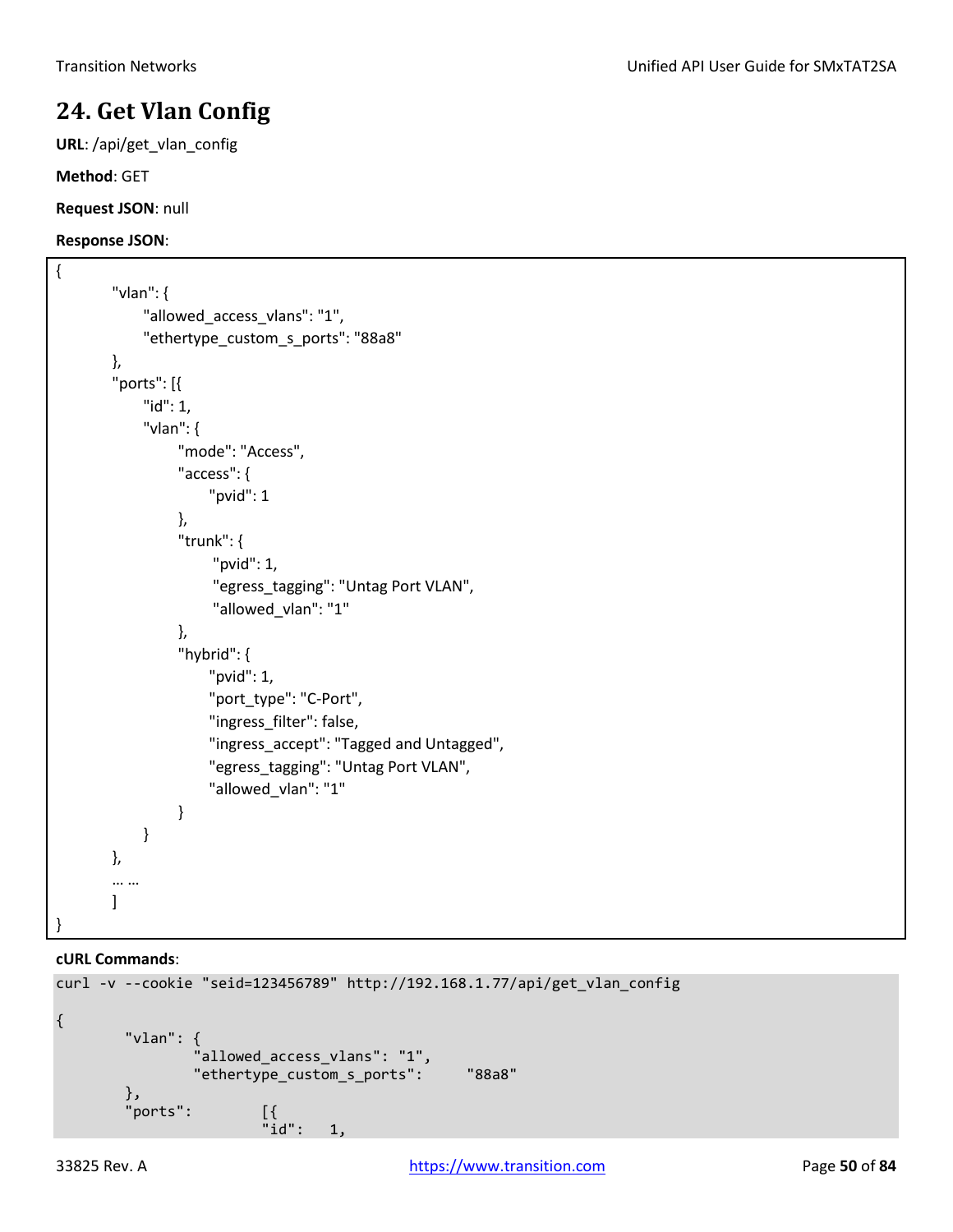```
 "vlan": {
                                      "mode": "Access",
                                     "access": {
                                               "pvid": 1
, where \{x_i\}_{i=1}^N , we have the contract of \{x_i\}_{i=1}^N "trunk": {
                                               "pvid": 1,<br>"egress_tagging":
                                                                        "Untag Port VLAN",
                                               "allowed_vlan": "1"
, where \{x_i\}_{i=1}^N , we have the contract of \{x_i\}_{i=1}^N "hybrid": {
                                                "pvid": 1,
                                               "port_type": "C-Port",
                                               "ingress_filter": false,<br>"ingress_accept": "Tagged and Untagged",
 "ingress_accept": "Tagged and Untagged",
 "egress_tagging": "Untag Port VLAN",
                                               "allowed_vlan": "1"
 }
 }
                   }, {
                            "id": 2,
                            "vlan": {
                                      "mode": "Access",
                                     "access": {
                                               "pvid": 1
, where \{x_i\}_{i=1}^N , we have the contract of \{x_i\}_{i=1}^N "trunk": {
                                               "pvid": 1,<br>"egress_tagging":
                                                                       "Untag Port VLAN",
                                                "allowed_vlan": "1"
, where \{x_i\}_{i=1}^N , we have the contract of \{x_i\}_{i=1}^N"hybrid": {
. The contract of the contract of the contract \sim "pvid": 1,
                                               "port_type": "C-Port",
                                                "ingress_filter": false,
                                                "ingress_accept": "Tagged and Untagged",
                                               "egress_tagging": "Untag Port VLAN",
                                                "allowed_vlan": "1"
 }
denotes the control of the second property of the second property of the second property \} }, {
                            "id": 3,
                            "vlan": {
                                      "mode": "Access",
                                     "access": {
                                                "pvid": 1
, where \{x_i\}_{i=1}^N , we have the contract of \{x_i\}_{i=1}^N"trunk": {
                                                "pvid": 1,
                                               "egress_tagging": "Untag Port VLAN",
                                               "allowed_vlan": "1"
, where \{x_i\}_{i=1}^N , we have the contract of \{x_i\}_{i=1}^N"hybrid": {
. The contract of the contract of \mathbb{R}^n is the contract of \mathbb{R}^n in \mathbb{R}^n is the contract of \mathbb{R}^n is the contract of \mathbb{R}^n is the contract of \mathbb{R}^n is the contract of \mathbb{R}^n is the contr
                                                "port_type": "C-Port",
                                                "ingress_filter": false,
                                               "ingress_accept": "Tagged and Untagged",
```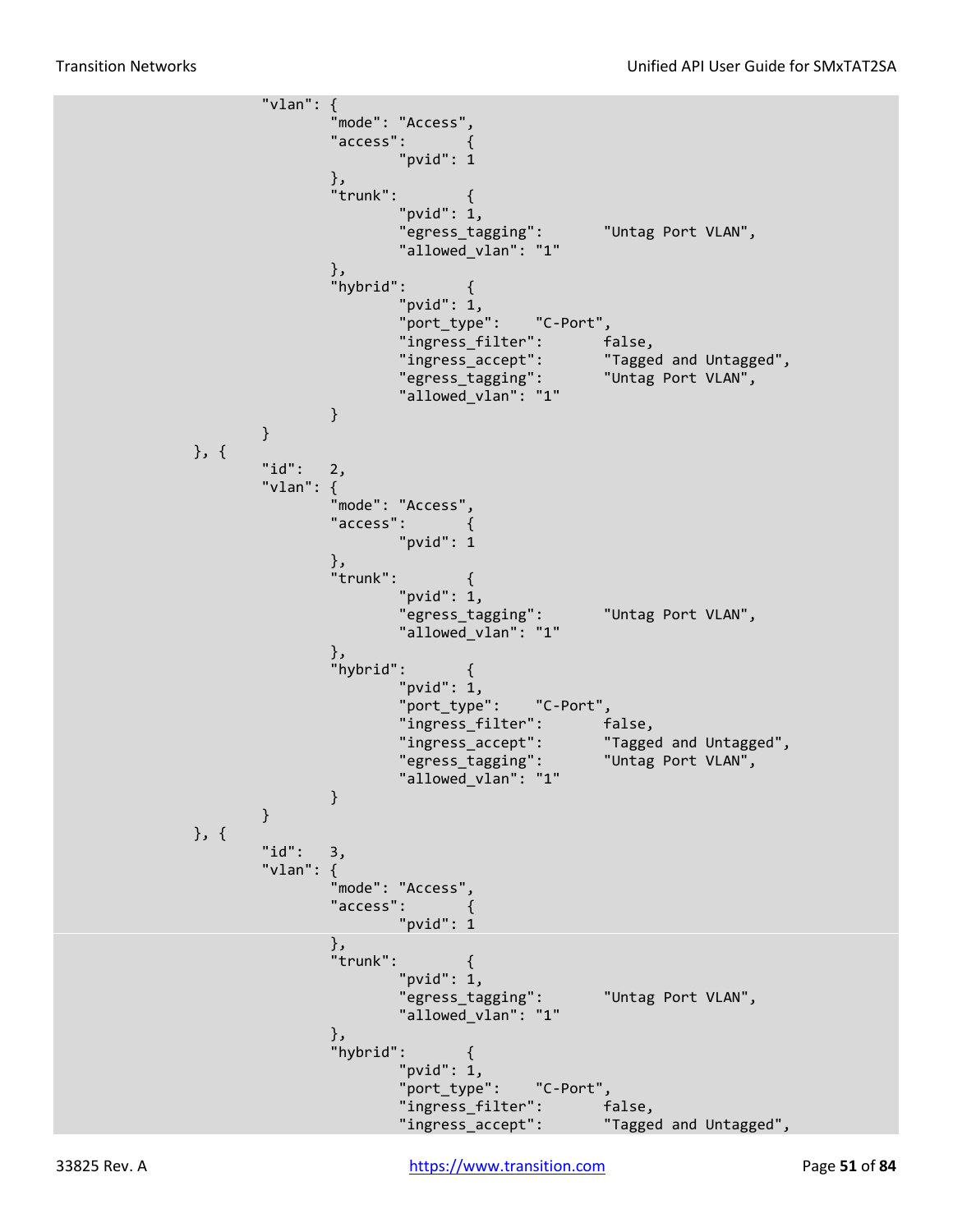```
 "egress_tagging": "Untag Port VLAN",
                                              "allowed_vlan": "1"
 }
 }
                  }, {
                           "id": 4,
                           "vlan": {
                                     "mode": "Access",
                                    "access": {
                                             "pvid": 1
, where \{x_i\}_{i=1}^N , we have the contribution of \} ,
                                   "trunk": {
                                             "pvid": 1,
                                             "egress_tagging": "Untag Port VLAN",
                                             "allowed_vlan": "1"
, where \{x_i\}_{i=1}^N , we have the contribution of \} ,
                                    "hybrid": {
                                             "pvid": 1,
                                              "port_type": "C-Port",
                                            "ingress_filter": false,
                                             "ingress_accept": "Tagged and Untagged",
                                            "egress_tagging":
                                             "allowed_vlan": "1"
 }
 }
                  }, {
\blacksquare id": 5, \blacksquare id": 5, \blacksquare "vlan": {
 "mode": "Access",
                                    "access": {
                                             "pvid": 1
, where \{x_i\}_{i=1}^N , we have the contract of \{x_i\}_{i=1}^N"trunk": {
                                             "pvid": 1,
                                              "egress_tagging": "Untag Port VLAN",
                                              "allowed_vlan": "1"
, where \{x_i\}_{i=1}^N , we have the contribution of \} ,
                                     "hybrid": {
                                              "pvid": 1,
                                             "port_type": "C-Port",
                                             "ingress_filter": false,
                                             "ingress_accept": "Tagged and Untagged",<br>"egress tagging": "Untag Port VLAN",
                                            "egress_tagging":
                                            "allowed_vlan": "1"
denotes the contract of the contract of the contract of the contract of the contract of the contract of the con
denotes the control of the second property of the second property of the second property \} }, {
                           "id": 6,
                           "vlan": {
                                     "mode": "Access",
                                    "access": {
                                             "pvid": 1
, where \{x_i\}_{i=1}^N , we have the contract of \{x_i\}_{i=1}^N "trunk": {
                                            "pvid": 1,<br>"egress_tagging":
                                                                    "Untag Port VLAN",
                                             "allowed_vlan": "1"
```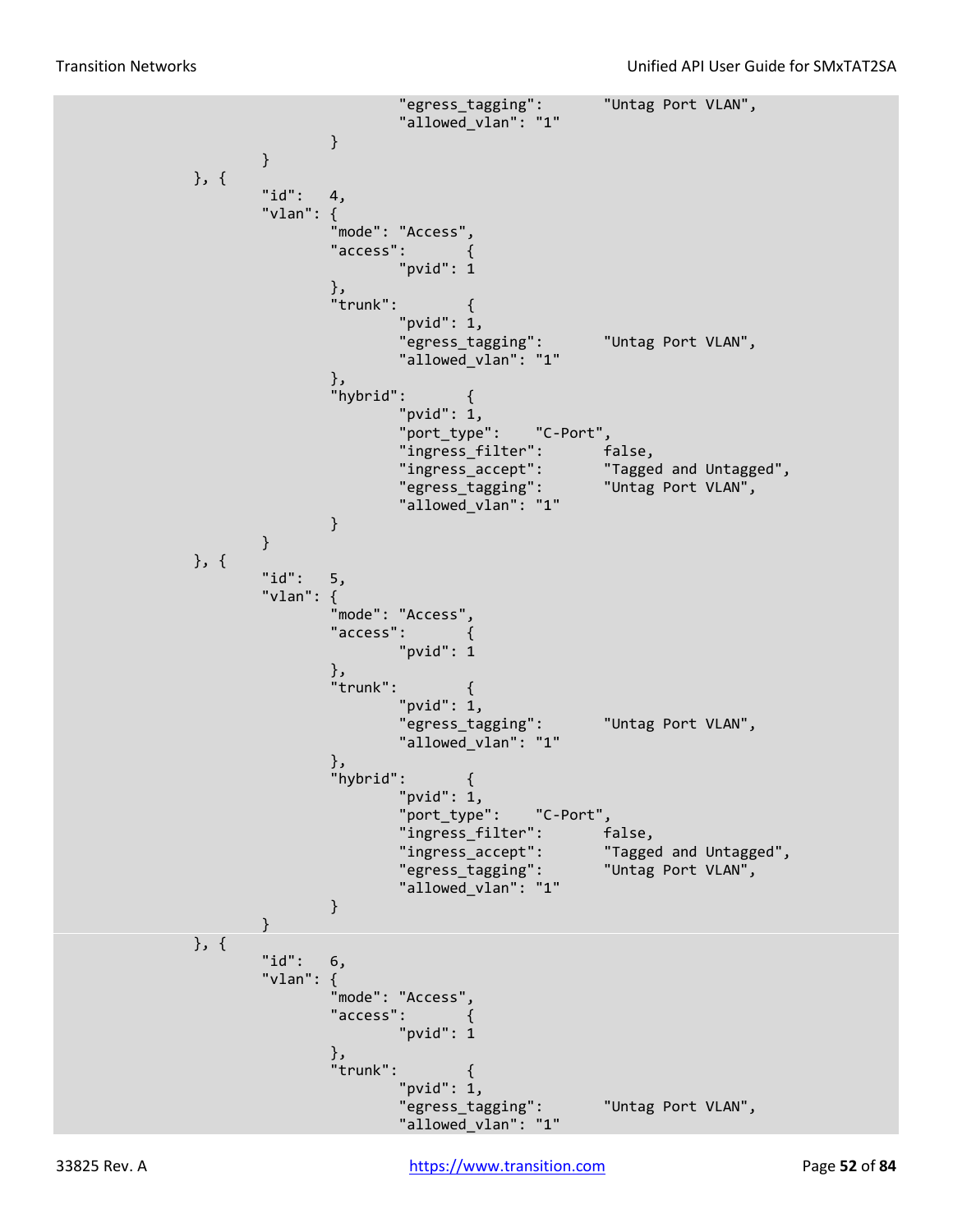```
, where \{x_i\}_{i=1}^N , we have the contract of \{x_i\}_{i=1}^N "hybrid": {
                                           "pvid": 1,
                                           "port_type": "C-Port",
                                           "ingress_filter": false,
                                            "ingress_accept": "Tagged and Untagged",
                                            "egress_tagging": "Untag Port VLAN",
                                           "allowed_vlan": "1"
 }
denotes the control of the second property of the second property of the second property \} }, {
                           "id": 7,
                          "vlan": {
                                    "mode": "Access",
                                   "access": {
                                  "pvid": \overline{1}},
, where \{x_i\}_{i=1}^N , we have the contract of \{x_i\}_{i=1}^N"trunk": {
                                            "pvid": 1,
                                            "egress_tagging": "Untag Port VLAN",
 "allowed_vlan": "1"
, where \{x_i\}_{i=1}^N , we have the contract of \{x_i\}_{i=1}^N"hybrid": {
                                           "pvid": 1,
                                           "port_type": "C-Port",
                                            "ingress_filter": false,
                                            "ingress_accept": "Tagged and Untagged",
                                           "egress_tagging": "Untag Port VLAN",
                                            "allowed_vlan": "1"
 }
denotes the control of the second property of the second property of the second property \} }, {
                           "id": 8,
                          "vlan": {
                                    "mode": "Access",
                                   "access": {
                                            "pvid": 1
, where \{x_i\}_{i=1}^N , we have the contract of \{x_i\}_{i=1}^N},<br>"trunk": {<br>" i id" 1
                                            "pvid": 1,
                                            "egress_tagging": "Untag Port VLAN",
                                            "allowed_vlan": "1"
, where \{x_i\}_{i=1}^N , we have the contract of \{x_i\}_{i=1}^N "hybrid": {
                                            "pvid": 1,
                                            "port_type": "C-Port",
                                            "ingress_filter": false,
                                            "ingress_accept": "Tagged and Untagged",
                                           "egress_tagging": "Untag Port VLAN",
                                           "allowed_vlan": "1"
 }
 }
                  }, {
                           "id": 9,
                          "vlan": {
                                   "mode": "Access",
                                    "access": {
```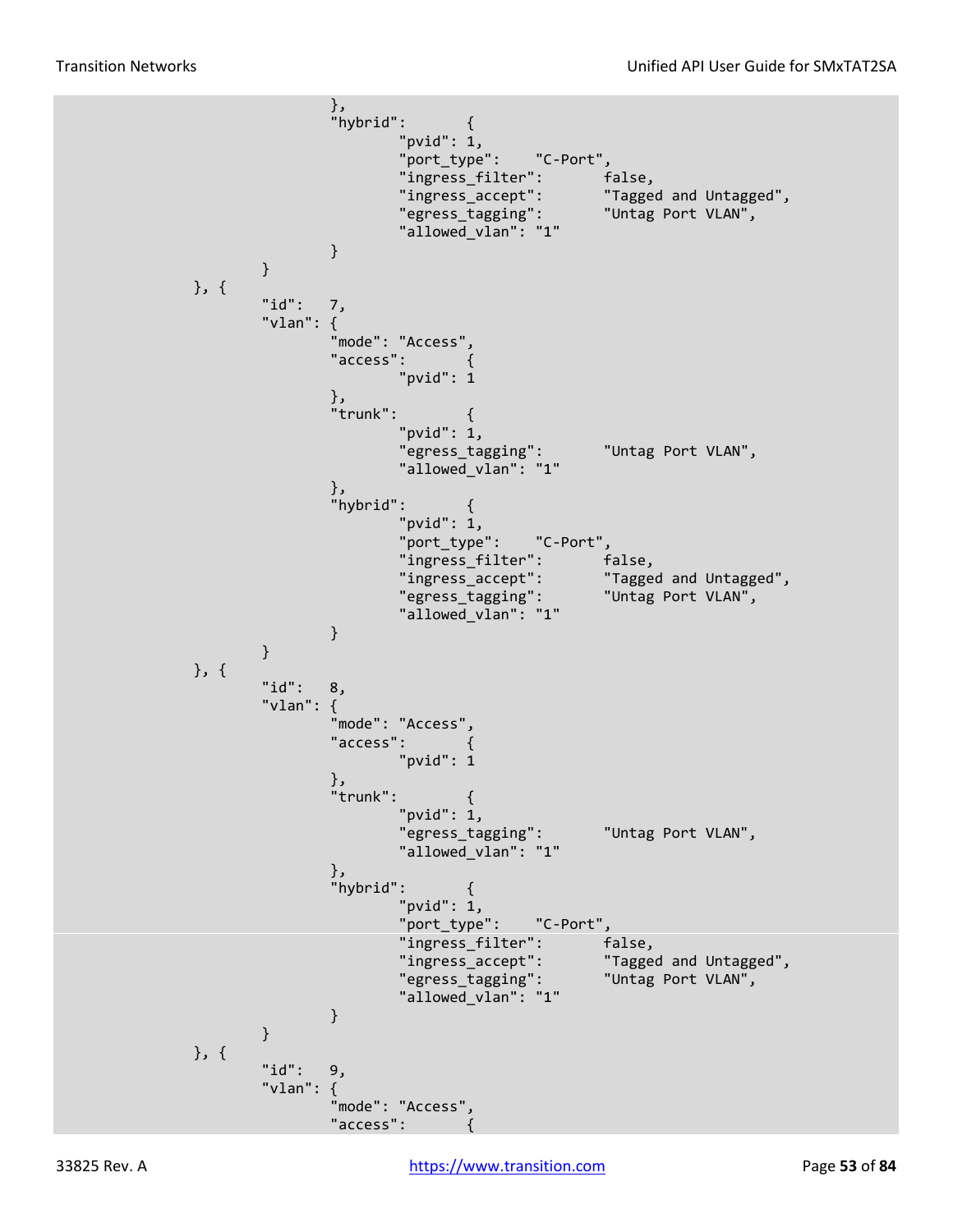```
 "pvid": 1
, where \{x_i\}_{i=1}^N , we have the contribution of \} ,
                             "trunk": {
                                    "pvid": 1,
                                    "egress_tagging": "Untag Port VLAN",
                                   "allowed_vlan": "1"
, where \{x_i\}_{i=1}^N , we have the contribution of \} ,
 "hybrid": {
. The contract of the contract of the contract \sim "pvid": 1,
                                    "port_type": "C-Port",
                                   "ingress_filter": false,
                                                        "Tagged and Untagged",<br>"Untag Port VLAN",
 "egress_tagging": "Untag Port VLAN",
 "allowed_vlan": "1"
 }
 }
              }, {
                      "id": 10,
                      "vlan": {
                             "mode": "Access",
                            "access": {
                                    "pvid": 1
, where \{x_i\}_{i=1}^N , we have the contract of \{x_i\}_{i=1}^N "trunk": {
                                    "pvid": 1,
 "egress_tagging": "Untag Port VLAN",
                                   "allowed_vlan": "1"
, where \{x_i\}_{i=1}^N , we have the contract of \{x_i\}_{i=1}^N "hybrid": {
                                    "pvid": 1,
                                   "port_type": "C-Port",
                                   "ingress_filter": false,
 "ingress_accept": "Tagged and Untagged",
 "egress_tagging": "Untag Port VLAN",
                                   "allowed_vlan": "1"
denotes the contract of the contract of the contract of the contract of the contract of the contract of the con
 }
              }]
```
}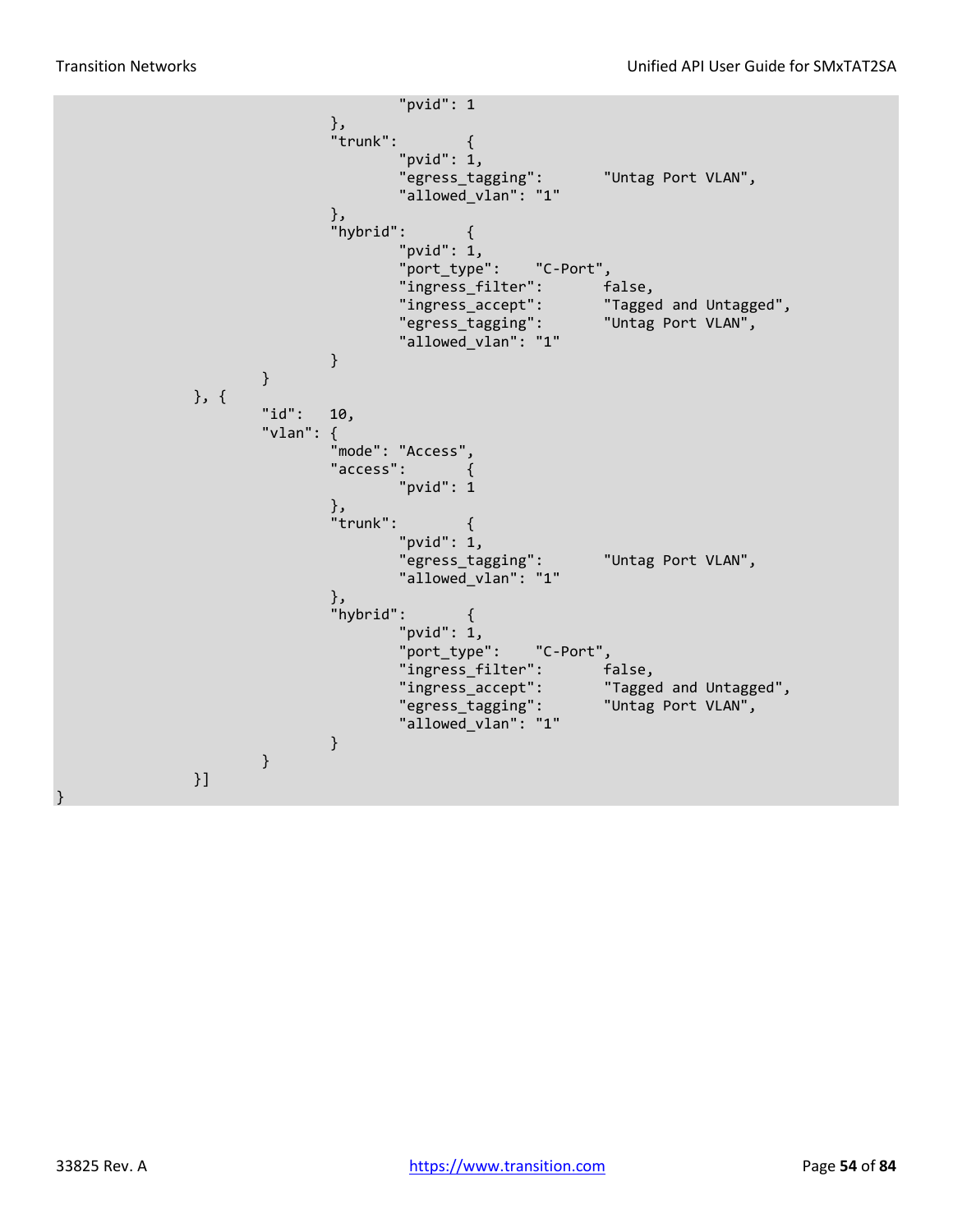**URL**: /api/set\_vlan\_config

### **Method**: POST

#### **Request JSON**:

{

```
"vlan": {
              "allowed_access_vlans": "1",
              "ethertype_custom_s_ports": "88a8"
        },
        "ports": [{
              "id": 2,
              "vlan": {
                    "mode": "Access",
                    "access": {
                         "pvid": 1
                    },
              }
        },{
              "id": 3,
              "vlan": {
                    "mode": "Trunk",
                    "trunk": {
                         "pvid": 1,
                         "egress_tagging": "Untag Port VLAN",
                         "allowed_vlan": "1"
                    }
              }
        },{
              "id": 4,
              "vlan": {
                    "mode": "Hybrid",
                    "hybrid": {
                         "pvid": 1,
                          "port_type": "C-Port",
                         "ingress_filter": false,
                         "ingress_accept": "Tagged and Untagged",
                         "egress_tagging": "Untag Port VLAN",
                         "allowed_vlan": "1"
                    }
              }
        },
        … …
        \mathbf{I}}
```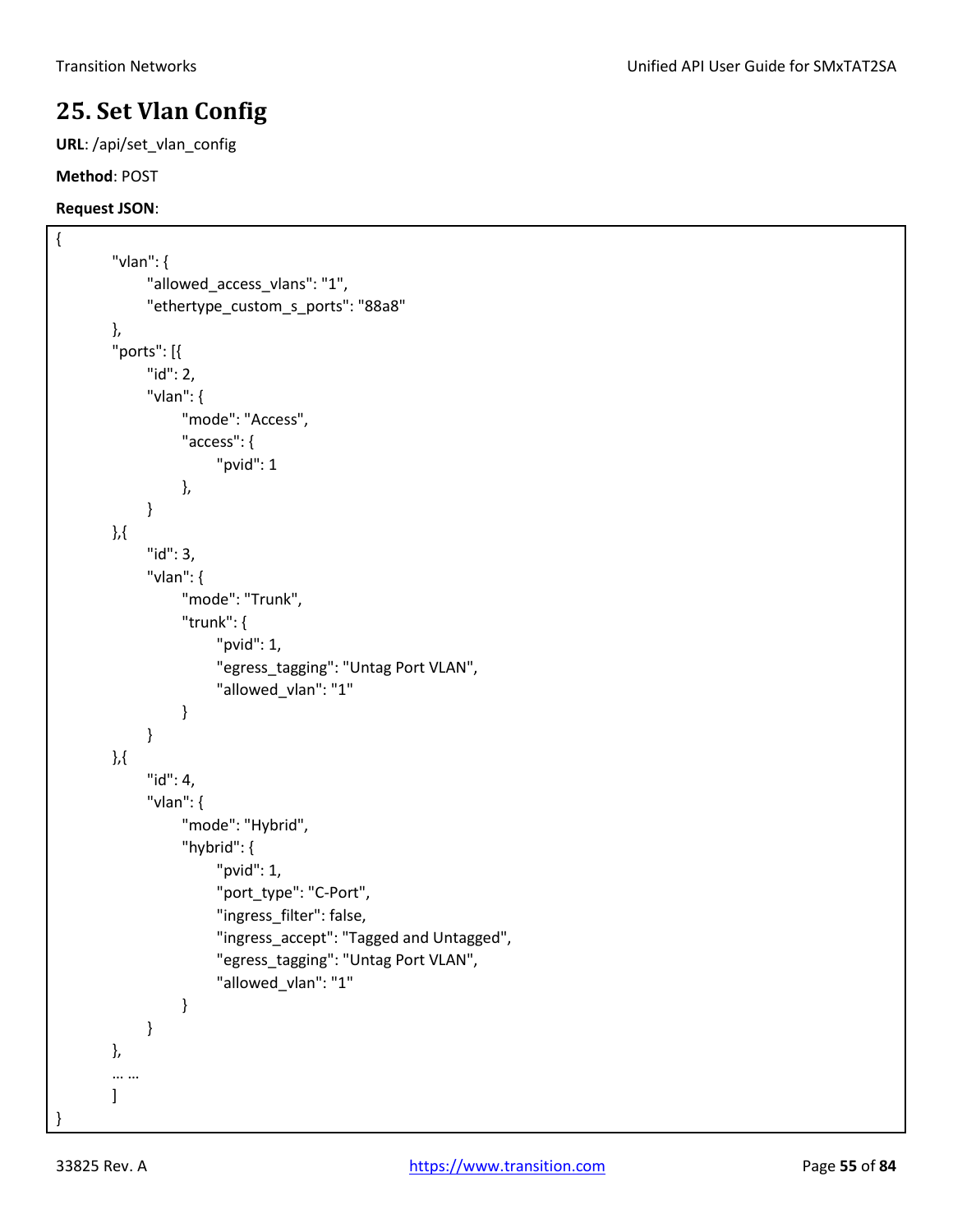#### **Response JSON**:

```
{
        "vlan": {
               "allowed_access_vlans": "1",
               "ethertype_custom_s_ports": "88a8"
        },
        "ports": [{
               "id": 1,
               "vlan": {
                    "mode": "Access",
                    "access": {
                         "pvid": 1
                    },
                    "trunk": {
                         "pvid": 1,
                         "egress_tagging": "Untag Port VLAN",
                         "allowed_vlan": "1"
                    },
                    "hybrid": {
                         "pvid": 1,
                         "port_type": "C-Port",
                         "ingress_filter": false,
                         "ingress_accept": "Tagged and Untagged",
                         "egress_tagging": "Untag Port VLAN",
                         "allowed_vlan": "1"
                    }
               }
        },
        … …
        ]
}
```
**Section**:

| <b>Name</b>              | Data type     | Allowed / Value                                      | <b>Default Value</b> |
|--------------------------|---------------|------------------------------------------------------|----------------------|
| allowed_access_vlans     | <b>String</b> | <port-list></port-list>                              |                      |
| ethertype_custom_s_ports | <b>String</b> | <ethertype></ethertype>                              | 88a8                 |
| id                       | Integer       | <port number=""></port>                              |                      |
| mode                     | <b>String</b> | "Access"、"Trunk"、"Hybrid"                            | Access               |
| pvid                     | Integer       | 1-4095                                               |                      |
| port_type                | <b>String</b> | "UNAWARE"<br>"C-Port"<br>"S-Port"<br>"S-Custom-Port" | C-Port               |
| ingress_filter           | Boolean       | false                                                |                      |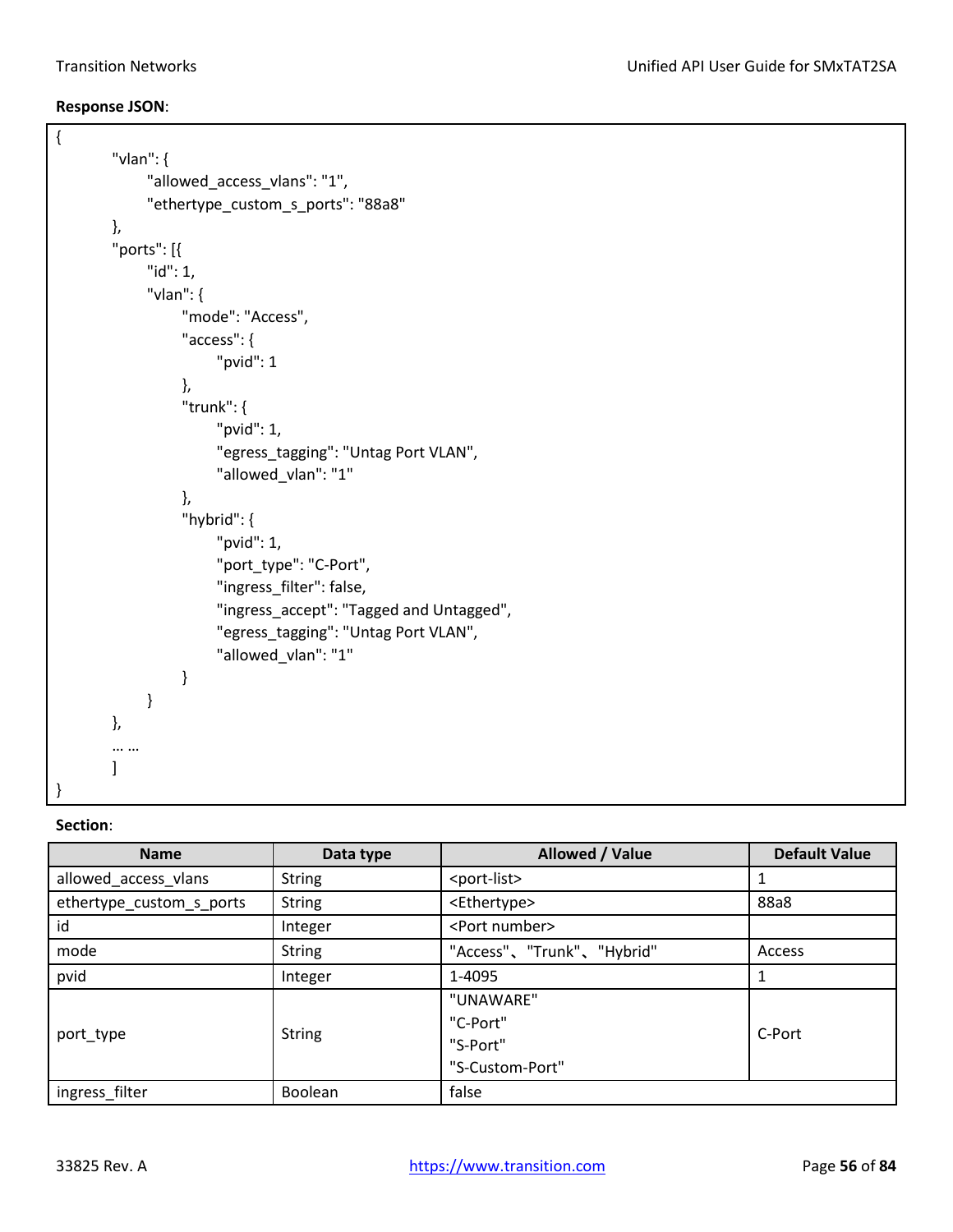| <b>Name</b>                   | Data type     | Allowed / Value                                           | <b>Default Value</b>   |
|-------------------------------|---------------|-----------------------------------------------------------|------------------------|
| ingress_accept                | <b>String</b> | "Tagged and Untagged"<br>"Tagged only"<br>"Untagged only" | Tagged and<br>Untagged |
| egress_tagging<br>(in trunk)  | <b>String</b> | "Untag Port VLAN"<br>"Tag All"                            | Untag Port VLAN        |
| egress_tagging<br>(in hybrid) | <b>String</b> | "Untag Port VLAN"<br>"Tag All"<br>"Untag All"             | <b>Untag Port VLAN</b> |

```
curl -v --cookie "seid=123456789" -d "{ \"vlan\" : { \"allowed_access_vlans\" : 1 , 
\"ethertype_custom_s_ports\" : \"88a8\" }, \"ports\" : [{ \"id\" : 2, \"vlan\" : { \"mode\" : 
\"Access\" , \"access\" : { \"pvid\" : 1}}},{\"id\" : 3, \"vlan\" : { \"mode\" : \"Trunk\" , 
\"trunk\" : { \"pvid\" : 1, \"egress_tagging\" : \"Untag Port VLAN\" , \"allowed_vlan\" : \"1\" 
}}},{\"id\" : 4, \"vlan\" : { \"mode\" : \"Hybrid\" , \"hybrid\" : { \"pvid\" : 1, \"port_type\" 
: \"C-Port\" , \"ingress_filter\" : \"false\", \"ingress_accept\" : \"Tagged and Untagged\" , 
\"egress_tagging\" : \"Untag Port VLAN\" , \"allowed_vlan\" : 1 }}}]}" 
http://192.168.1.77/api/set_vlan_config
```

```
{
```

```
 "vlan": {
 "allowed_access_vlans": "1",
 "ethertype_custom_s_ports": "88a8"
        },
        "ports": [{
                       "id": 1,
                        "vlan": {
                                "mode": "Access",
                                "access": {
                                       "pvid": 1
, where \{x_i\}_{i=1}^N , we have the contract of \{x_i\}_{i=1}^N"trunk": {
                                       "pvid": 1,
                                       "egress_tagging": "Untag Port VLAN",
                                      "allowed_vlan": "1"
, where \{x_i\}_{i=1}^N , we have the contract of \{x_i\}_{i=1}^N "hybrid": {
                                       "pvid": 1,
                                      "port_type": "C-Port",
                                      "ingress_filter": false,
                                      "ingress_accept": "Tagged and Untagged",
                                      "egress_tagging": "Untag Port VLAN",
                                      "allowed_vlan": "1"
 }
 }
                }, {
                        "id": 2,
                       "vlan": {
                                "mode": "Access",
                               "access": {
                                       "pvid": 1
, where \{x_i\}_{i=1}^N , we have the contribution of \} ,
                                "trunk": {
                                       "pvid": 1,
```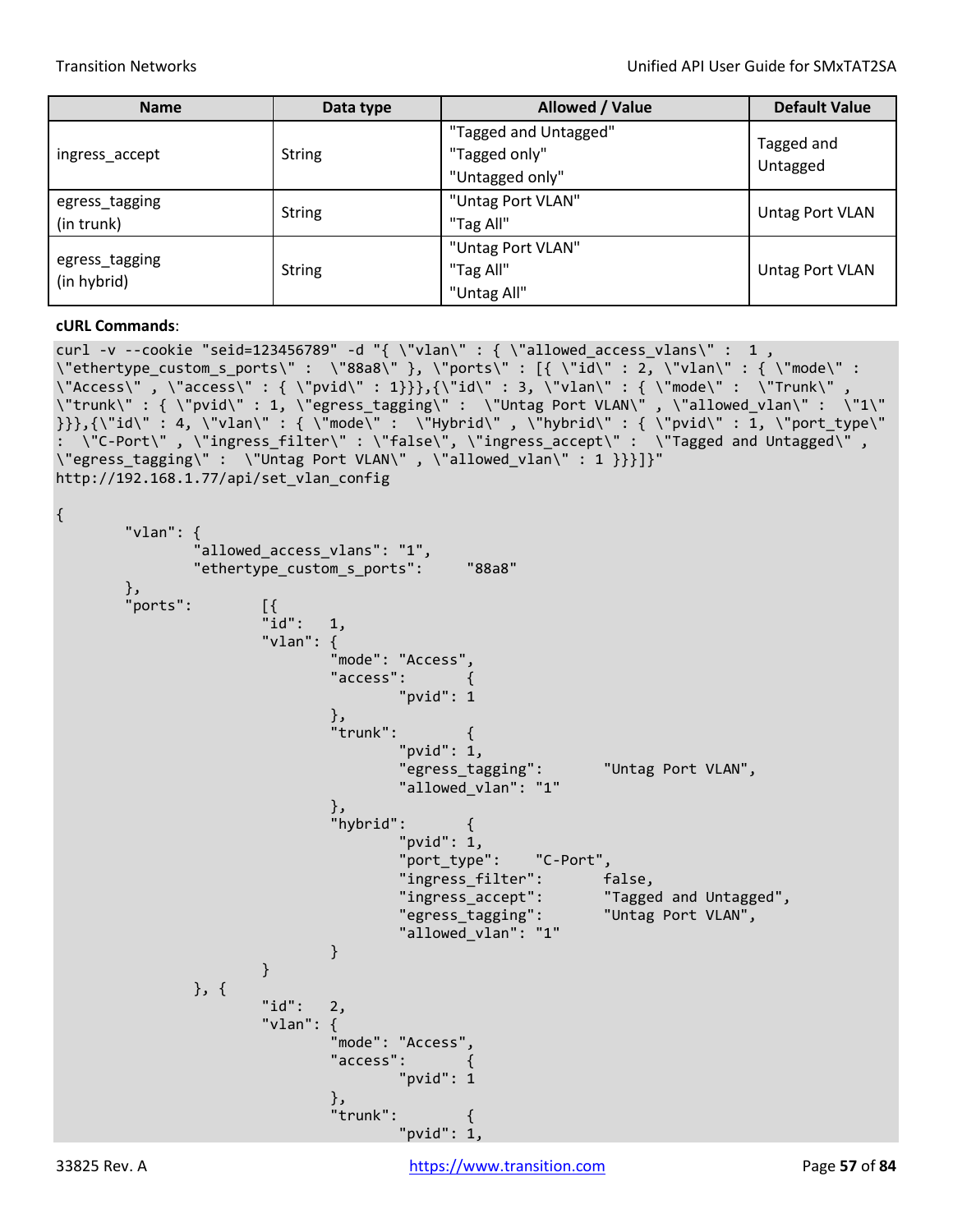```
 "egress_tagging": "Untag Port VLAN",
                                            "allowed_vlan": "1"
, where \{x_i\}_{i=1}^N , we have the contract of \{x_i\}_{i=1}^N "hybrid": {
                                             "pvid": 1,
                                            "port_type": "C-Port",
                                            "ingress_filter": false,
                                            "ingress_accept": "Tagged and Untagged",
                                            "egress_tagging": "Untag Port VLAN",
                                             "allowed_vlan": "1"
 }
 }
                  }, {
                           "id": 3,
                          "vlan": {
                                    "mode": "Trunk",
                                   "access": {
                                            "pvid": 1
, where \{x_i\}_{i=1}^N , we have the contribution of \} ,
                                   "trunk": {
                                           "pvid": 1,
                                            "egress_tagging": "Untag Port VLAN",
                                             "allowed_vlan": "1"
, where \{x_i\}_{i=1}^N , we have the contribution of \} ,
                                   "hybrid": {
                                            "pvid": 1,
                                            "port_type": "C-Port",
                                            "ingress_filter": false,
                                             "ingress_accept": "Tagged and Untagged",
                                            "egress_tagging":
                                            "allowed_vlan": "1"
denotes the contract of the contract of the contract of the contract of the contract of the contract of the con
 }
                  }, {
                           "id": 4,
                          "vlan": {
                                    "mode": "Hybrid",
                                    "access": {
                                             "pvid": 1
, where \{x_i\}_{i=1}^N , we have the contract of \{x_i\}_{i=1}^N "trunk": {
                                             "pvid": 1,
                                            "egress_tagging": "Untag Port VLAN",
                                            "allowed_vlan": "1"
, where \{x_i\}_{i=1}^N , we have the contract of \{x_i\}_{i=1}^N"hybrid": {
                                             "pvid": 1,
                                             "port_type": "C-Port",
                                             "ingress_filter": false,
                                           "ingress_accept": "Tagged and Untagged",
                                            "egress_tagging": "Untag Port VLAN",
                                            "allowed_vlan": "1"
 }
denotes the control of the second property of the second property of the second property \} }, {
                           "id": 5,
                          "vlan": {
```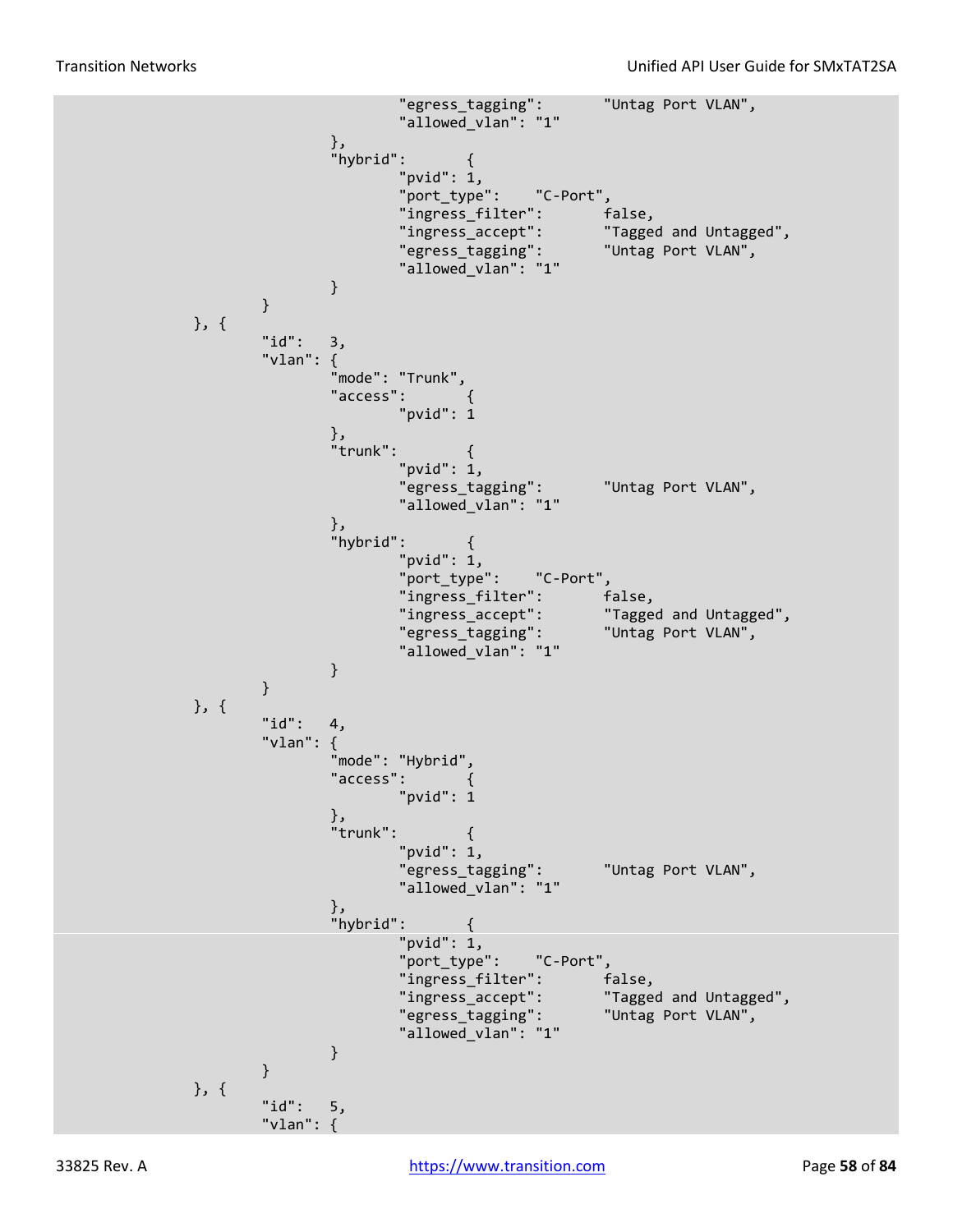```
 "mode": "Access",
                              "access": {
                                     "pvid": 1
, where \{x_i\}_{i=1}^N , we have the contract of \{x_i\}_{i=1}^N},<br>"trunk":
                                     "pvid": 1,
                                     "egress_tagging": "Untag Port VLAN",
                                     "allowed_vlan": "1"
, where \{x_i\}_{i=1}^N , we have the contract of \{x_i\}_{i=1}^N"hybrid": {
                                    "pvid": 1,
                                     "port_type": "C-Port",
                                    "ingress_filter": false,
                                    "ingress_accept": "Tagged and Untagged",
 "egress_tagging": "Untag Port VLAN",
 "allowed_vlan": "1"
 }
 }
               }, {
                      "id": 6,
                       "vlan": {
                              "mode": "Access",
                             "access": {
                                     "pvid": 1
, where \{x_i\}_{i=1}^N , we have the contribution of \} ,
                              "trunk": {
                                     "pvid": 1,
 "egress_tagging": "Untag Port VLAN",
                                     "allowed_vlan": "1"
, where \{x_i\}_{i=1}^N , we have the contract of \{x_i\}_{i=1}^N"hybrid": {
                                     "pvid": 1,
                                    "port_type": "C-Port",
                                    "ingress_filter": false,
                                     "ingress_accept": "Tagged and Untagged",
                                     "egress_tagging": "Untag Port VLAN",
                                    "allowed_vlan": "1"
 }
 }
               }, {
                      "id": 7,
                     "vlan": {
                              "mode": "Access",
                             "access": {
                                     "pvid": 1
, where \{x_i\}_{i=1}^N , we have the contract of \{x_i\}_{i=1}^N},<br>"trunk": {<br>"wid": 1
                                    "pvid": 1,
                                     "egress_tagging": "Untag Port VLAN",
 "allowed_vlan": "1"
, where \{x_i\}_{i=1}^N , we have the contribution of \} ,
                             "hybrid": {
                                     "pvid": 1,
                                    "port_type": "C-Port",
                                     "ingress_filter": false,
                                     "ingress_accept": "Tagged and Untagged",
                                     "egress_tagging": "Untag Port VLAN",
```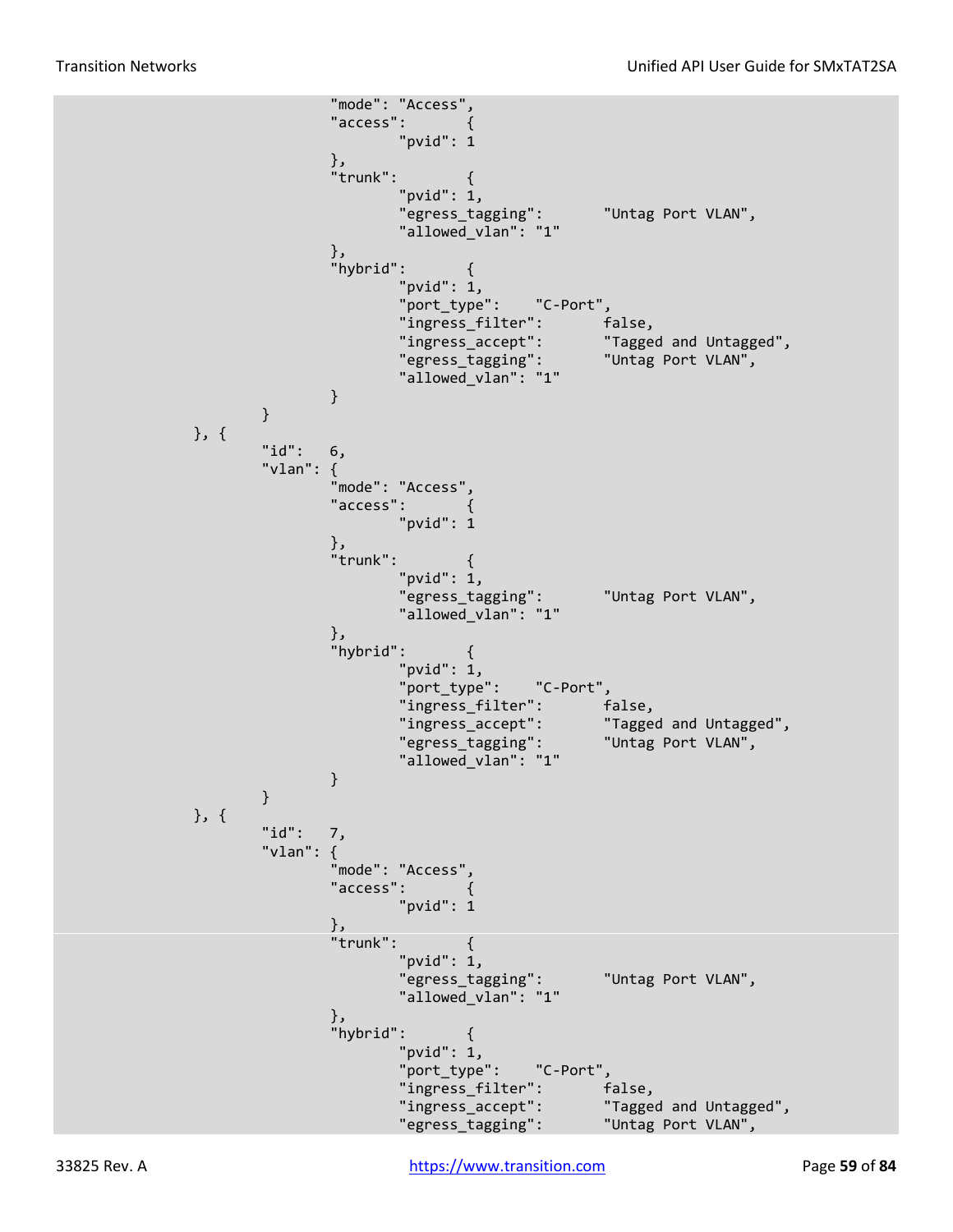```
 "allowed_vlan": "1"
 }
 }
                   }, {
                             "id": 8,
                            "vlan": {
                                       "mode": "Access",
                                      "access": {
                                                "pvid": 1
, where \{x_i\}_{i=1}^N , we have the contract of \{x_i\}_{i=1}^N"trunk": {
                                                 "pvid": 1,
                                                "egress_tagging": "Untag Port VLAN",
                                                "allowed_vlan": "1"
, where \{x_i\}_{i=1}^N , we have the contribution of \} ,
                                      },<br>"hybrid": {<br>..... {
                                                 "pvid": 1,
                                                 "port_type": "C-Port",
                                                 "ingress_filter": false,
 "ingress_accept": "Tagged and Untagged",
 "egress_tagging": "Untag Port VLAN",
                                                "allowed_vlan": "1"
denotes the contract of the contract of the contract of the contract of the contract of the contract of the con
 }
                   }, {
                             "id": 9,
                            "vlan": {
                                       "mode": "Access",
                                      "access": {
                                                 "pvid": 1
, where \{x_i\}_{i=1}^N , we have the contract of \{x_i\}_{i=1}^N},<br>"trunk": {<br>"cyid": 1
                                                 "pvid": 1,
                                                 "egress_tagging": "Untag Port VLAN",
                                                 "allowed_vlan": "1"
, where \{x_i\}_{i=1}^N , we have the contract of \{x_i\}_{i=1}^N"hybrid": {
. The contract of the contract of the contract \sim "pvid": 1,
                                                 "port_type": "C-Port",
                                                 "ingress_filter": false,
                                                "ingress_accept": "Tagged and Untagged",
                                                 "egress_tagging": "Untag Port VLAN",
                                                 "allowed_vlan": "1"
 }
denotes the control of the second property of the second property of the second property \} }, {
                             "id": 10,
                             "vlan": {
                                       "mode": "Access",
                                      "access": {
                                                 "pvid": 1
, where \{x_i\}_{i=1}^N , we have the contract of \{x_i\}_{i=1}^N"trunk": {
. The contract of the contract of \mathbb{R}^n is the contract of \mathbb{R}^n in \mathbb{R}^n is the contract of \mathbb{R}^n is the contract of \mathbb{R}^n is the contract of \mathbb{R}^n is the contract of \mathbb{R}^n is the contr
                                                "egress_tagging": "Untag Port VLAN",
                                                "allowed_vlan": "1"
, where \{x_i\}_{i=1}^N , we have the contract of \{x_i\}_{i=1}^N
```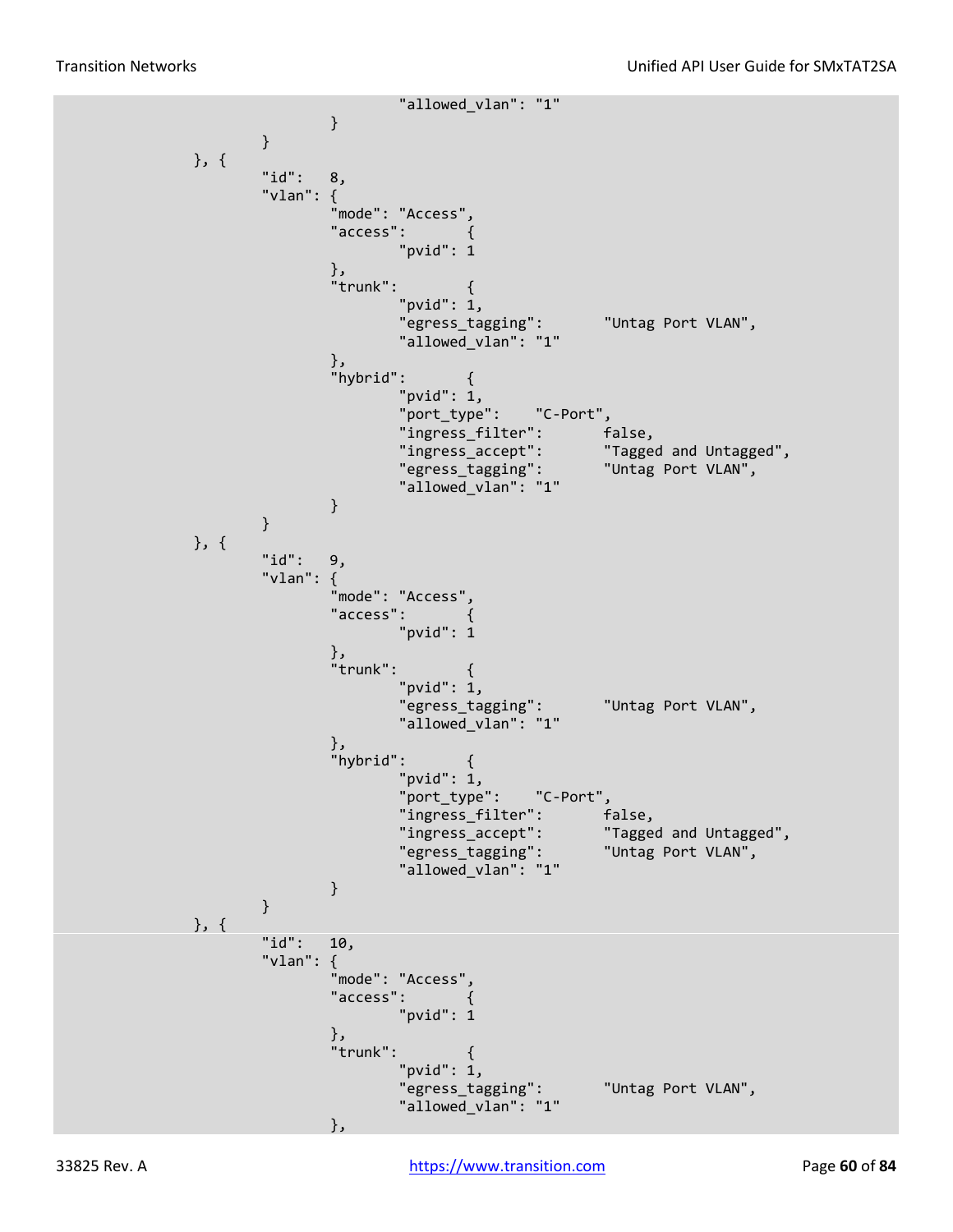```
 "hybrid": {
. The contract of the contract of the contract \sim "pvid": 1,
                             "port_type": "C-Port",
                             "ingress_filter": false,
                             "ingress_accept": "Tagged and Untagged",
                             "egress_tagging": "Untag Port VLAN",
                             "allowed_vlan": "1"
 }
 }
            }]
}
```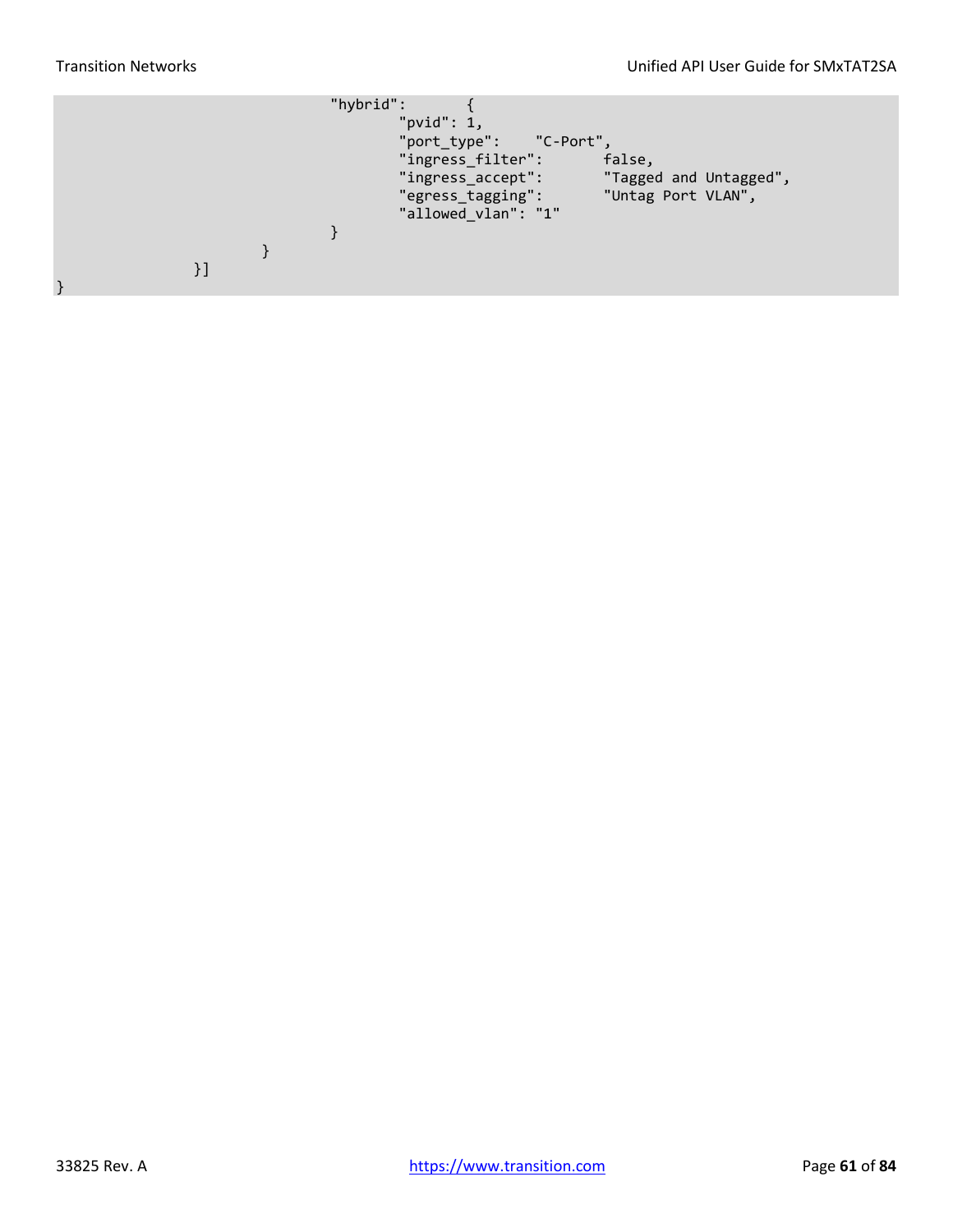# **26. Get Mac Based Vlan Config**

**URL**: /api/get\_mac\_based\_vlan

**Method**: GET

**Request JSON**: null

#### **Response JSON**:

```
{
        "vlan":{
              "mac_based_vlan": [{
                    "mac": "00-11-22-33-44-55",
                    "vid": 15
              }
              … …
              ]
        }
}
```

```
curl -v --cookie "seid=123456789" http://192.168.1.77/api/get_mac_based_vlan
{
  "vlan": {
 \blacksquare \blacksquare \blacksquare \blacksquare \blacksquare \blacksquare \blacksquare \blacksquare \blacksquare \blacksquare \blacksquare \blacksquare \blacksquare \blacksquare \blacksquare \blacksquare \blacksquare \blacksquare \blacksquare \blacksquare \blacksquare \blacksquare \blacksquare \blacksquare \blacksquare \blacksquare \blacksquare \blacksquare \blacksquare \blacksquare \blacksquare \blacks }
 }
```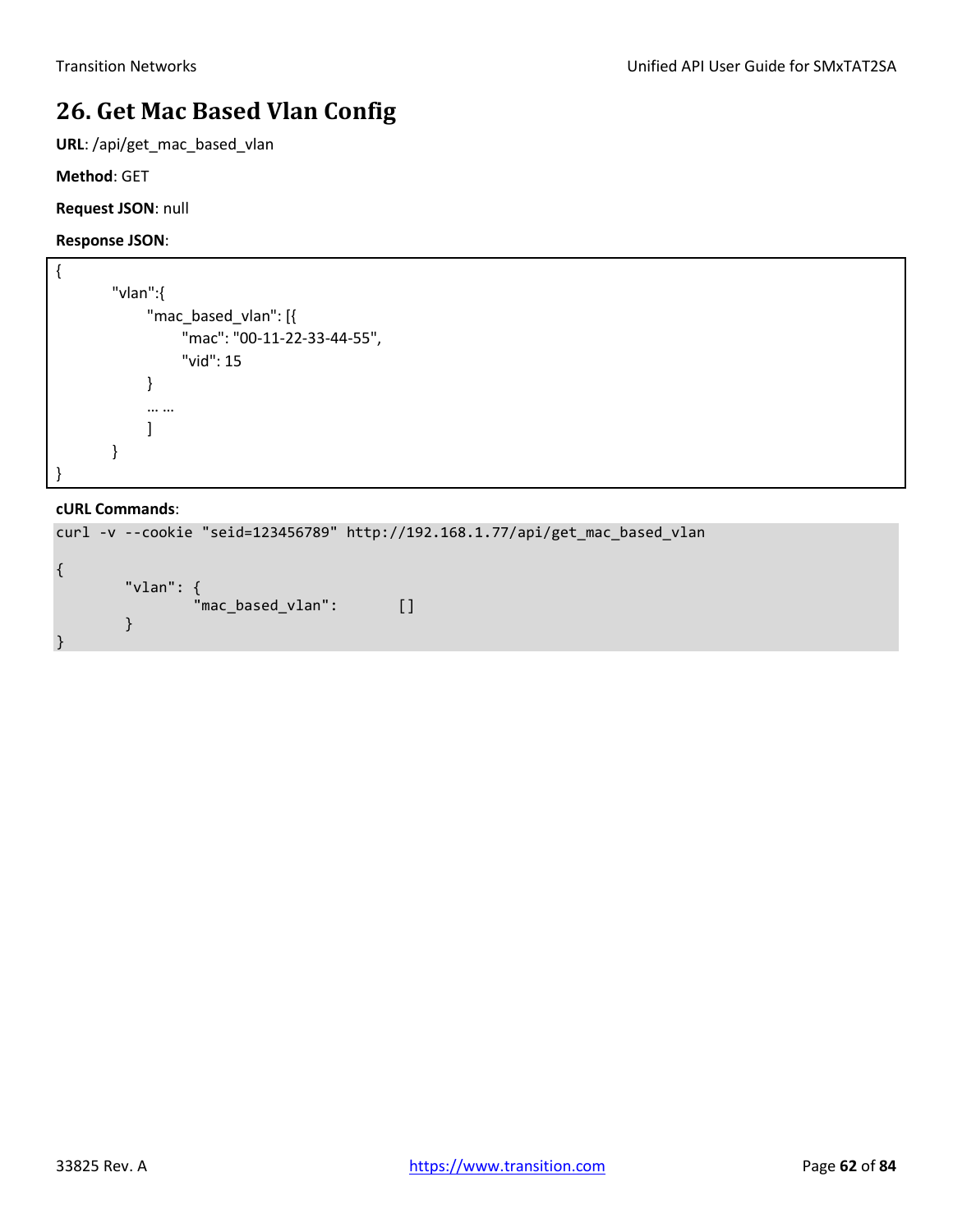# **27. Get IP Address**

**URL**: /api/get\_ip\_address

**Method**: GET

**Request JSON**: null

#### **Response JSON**:

```
{
        "system": {
              "ip": {
                    "interfaces": [{
                         "vid": 1,
                         "ipv4": {
                              "dhcp": false,
                              "fallback": 0,
                              "dhcp_addr": "",
                              "static_addr": "192.168.1.77",
                              "static_mask": 24
                         },
                         "ipv6": {
                              "static_addr": "",
                              "static_mask": 0
         }
                   }
                    … …
         ]
              }
        }
}
```

```
curl -v --cookie "seid=123456789" http://192.168.1.77/api/get_ip_address
{
 "system": {
\blacksquare ip": {
                       "interfaces": [{
                                     "vid": 1,
                                    "ipv4": {
                                             "dhcp": false,
                                            "fallback": 0,<br>"dhcn addr": ""
                                            "dhcp addr":
                                            "static_addr": "192.168.1.77",
                                            "static_mask": 24
, where \{x_i\}_{i=1}^N , we have the contract of \{x_i\}_{i=1}^N "ipv6": {
                                             "static_addr": "",
                                             "static_mask": 0
\}\{ \}
```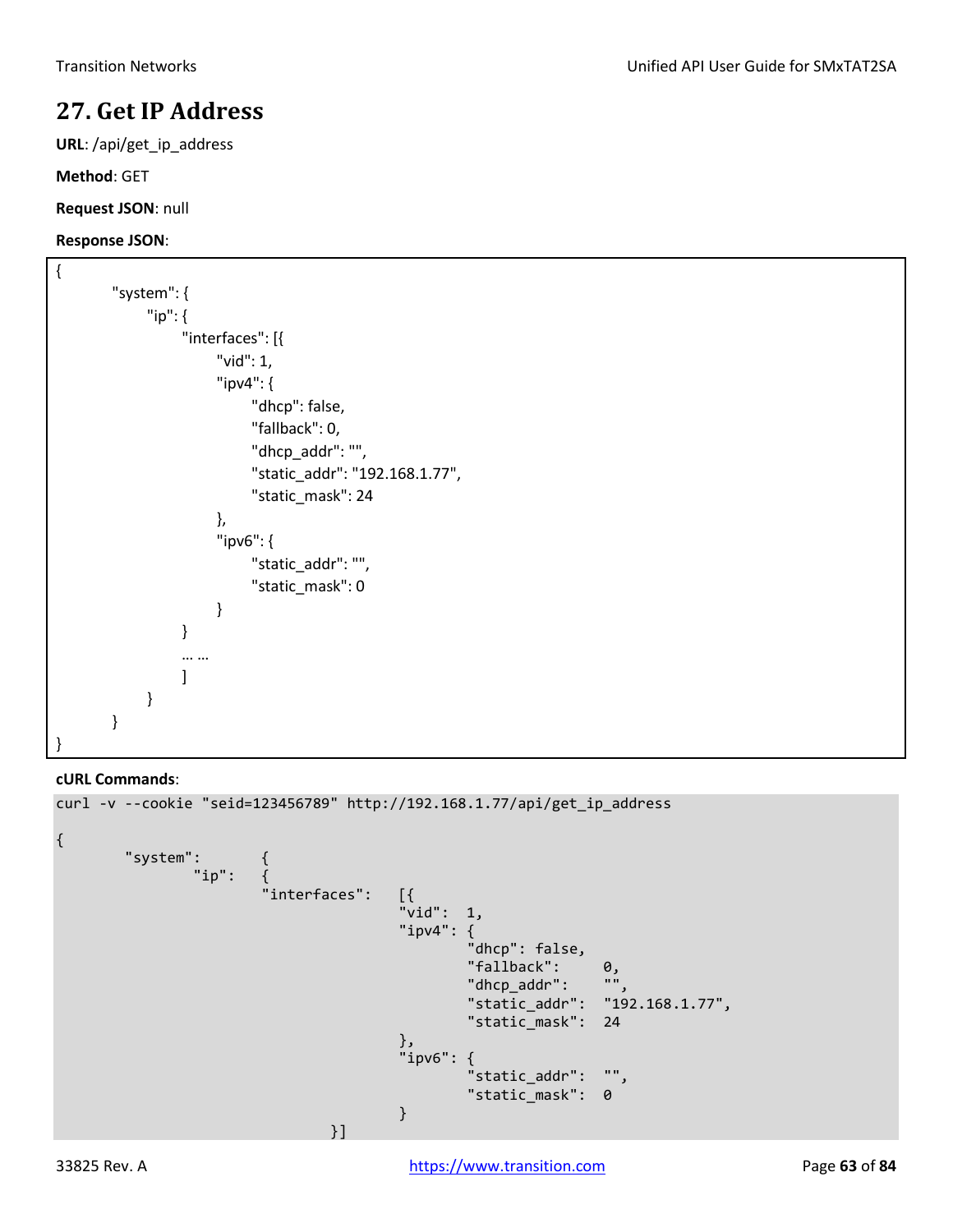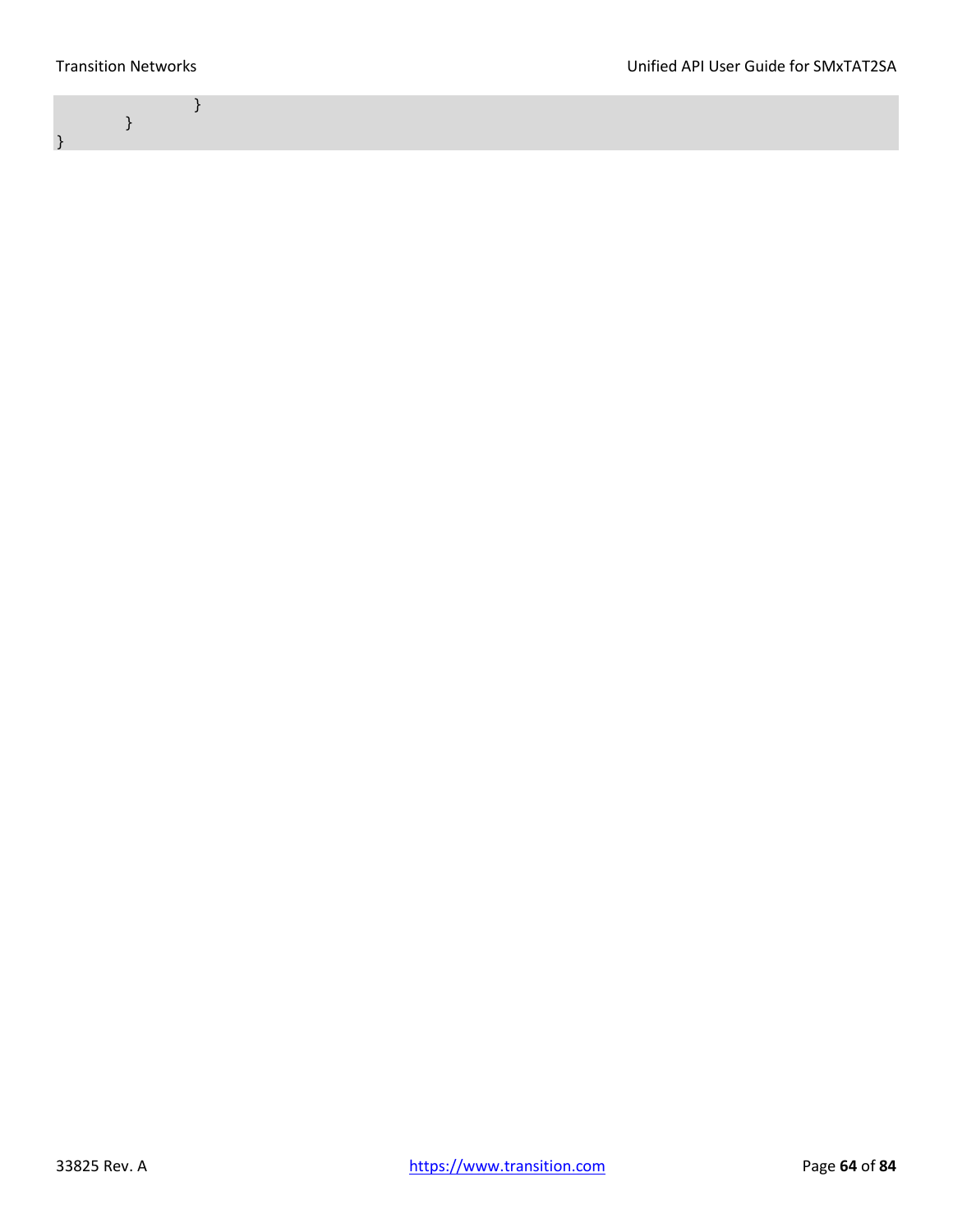### **28. Set IP Address**

**URL**: /api/set\_ip\_address

#### **Method**: POST

#### **Request JSON**:

```
{
        "system": {
              "ip": {
                   "interfaces": [{
                        "vid": 1,
                        "ipv4": {
                             "dhcp": false,
                             "fallback": 0,
                             "dhcp_addr": "",
                             "static_addr": "192.168.1.77",
                             "static_mask": 24
                        },
                        "ipv6": {
                              "static_addr": "",
                             "static_mask": 0
         }
                   }
                   … …
         ]
              }
        }
}
```
#### **Response JSON**:

```
{
        "system": {
              "ip": {
                    "interfaces": [{
                         "vid": 1,
                         "ipv4": {
                              "dhcp": false,
                              "fallback": 0,
                              "dhcp_addr": "",
                              "static_addr": "192.168.1.77",
                              "static_mask": 24
                         },
                         "ipv6": {
                              "static_addr": "",
                              "static_mask": 0
         }
```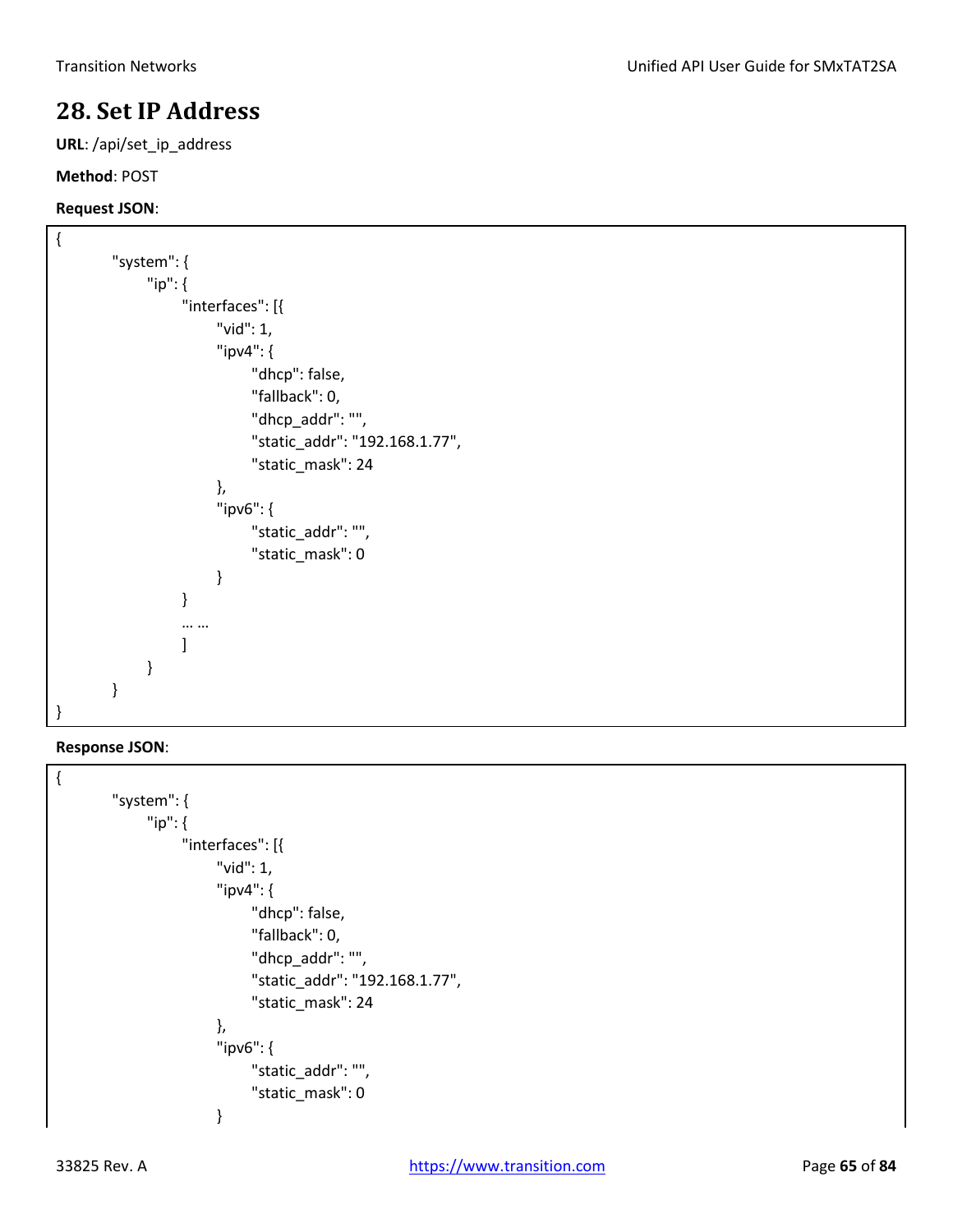

#### **Section**:

| <b>Name</b>       | Data type      | <b>Allowed / Value</b>   | <b>Default Value</b> |
|-------------------|----------------|--------------------------|----------------------|
| dhcp              | <b>Boolean</b> |                          |                      |
| fallback          | Integer        | 1-4294967295             |                      |
| ipv4: static addr | <b>String</b>  | <ipv4 address=""></ipv4> |                      |
| ipv4: static mask | Integer        | $1 - 30$                 |                      |
| ipv6: static addr | <b>String</b>  | <ipv6 address=""></ipv6> |                      |
| ipv6: static mask | Integer        | 1-128                    |                      |

```
curl -v --cookie "seid=123456789" -d "{\"system\": {\"ip\": {\"interfaces\": [{\"vid\": 
1,\"ipv4\": {\"dhcp\": false,\"fallback\": 0,\"static addr\": \"192.168.111.126\",\"static mask\":
24},\"ipv6\": {\"static_addr\": \"\",\"static_mask\": \overline{\theta}}]}}}"
http://192.168.1.77/api/set_ip_address
```

```
{
         "system": {
                "ip": "interfaces": [{
                                        \overline{\phantom{a}}"vid": 1,
 "ipv4": {
 "dhcp": false,
                                                 "fallback": 0,
                                                  "dhcp_addr": "",
                                                  "static_addr": "192.168.111.126",
                                                 "static_mask": 24
, where \{x_i\}_{i=1}^N , we have the contract of \{x_i\}_{i=1}^N"ipv6":
                                                  "static_addr": "",
                                                 "static_mask": 0
\{\hspace{.8cm} \}\{ \}denotes the control of the property of the second property of the second property of the second property of the
         }
}
```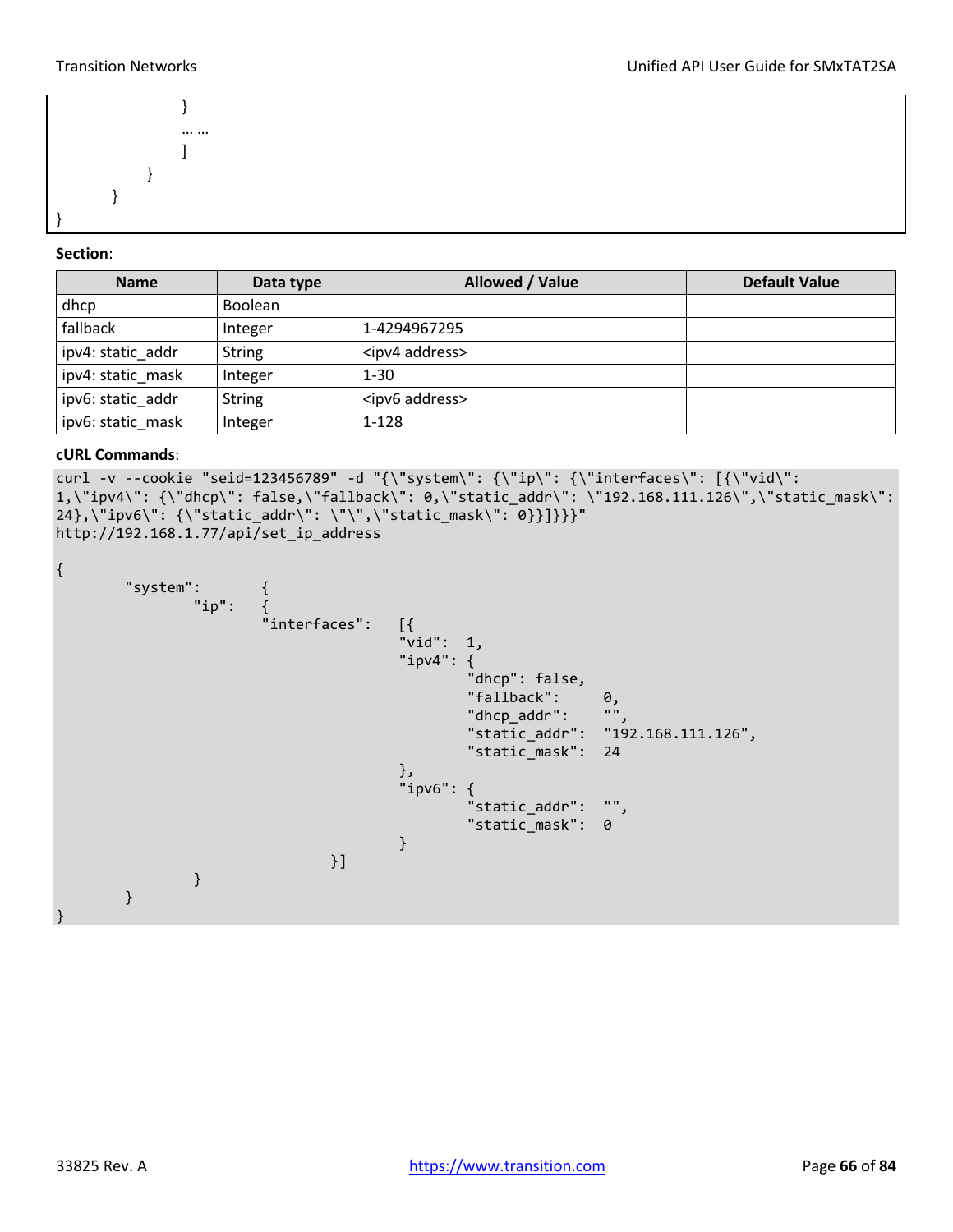# **29. Get Mirror Config**

**URL**: /api/get\_mirror\_config

**Method**: GET

**Request JSON**: null

#### **Response JSON**:

{ "system": { "mirror": [{ "session": 1, "enable": false, "destination\_port": 2, "source\_tx": "4,6-8", "source\_rx": "3,5,7-8" }] } }

**Note**: This configuration is based on the SMxTAT2SA switch chip function.

```
curl -v --cookie "seid=123456789" http://192.168.1.77/api/get_mirror_config
{
           "system": {
                      "mirror": [{
                                          "session": 1,<br>"enable": false,
                                          "enable":
                                          "destination_port": 1,<br>"source_tx": "",<br>"source_rx": ""
                                          "source_tx":
                                          "source_rx":\{a,b,c,d\} ) and the contract of \{a,b,c,d\} ) \{b,c,d,d\} }
}
```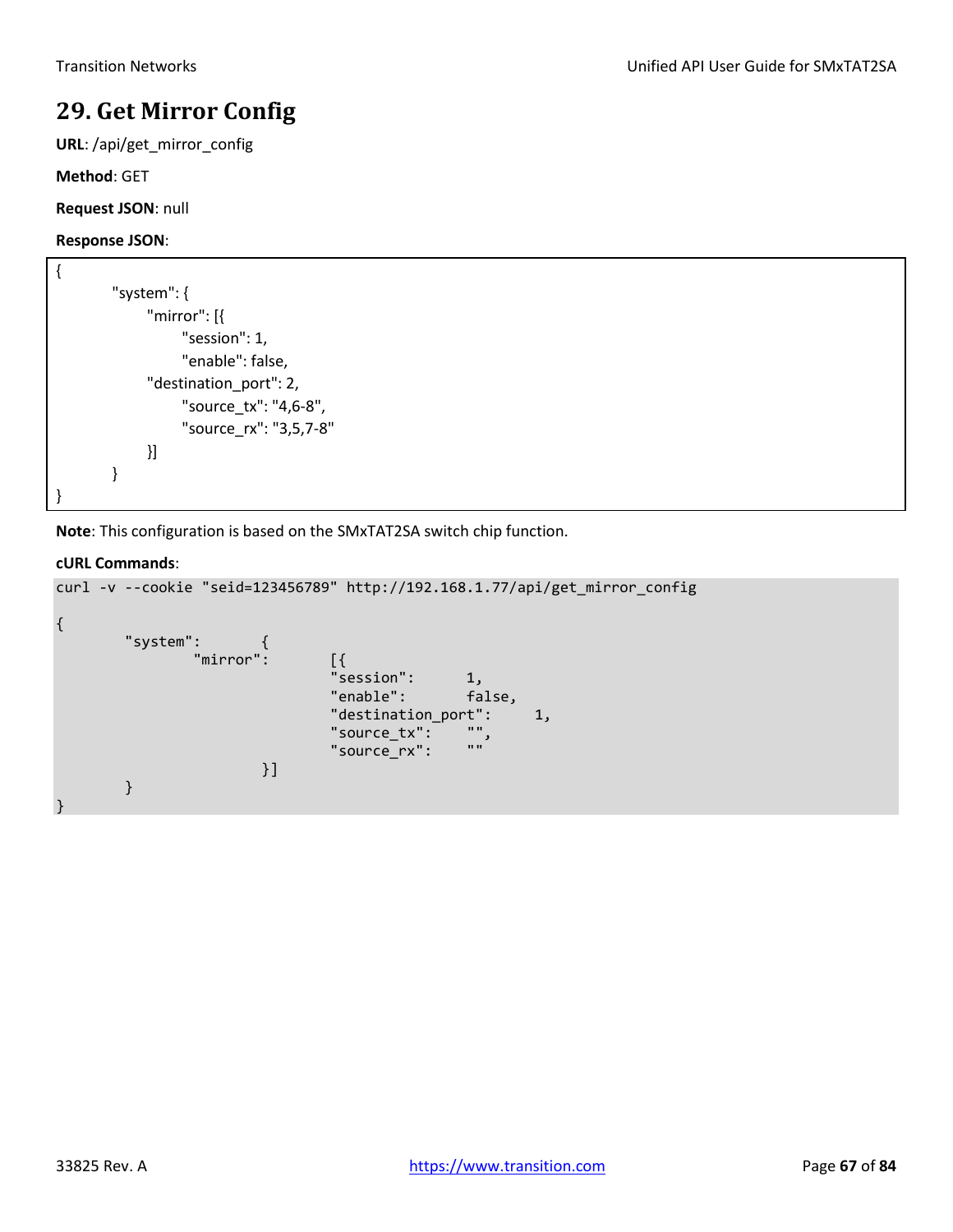# **30. Set Mirror Config**

**URL**: /api/set\_mirror\_config

### **Method**: POST

#### **Request JSON**:

```
{
        "system": {
               "mirror": [{
                    "session": 1,
                    "enable": false,
                    "destination_port": 2,
                    "source_tx": "4,6-8",
                    "source_rx": "3,5,7-8"
               }]
      }
}
```
### **Response JSON**:

| "system": {            |
|------------------------|
| "mirror": [{           |
| "session": 1,          |
| "enable": false,       |
| "destination port": 2, |
| "source tx": "4,6-8",  |
| "source rx": "3,5,7-8" |
| }]                     |
|                        |
|                        |

**Section**: **Note**: This configuration is based on the SMxTAT2SA switch chip function.

| <b>Name</b>      | Data type     | <b>Allowed / Value</b>  | <b>Default Value</b> |
|------------------|---------------|-------------------------|----------------------|
| session          | Integer       |                         |                      |
| enable           | Boolean       |                         | false                |
| destination_port | Integer       | <port number=""></port> |                      |
| source tx        | <b>String</b> | <port list=""></port>   |                      |
| source rx        | <b>String</b> | <port list=""></port>   |                      |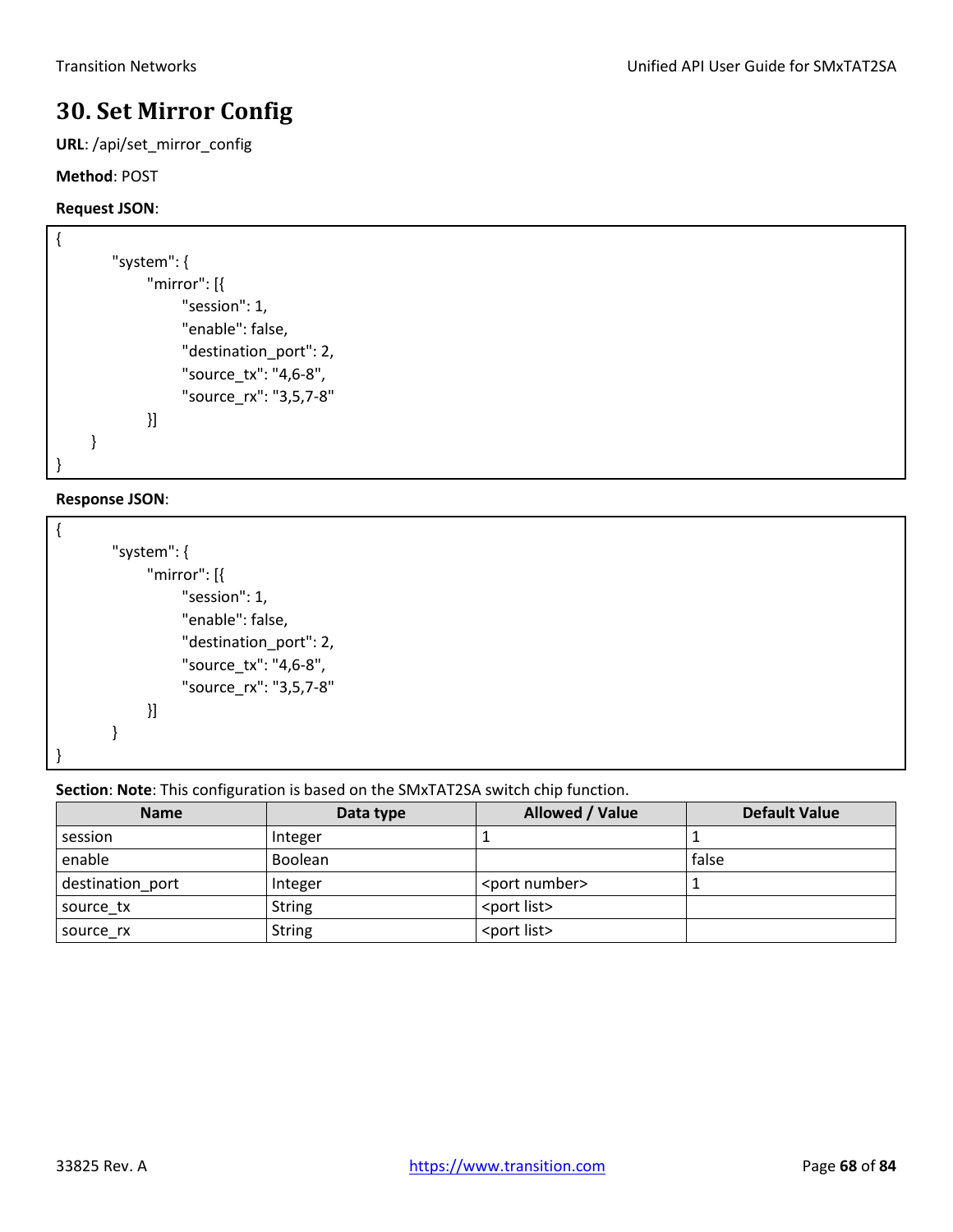# **31. Cable Diagnostic**

**URL**: /api/cable\_diagnostics

### **Method**: POST

**Request** JSON:

```
{
         "cable": {
                "port": 5
         }
}
```
**Response JSON**:

```
{
         "ports": [
               "id": 7,
               "cable_diagnostic": {
                     "link": "1G",
                     "result": "OK",
                     "length": "6.00 (m)"
               }
         ]
}
```
**Section**: **Note**: This configuration is based on the SMxTAT2SA switch chip function.

| Name | Data type | <b>Allowed / Value</b>  | <b>Default Value</b> |
|------|-----------|-------------------------|----------------------|
| port | Integer   | <port number=""></port> |                      |

```
curl -v --cookie "seid=123456789" -d "{\"cable\": {\"port\": 5}}" 
http://192.168.1.77/api/cable_diagnostics
```

```
{
        "ports": [{
                     "id": 5,
                    "cable_diagnostic": {
                            "link": "1G",
                            "result": "OK",
                            "length": "6.00 (m)"
 }
              }]
}* Connection #0 to host 192.168.1.77 left intact
```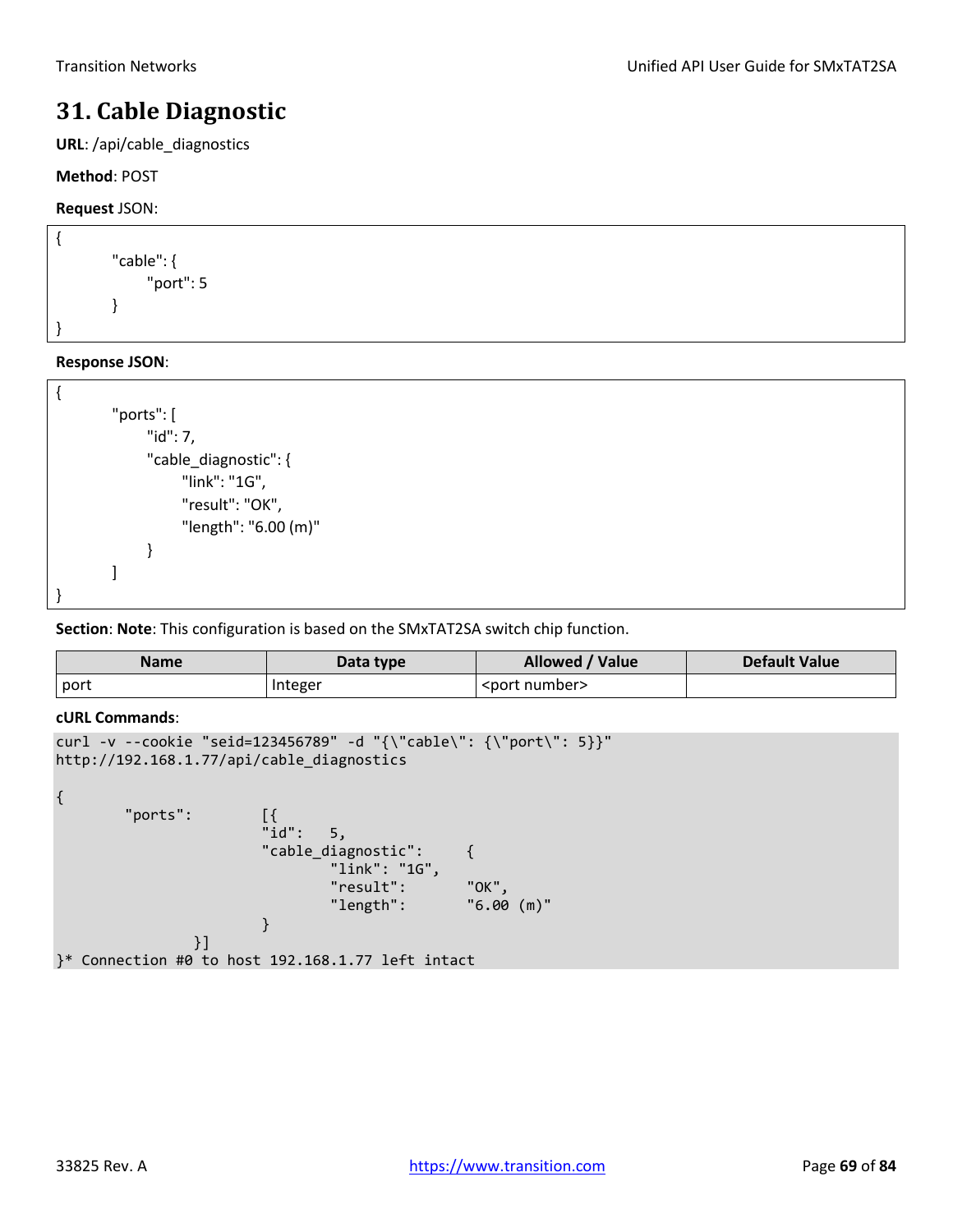# **32. Get ACL Config**

**URL**: /api/get\_acl\_config

**Method**: GET

**Request JSON**: null

**Response JSON**: **Note**: This configuration is based on the SMxTAT2SA switch chip function.

```
{
        "acl": [{
              "ace_id": 1,
              "ingress_port_list": "1",
             "frame_type": "Any",
              "action": "Deny",
              "mirror": true,
              "counter": true,
              "metering": {
                   "enable": true,
                   "bandwidth": 900000
              }
        }, {
              "ace_id": 2,
              "ingress_port_list": "2",
              "frame_type": "Ethernet Type",
              "action": "Shutdown",
              "mirror": false,
              "counter": false,
              "metering": {
                   "enable": false,
                   "bandwidth": 1000000
              },
              "ethernet_type": {
                   "mac": {
                         "smac_filter": "Specific",
                         "smac_value": "00-00-00-00-00-01",
                         "dmac_filter": "Specific",
                         "dmac_value": "00-00-00-00-00-02"
                   },
                   "ether_type": {
                         "filter": "Specific",
                         "value": "aaaa"
                   },
                   "vlan": {
                         "ctag": {
                             "tagged": "Enabled",
                             "vid_filter": "Specific",
                             "vid": 101,
```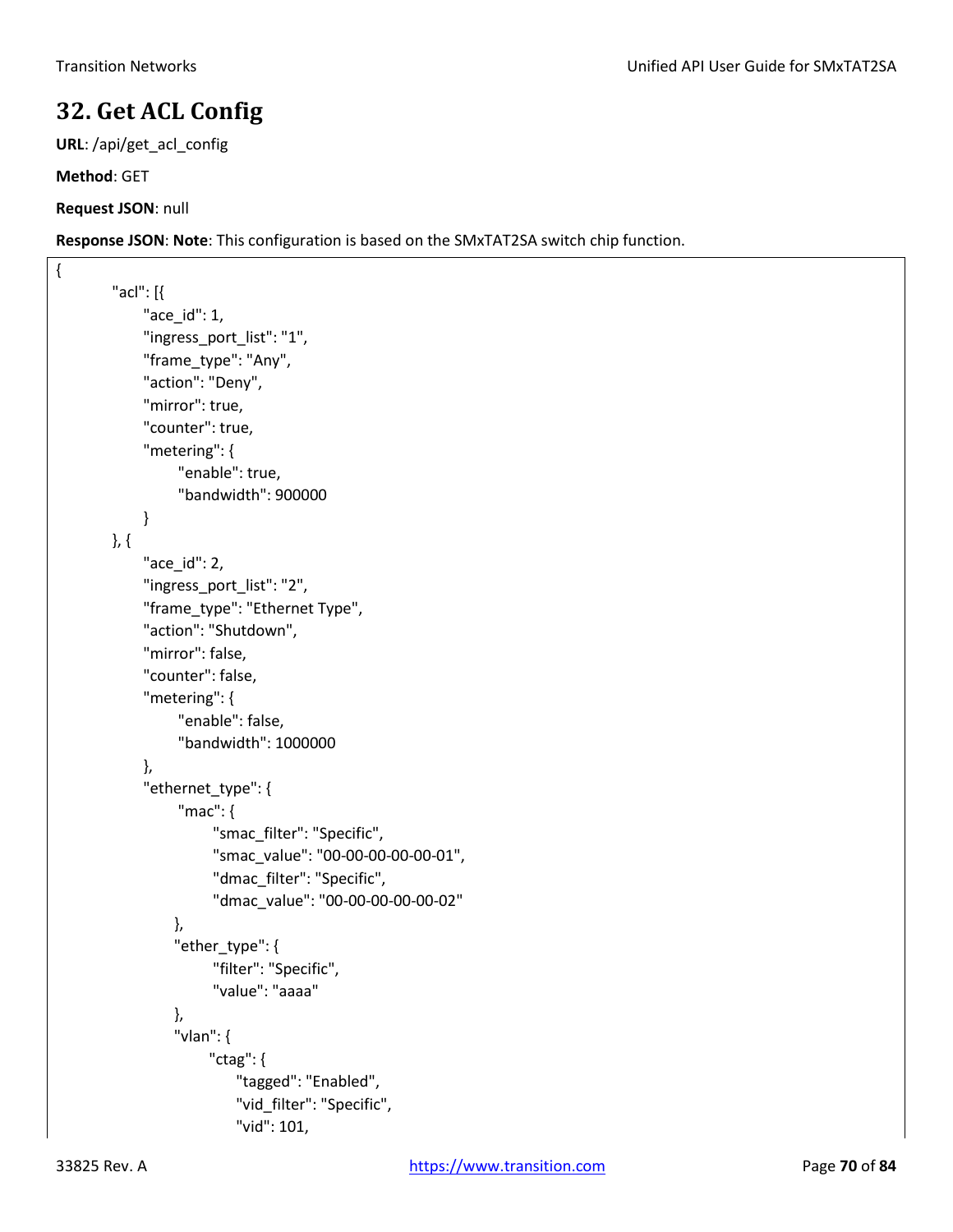```
 "priority": "4-7"
                },
                "stag": {
                    "tagged": "Enabled",
                    "vid_filter": "Specific",
                    "vid": 102,
                    "priority": "4-7"
 }
          }
     }
},{
     "ace_id": 3,
     "ingress_port_list": "Any",
      "frame_type": "IPv4",
      "action": "Permit",
      "mirror": false,
      "counter": false,
      "metering": {
          "enable": false,
          "bandwidth": 1000000
      },
      "ipv4": {
           "protocol_filter": "TCP",
           "protocol_value": 6,
           "fragment": "No",
           "tos_filter": "Any",
          "tos_dscp_value ": "",
           "tos_ip_value": "",
           "sip_filter": "Any",
           "sip_value": "0.0.0.0",
           "sip_mask": 0,
           "dip_filter": "Any",
           "dip_value": "0.0.0.0",
           "dip_mask": 0,
           "icmp": {
                 "type_filter": "Any",
                "type_value": 255,
                 "code_filter": "Any",
                 "code_value": 255
           },
           "udp": {
                 "sport_filter": "Any",
                "sport_low": 0,
                 "sport_high": 65535,
                 "dport_filter": "Any",
                "dport_low": 0,
```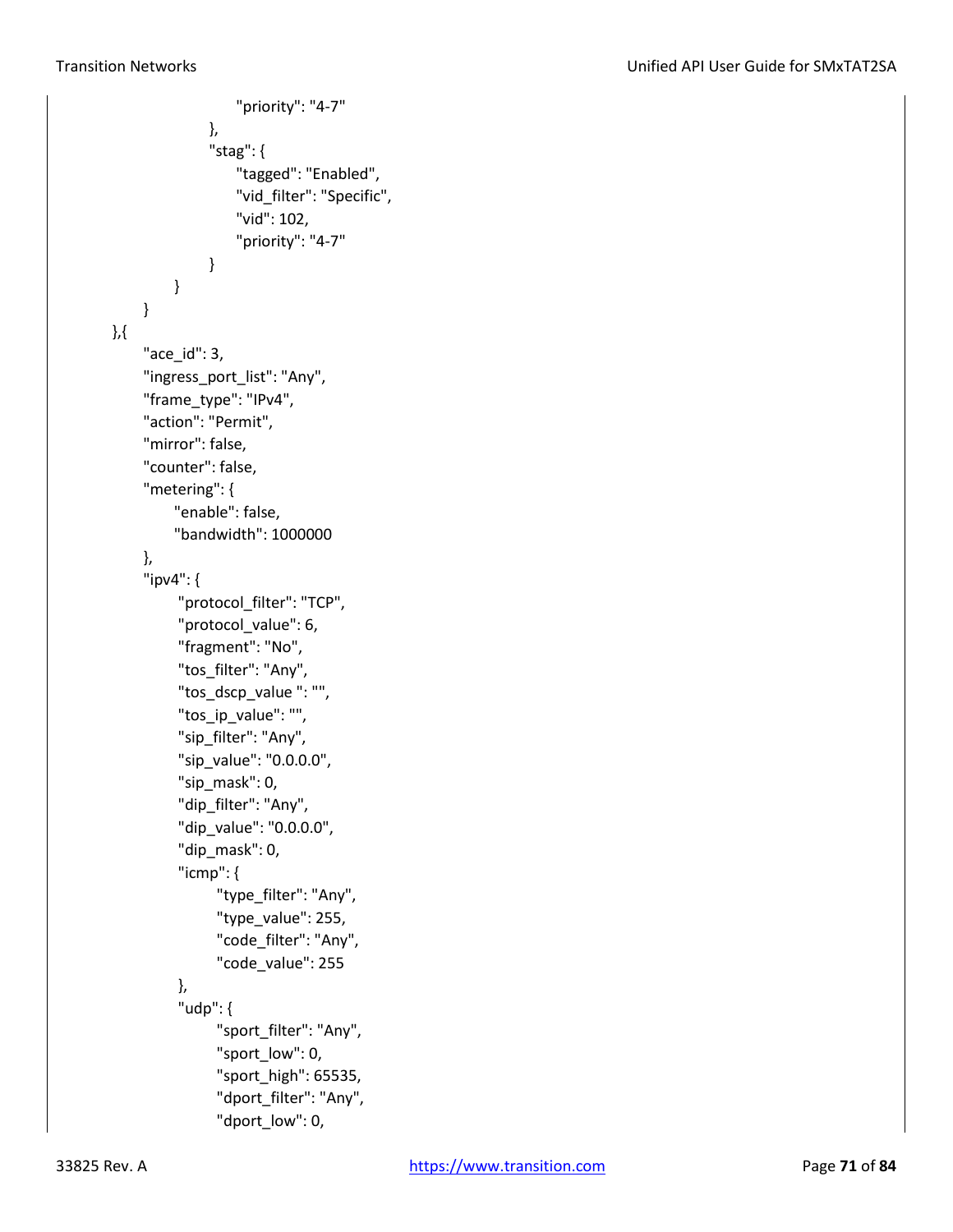

```
curl -v --cookie "seid=123456789" http://192.168.1.77/api/get_acl_config
{
       "acl": [{
                    "ace id": 1,"ingress_port_list": "Any",
                    "frame_type": "Any",
 "action": "Permit",
                     "mirror": false,
                    "counter": false,<br>"metering": {
                    "metering": {
                            "enable": false,
                            "bandwidth": 1000000
 }
              }]
}
```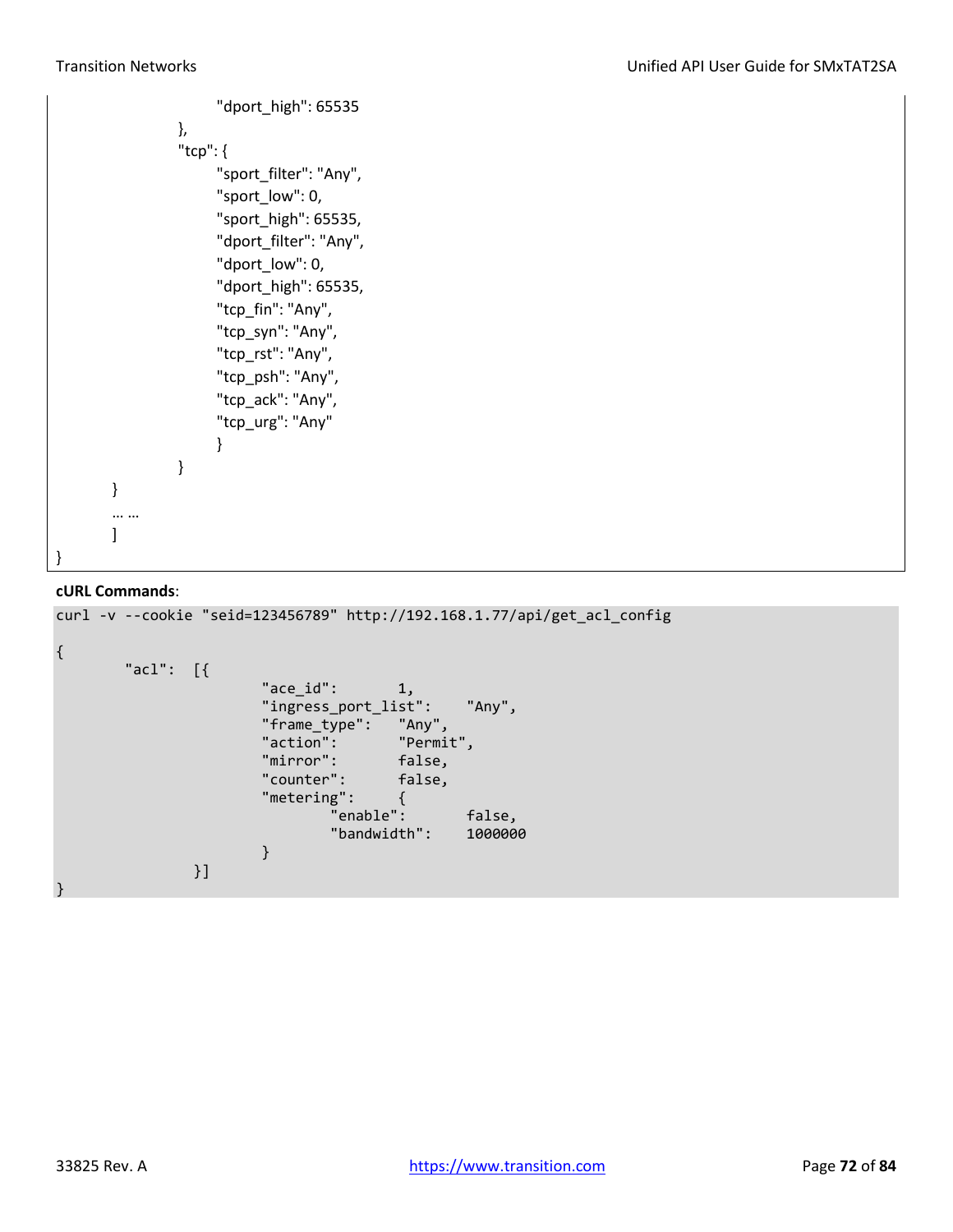# **33. Set ACL Config**

**URL**: /api/set\_acl\_config

### **Method**: POST

**Request JSON**:

```
{
        "acl": [{
              "ace_id": 1,
              "ingress_port_list": "1",
              "frame_type": "Any",
              "action": "Deny",
              "mirror": true,
              "counter": true,
              "metering": {
                    "enable": true,
                    "bandwidth": 900000
              }
        }, {
              "ace_id": 2,
              "ingress_port_list": "2",
              "frame_type": "Ethernet Type",
              "action": "Shutdown",
              "mirror": false,
              "counter": false,
              "metering": {
                    "enable": false,
                    "bandwidth": 1000000
              },
              "ethernet_type": {
                    "mac": {
                         "smac_filter": "Specific",
                         "smac_value": "00-00-00-00-00-01",
                         "dmac_filter": "Specific",
                         "dmac_value": "00-00-00-00-00-02"
                   },
                   "ether_type": {
                         "filter": "Specific",
                         "value": "aaaa"
                   },
                   "vlan": {
                         "ctag": {
                             "tagged": "Enabled",
                             "vid_filter": "Specific",
                             "vid": 101,
                             "priority": "4-7"
```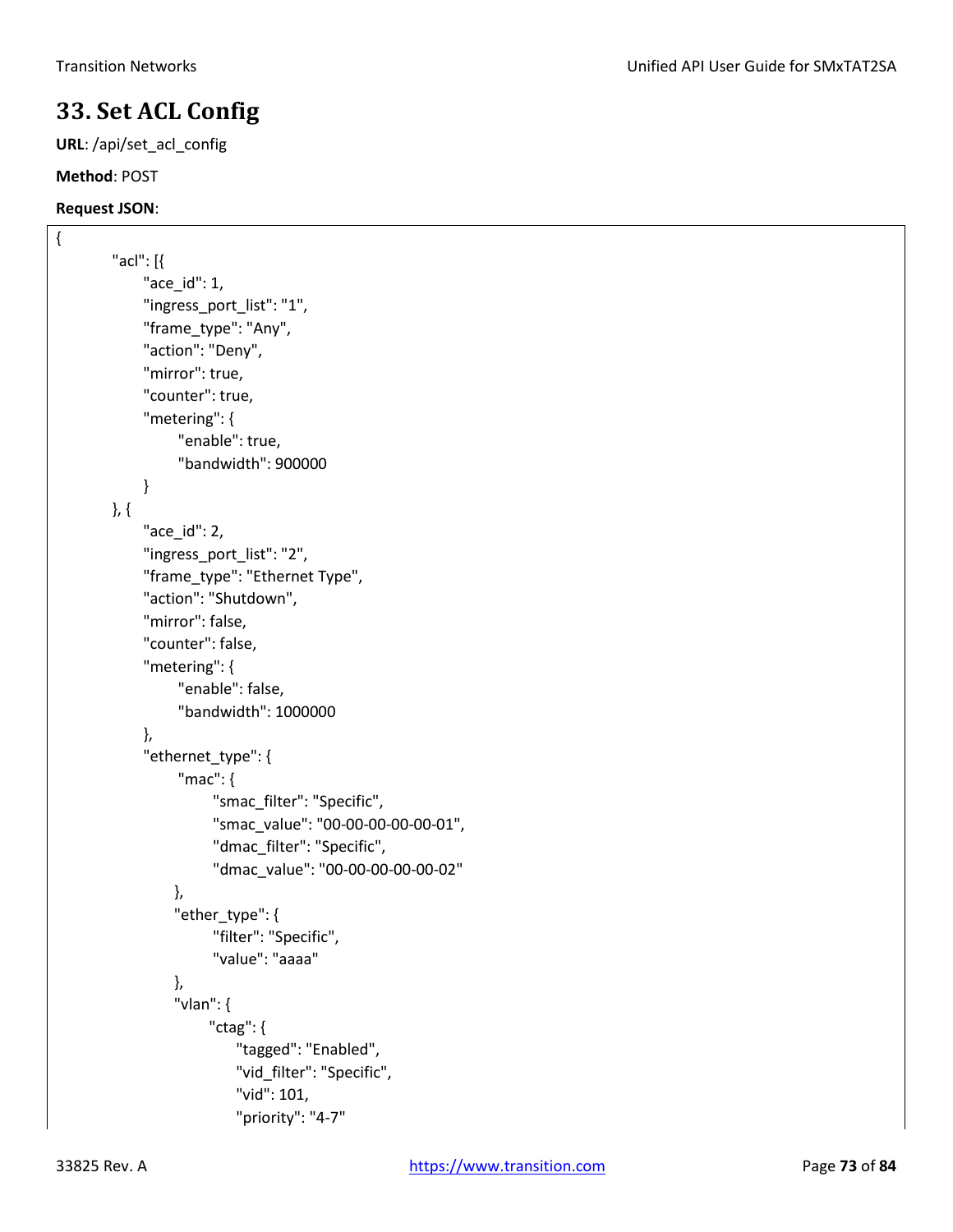```
 },
                "stag": {
                    "tagged": "Enabled",
                    "vid_filter": "Specific",
                    "vid": 102,
                    "priority": "4-7"
 }
          }
      }
},{
      "ace_id": 3,
      "ingress_port_list": "Any",
      "frame_type": "IPv4",
      "action": "Permit",
      "mirror": false,
      "counter": false,
      "metering": {
          "enable": false,
          "bandwidth": 1000000
      },
      "ipv4": {
           "protocol_filter": "TCP",
           "protocol_value": 6,
           "fragment": "No",
           "tos_filter": "Any",
           "tos_dscp_value ": "",
           "tos_ip_value": "",
           "sip_filter": "Any",
           "sip_value": "0.0.0.0",
           "sip_mask": 0,
           "dip_filter": "Any",
           "dip_value": "0.0.0.0",
           "dip_mask": 0,
           "icmp": {
                 "type_filter": "Any",
                 "type_value": 255,
                "code_filter": "Any",
                 "code_value": 255
           },
           "udp": {
                 "sport_filter": "Any",
                 "sport_low": 0,
                 "sport_high": 65535,
                 "dport_filter": "Any",
                 "dport_low": 0,
                 "dport_high": 65535
```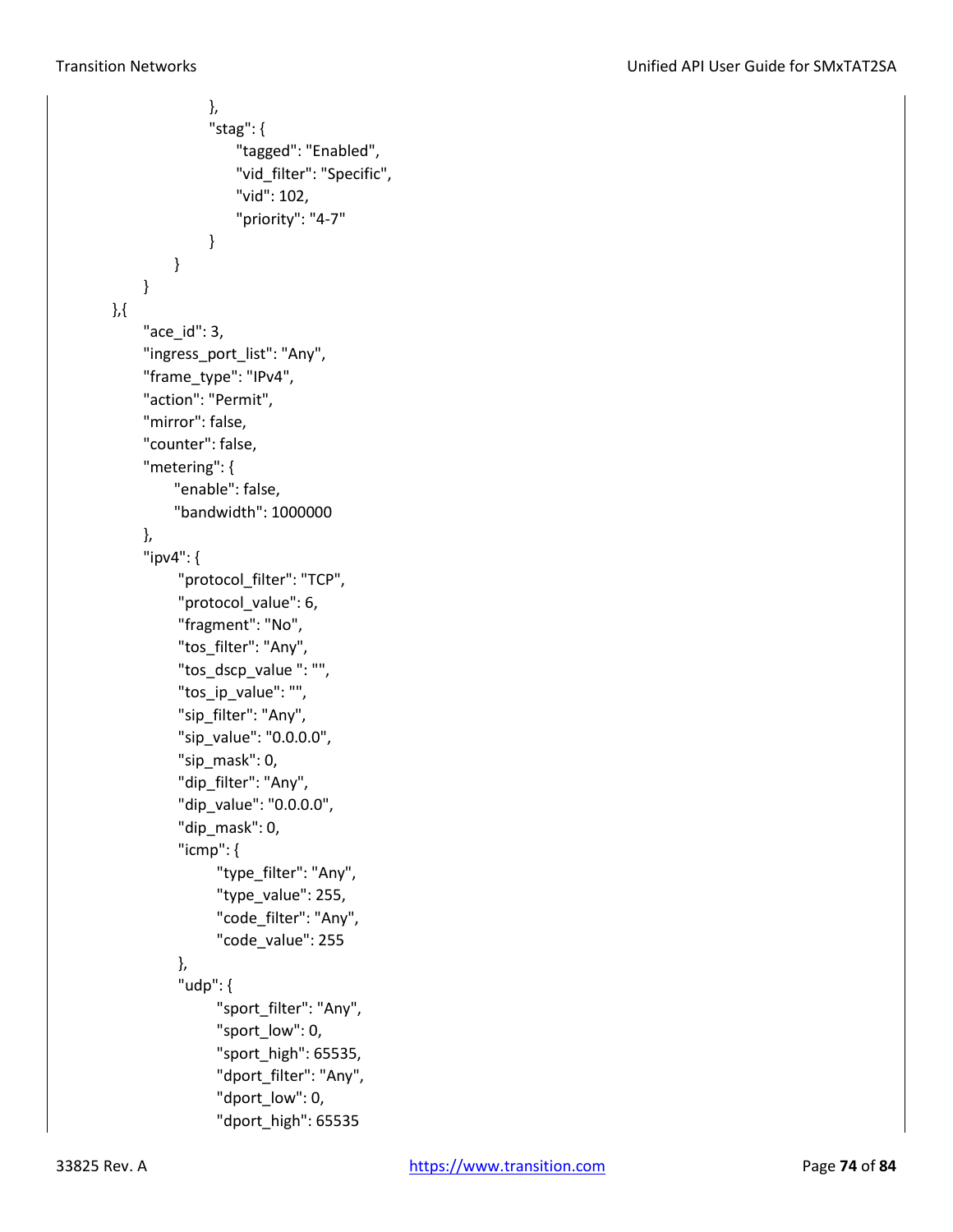|   | },                     |
|---|------------------------|
|   | "tcp": $\{$            |
|   | "sport_filter": "Any", |
|   | "sport low": 0,        |
|   | "sport_high": 65535,   |
|   | "dport filter": "Any", |
|   | "dport low": 0,        |
|   | "dport high": 65535,   |
|   | "tcp fin": "Any",      |
|   | "tcp_syn": "Any",      |
|   | "tcp rst": "Any",      |
|   | "tcp_psh": "Any",      |
|   | "tcp ack": "Any",      |
|   | "tcp urg": "Any"       |
|   | }                      |
|   | }                      |
| ł |                        |
|   |                        |
|   |                        |
|   |                        |

## **Response JSON**:



# **Section**:

| <b>Name</b>       | Data type     | Allowed / Value                | <b>Default Value</b> |
|-------------------|---------------|--------------------------------|----------------------|
| ace id            | Integer       | 1-256                          |                      |
| next_ace_id       | Integer       | $0 - 256$                      | U                    |
| ingress_port_list | <b>String</b> | "Any"、 <port number=""></port> | Anv                  |
| frame_type        | <b>String</b> | "Any"、"Ethernet Type"、"IPv4"   | Any                  |
| action            | <b>String</b> | "Deny"、"Permit"、"Shutdown"     | Permit               |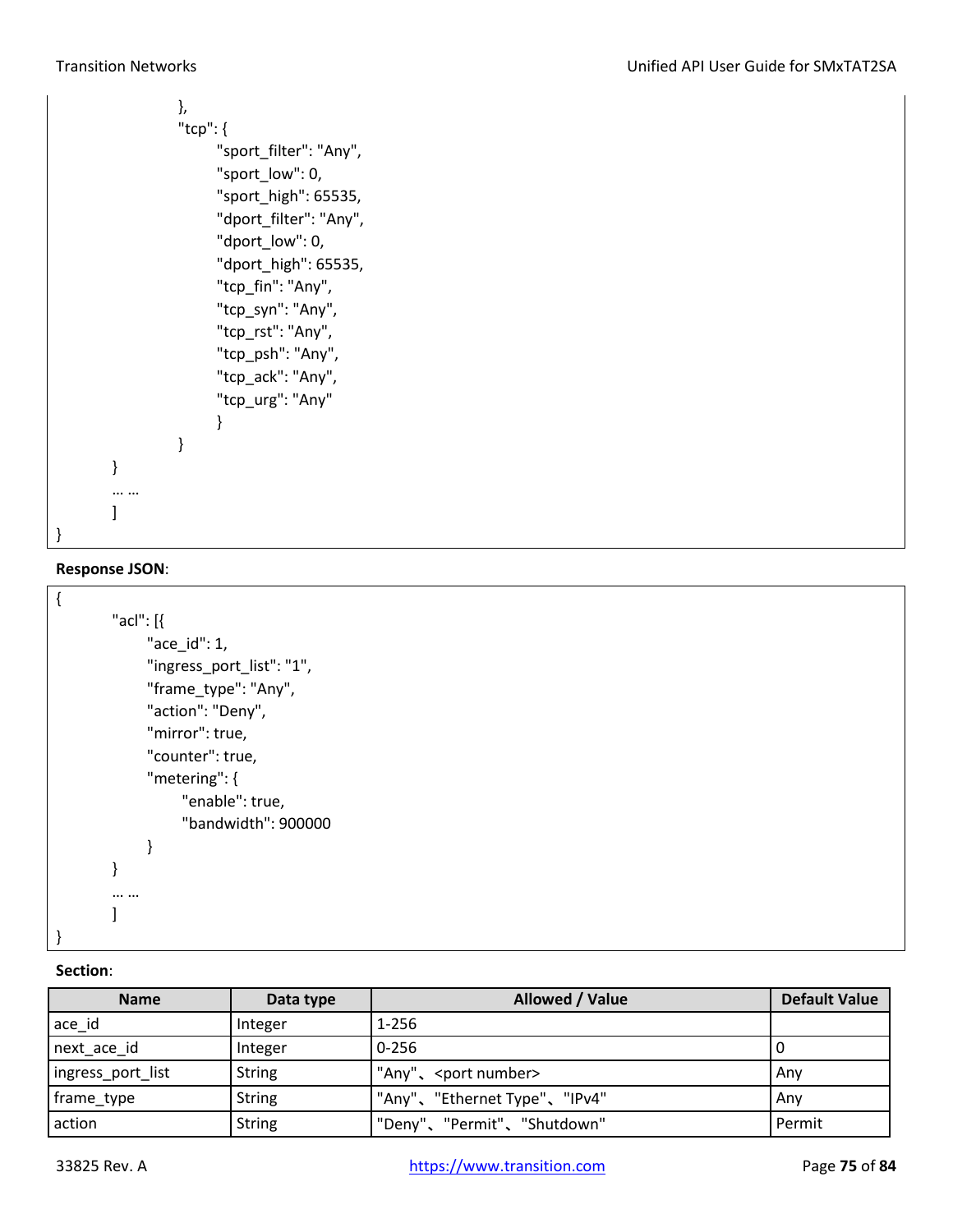| <b>Name</b>         | Data type     | <b>Allowed / Value</b>                       | <b>Default Value</b> |
|---------------------|---------------|----------------------------------------------|----------------------|
| mirror              | Boolean       | false                                        |                      |
| counter             | Boolean       | false                                        |                      |
| metering : enable   | Boolean       | false                                        |                      |
| metering: bandwidth | Integer       | 16-1000000                                   | 1000000              |
| mac: smac_filter    | <b>String</b> | "Any"、"Specific"                             | Any                  |
| mac: smac_value     | <b>String</b> | <mac address=""></mac>                       |                      |
|                     |               |                                              |                      |
| mac: smac_filter    | <b>String</b> | "Any"、"Specific"、 "MC"、 "BC"、 "UC"           | Any                  |
| mac: smac_value     | <b>String</b> | <mac address=""></mac>                       |                      |
| ether_type: filter  | <b>String</b> | "Any"、"Specific"                             | Any                  |
| ether_type: value   | <b>String</b> | 0000-FFFF                                    | <b>FFFF</b>          |
| tagged              | <b>String</b> | "Any"、"Disabled"、"Enabled"                   | Any                  |
| vid_filter          | <b>String</b> | "Any"、"Specific"                             | Any                  |
| vid                 | Integer       | 1-4095                                       |                      |
|                     |               | $"0"$ , $"1"$ , $"2"$ , $"3"$ ,              |                      |
| priority            | <b>String</b> | "4"、"5"、"6"、"7"、"0-1"、"2-3"、"4-5"、"6-7"、     | Any                  |
|                     |               | "0-3"、"4-7"、"Any"                            |                      |
| protocol_filter     | <b>String</b> | "Any"、"ICMP"、"UDP"、"TCP"、"Other"             | Any                  |
| protocol_value      | Integer       | $0 - 255$                                    |                      |
| fragment            | <b>String</b> | "Any"、"Yes"、"No"                             | Any                  |
| tos_filter          | <b>String</b> | "Any"、"DSCP"、"IP Precedence"                 | Any                  |
|                     | <b>String</b> | "0(BE)"、"1"、"2"、"3"、"4"、"5"、"6"、"7"、         |                      |
|                     |               | "8(CS1)"、"9"、"10(AF11)"、"11"、"12(AF12)"、"13" |                      |
|                     |               | 、"14(AF13)"、"15"、"16(CS2)"、"17"、"18(AF21)"、  |                      |
|                     |               | "19"、"20(AF22)"、"21"、"22(AF23)"、"23"、        |                      |
|                     |               | "24(CS3)"、"25"、"26(AF31)"、"27"、"28(AF32)"、   |                      |
|                     |               | "29"、"30(AF33)"、"31"、"32(CS4)"、"33"、         |                      |
| tos dscp value      |               | "34(AF41)"、"35"、"36(AF42)"、"37"、"38(AF43)"、  |                      |
|                     |               | "39"、"40(CS5)"、"41"、"42"、"43"、"44"、"45"、     |                      |
|                     |               | "46(EF)"、"47"、                               |                      |
|                     |               | "48(CS6)"、"49"、"50"、"51"、"52"、"53"、"54"、     |                      |
|                     |               | "55"、"56(CS7)"、"57"、"58"、"59"、"60"、"61"、     |                      |
|                     |               | "62"、"63"                                    |                      |
|                     |               | "0"、"1"、"2"、"3"、"4"、"5"、                     |                      |
| tos ip value        | <b>String</b> | "6"、"7"、"0-1"、"2-3"、"4-5"、                   |                      |
|                     |               | "6-7"、"0-3"、"4-7"                            |                      |
| sip_filter          | <b>String</b> | "Any"、"Host"、"Network"                       | Any                  |
| sip_value           | <b>String</b> | <ip address=""></ip>                         |                      |
| sip_mask            | Integer       | $1 - 32$                                     |                      |
| dip_filter          | <b>String</b> | "Any"、"Host"、"Network"                       | Any                  |
| dip_value           | <b>String</b> | <ip address=""></ip>                         |                      |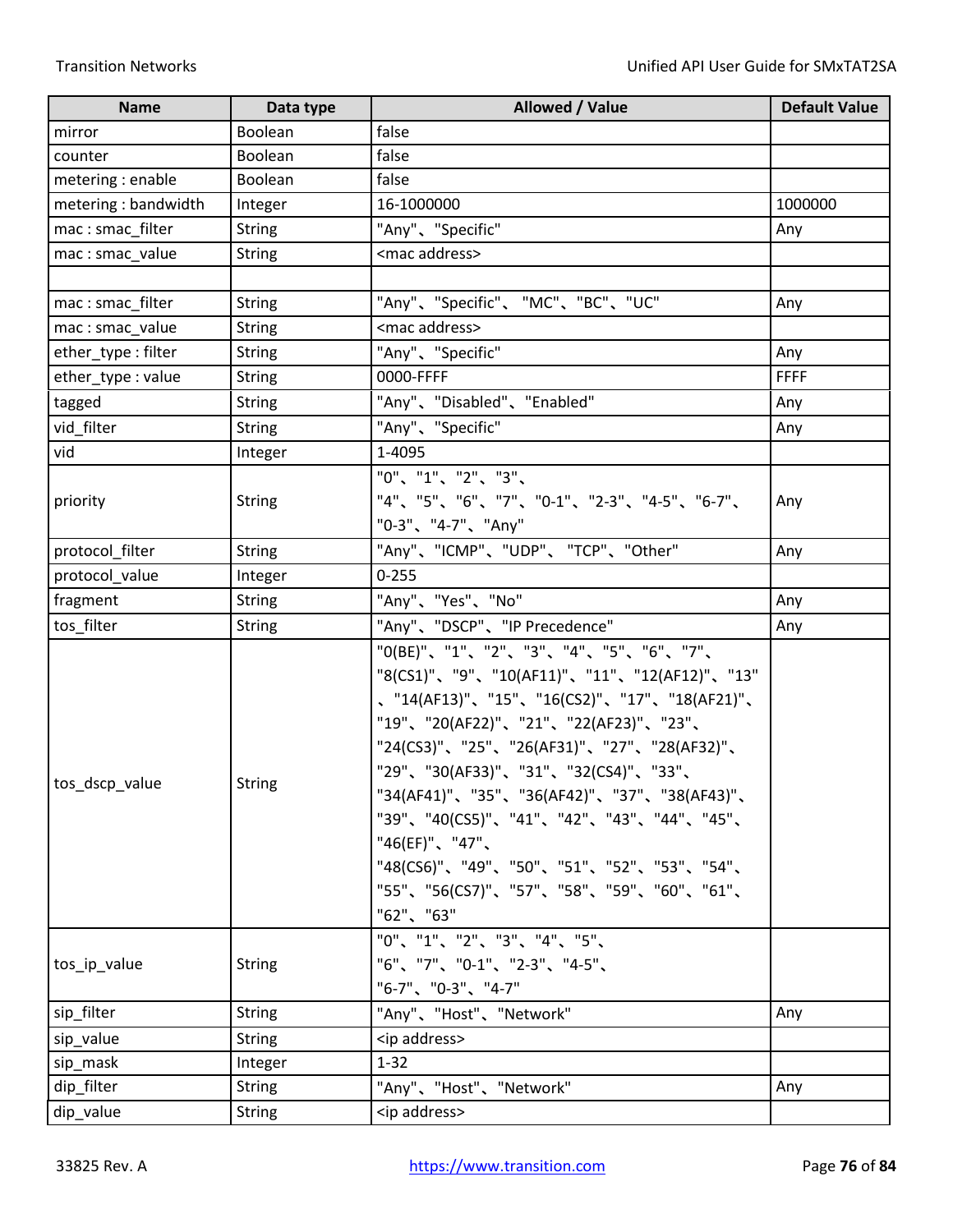| <b>Name</b>       | Data type     | <b>Allowed / Value</b>   | <b>Default Value</b> |
|-------------------|---------------|--------------------------|----------------------|
| dip_mask          | Integer       | $1 - 32$                 |                      |
| icmp: type_filter | <b>String</b> | "Any"、"Specific"         | Any                  |
| icmp: type_value  | Integer       | $0 - 255$                |                      |
| icmp: code_filter | <b>String</b> | "Any"、"Specific"         | Any                  |
| icmp: code_value  | Integer       | $0 - 255$                |                      |
| sport_filter      | <b>String</b> | "Any"、"Specific"、"Range" | Any                  |
| sport_low         | Integer       | 0-65535                  |                      |
| sport_high        | Integer       | 0-65535                  |                      |
| dport_filter      | <b>String</b> | "Any"、"Specific"、"Range" | Any                  |
| dport_low         | Integer       | 0-65535                  |                      |
| dport_high        | Integer       | 0-65535                  |                      |
| tcp_fin           | <b>String</b> | "0"、"1"、"Any"            | Any                  |
| tcp_syn           | <b>String</b> | "0"、"1"、"Any"            | Any                  |
| tcp_rst           | <b>String</b> | "0"、"1"、"Any"            | Any                  |
| tcp_psh           | <b>String</b> | "0"、"1"、"Any"            | Any                  |
| tcp_ack           | <b>String</b> | "0"、"1"、"Any"            | Any                  |
| tcp_urg           | <b>String</b> | "0"、"1"、"Any"            | Any                  |

**Note 1**: Only modify one at a time.

**Note 2**: This configuration is based on the SMxTAT2SA switch chip function.

**Note 3**: The ACL entry set at the end of the table when "next\_ace\_id" value is 0.

```
curl -v --cookie "seid=123456789" -d "{\"acl\": {\"ace_id\": 3,\"next_ace_id\": 
1,\"ingress_port_list\": \"1\",\"frame_type\": \"Any\",\"action\": \"Deny\",\"mirror\": 
true,\"counter\": true,\"metering\": {\"enable\": true,\"bandwidth\": 900000}}}" 
http://192.168.1.77/api/set_acl_config
```

```
{
      "acl": [{
                 "ace id": 3,
                  "ingress_port_list": "1",
 "frame_type": "Any",
 "action": "Deny",
                 "action": "Deny<br>"mirror": true,
                 "counter": true,
                 "metering": {
                               enable" true,
                        "bandwidth": 900000
 }
            }, {
                 "ace_id": 1, "ingress_port_list": "Any",
 "frame_type": "Any",
                 "action": "Permit",
                 "mirror": false,
                 "counter": false,
                 "metering": {
```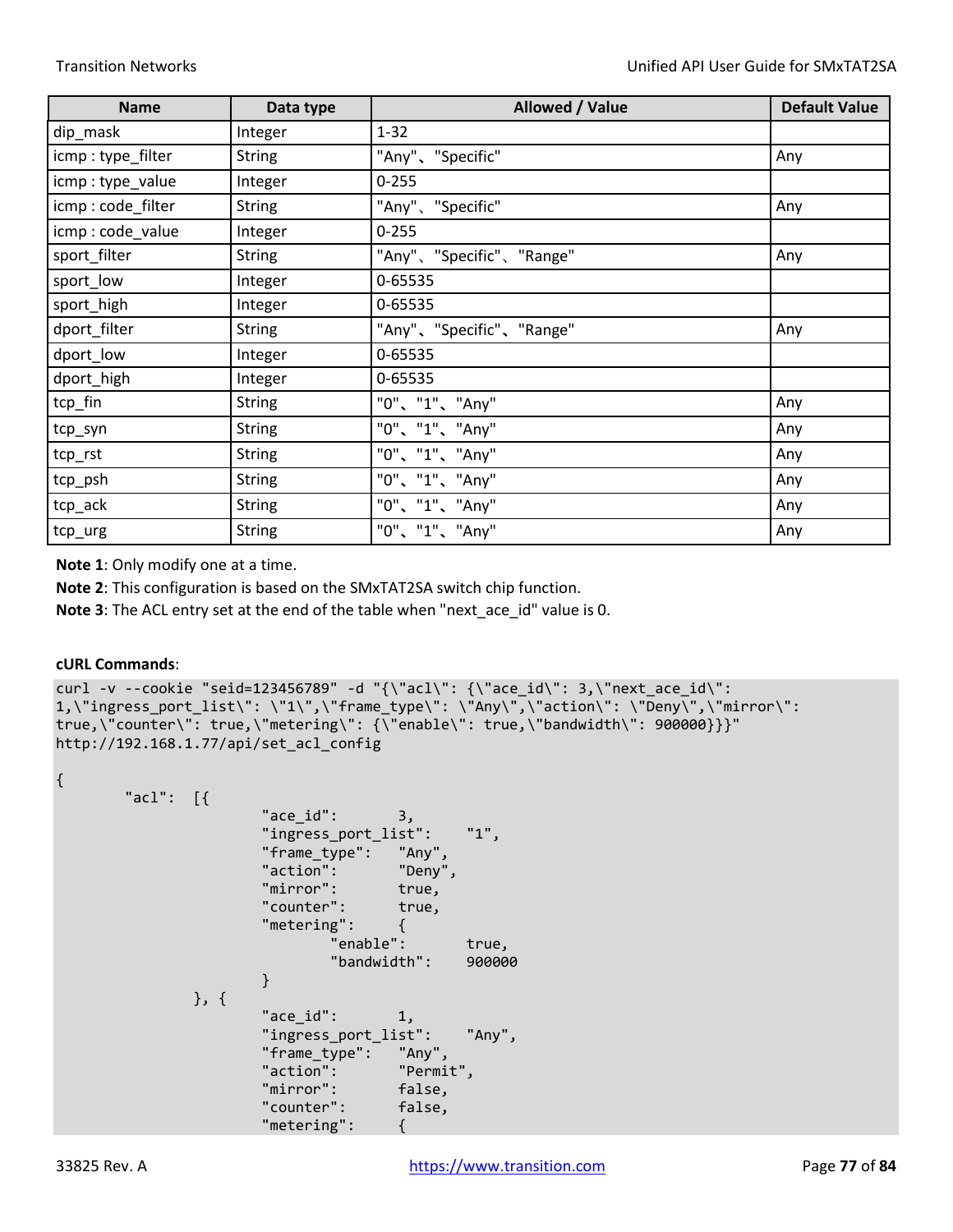|  | "enable":<br>"bandwidth": | false,<br>1000000 |
|--|---------------------------|-------------------|
|  |                           |                   |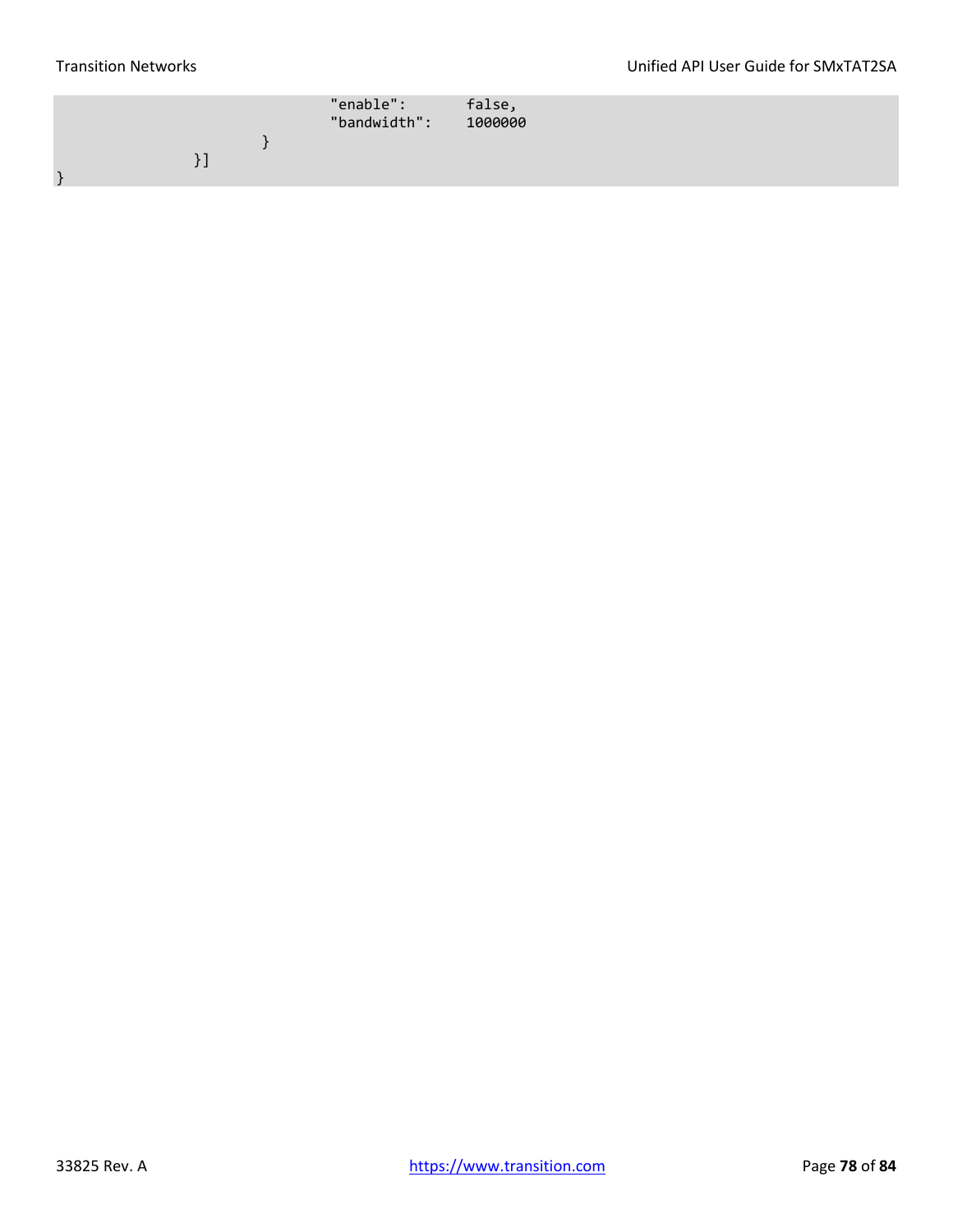**URL**: /api/create\_ssl\_key

## **Method**: POST

## **Request JSON**:

| "state":"Test State",                                       |
|-------------------------------------------------------------|
| "location":"Test Locality",                                 |
| "organization":"Organization Name",                         |
| "organizational unit":"Organizational Unit Name",           |
|                                                             |
|                                                             |
|                                                             |
|                                                             |
|                                                             |
|                                                             |
|                                                             |
| "common name":"Common Name",<br>"email":"test@example.com", |

## **Response JSON**:



## **Section**:

| <b>Name</b>         | Data type     | Allowed / Value    | <b>Default Value</b> |
|---------------------|---------------|--------------------|----------------------|
| country             | <b>String</b> | 0-2 alphanumeric   |                      |
| state               | <b>String</b> | 0-128 alphanumeric |                      |
| location            | <b>String</b> | 0-128 alphanumeric |                      |
| organization        | <b>String</b> | 0-64 alphanumeric  |                      |
| organizational unit | <b>String</b> | 0-64 alphanumeric  |                      |
| common_name         | <b>String</b> | 0-64 alphanumeric  |                      |
| email               | <b>String</b> | 0-64 alphanumeric  |                      |
| days                | Integer       | 1-3650 days        | 3650                 |
| key length          | Integer       | 2048 bits          | 2048                 |

```
curl -v --cookie "seid=123456789" -d "{\"ssl_key\": 
{\"create\":{\"country\":\"US\",\"state\":\"MN\",\"location\":\"Minnetonka\",\"organization\":\"Tr
ansition 
Networks\",\"organizational_unit\":\"IES\",\"common_name\":\"IES\",\"email\":\"techsupport@transit
ion.com\",\"days\":3650,\"key_length\":2048}}}" http://192.168.1.77/api/create_ssl_key
```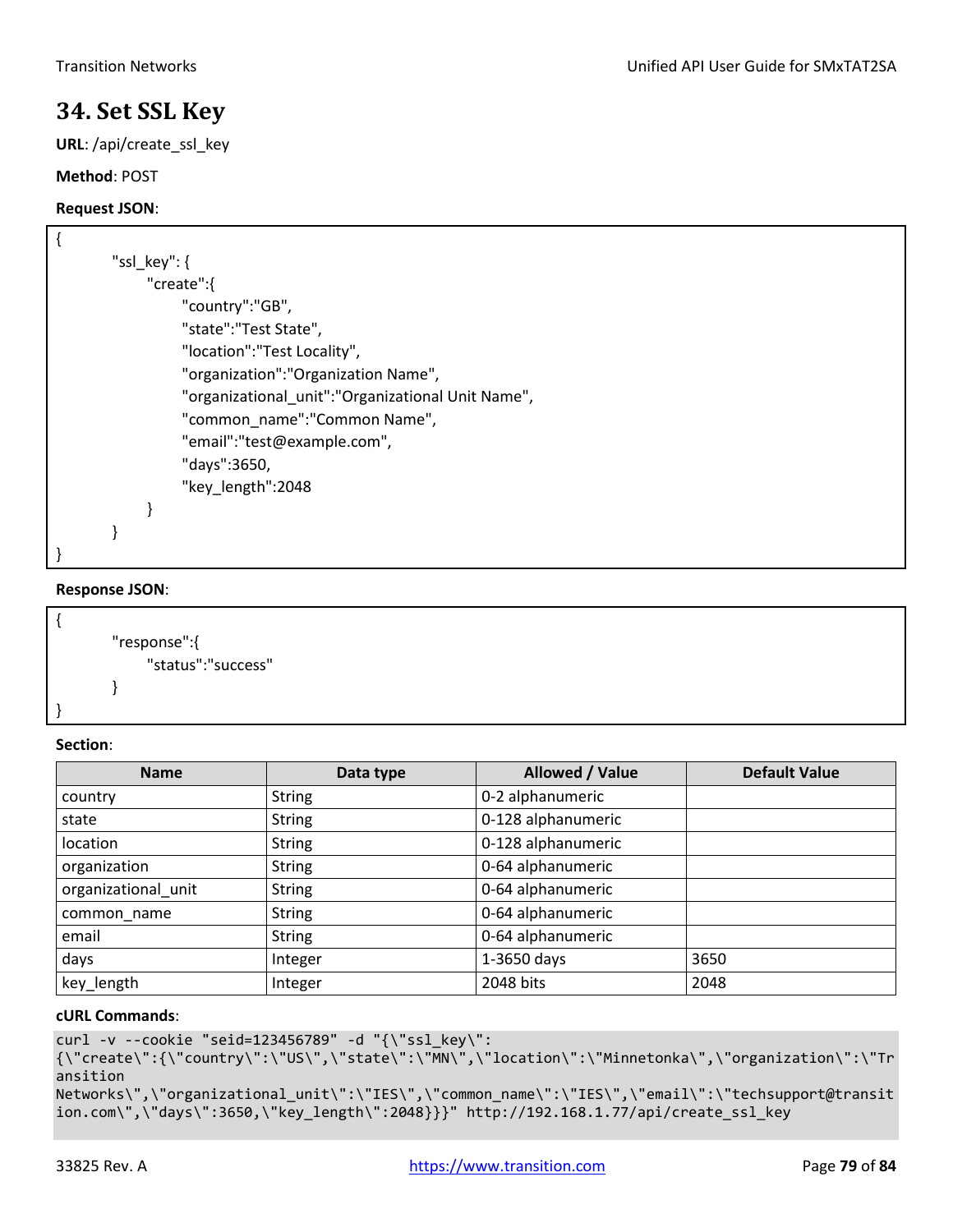```
{
 "response": {
 "status": "success"
     }
}
```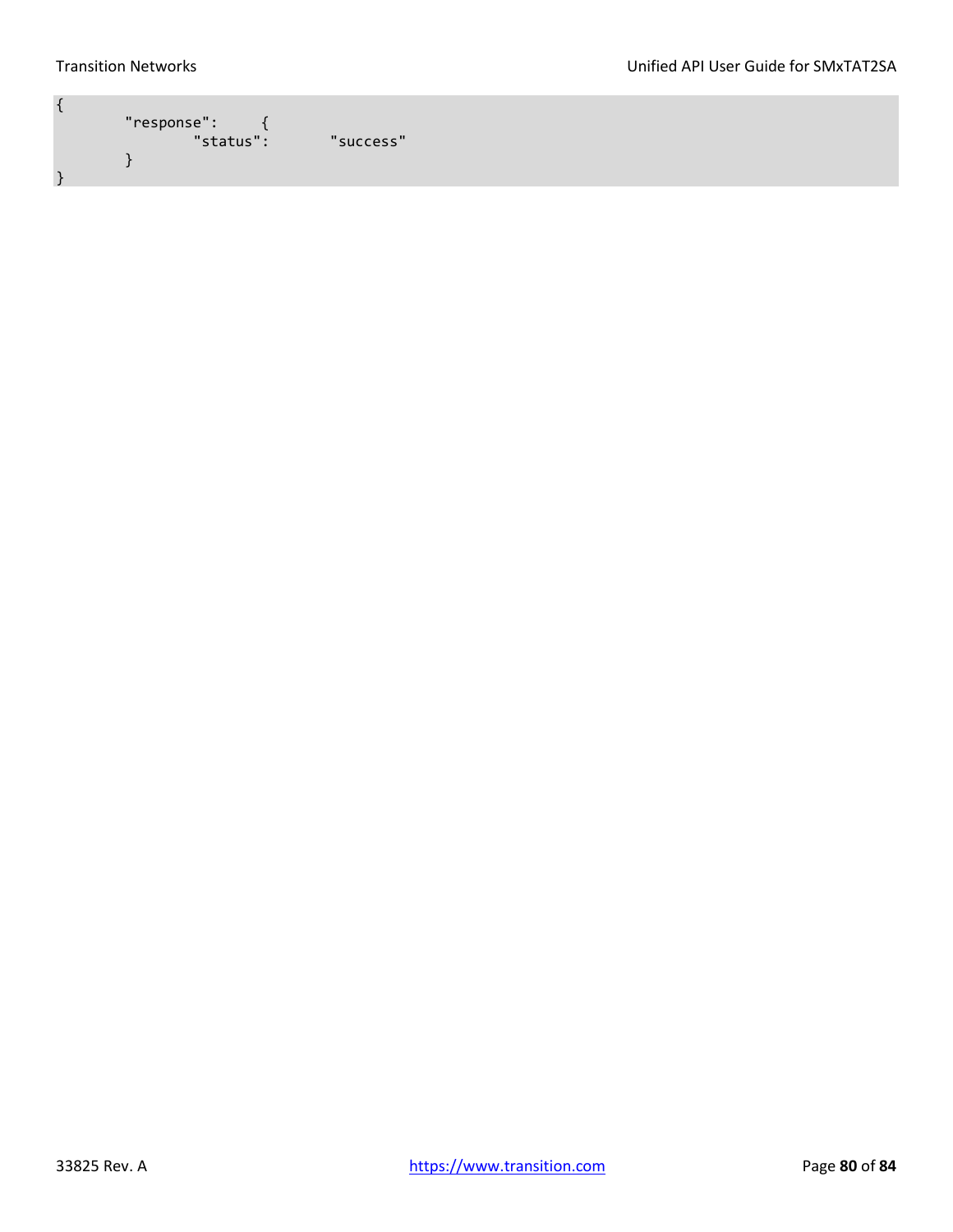# **35. Get SSL Key Status**

**URL**: /api/get\_ssl\_key\_status

**Method**: GET

**Request JSON**: null

## **Response JSON**:

```
{
        "ssl_key": {
              "status": "ready in used"
        }
}
```

```
curl -v --cookie "seid=123456789" http://192.168.1.77/api/get_ssl_key_status
{
         "ssl_key": {
                               "Ready in used"
        }
}
```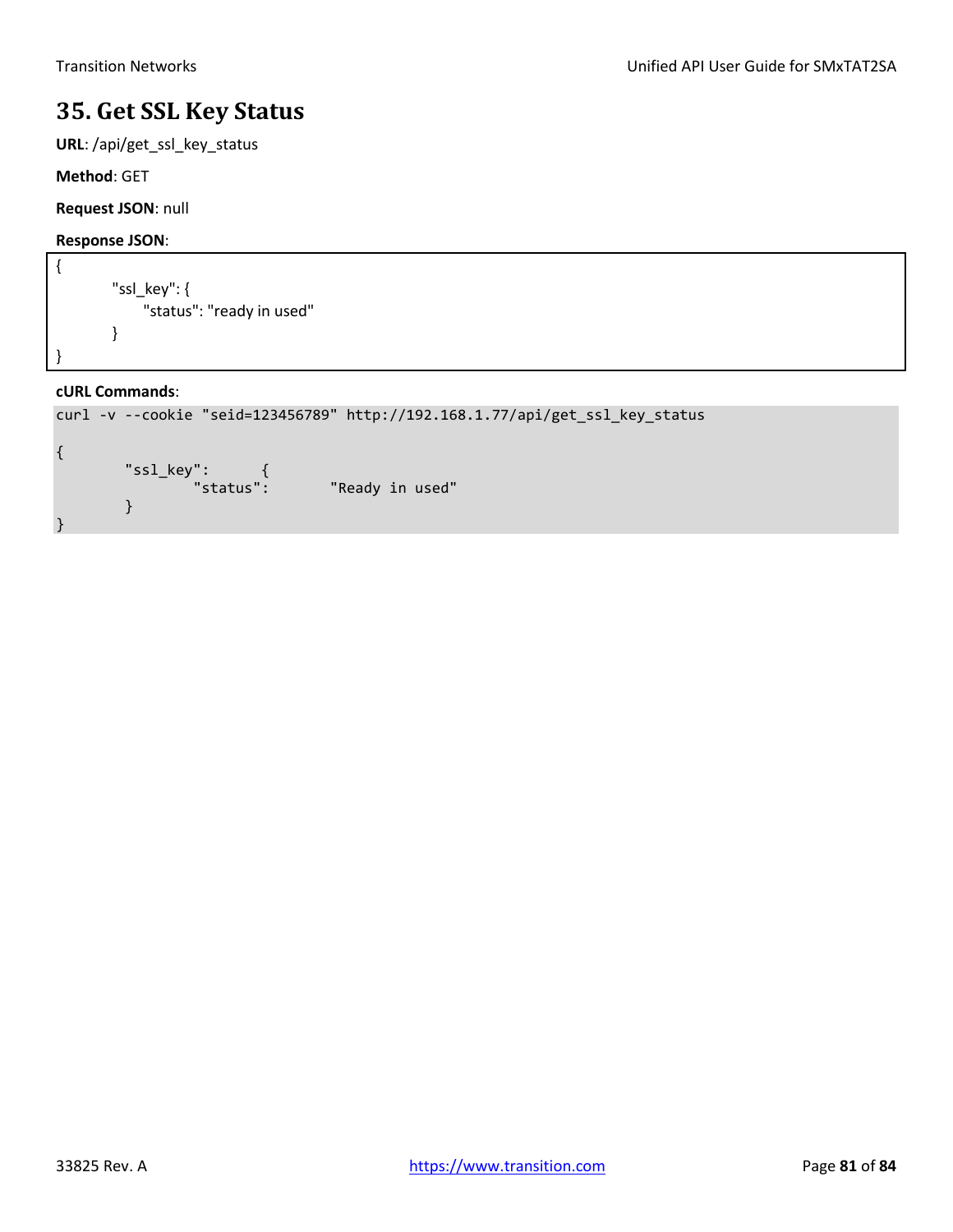# **36. Device List Table**

**URL**: /api/dev\_list\_table

**Method**: GET

**Request JSON**: null

**Response JSON**:

{

```
"device list table":
[{
     "switch_mac" : "00-C0-F2-47-A6-F8",
     "switch_addr" : "192.168.90.3",
     "device_name" : "Switch A", 
     "device_list" :
      [{
          "port_no" : 6,
          "poe_used": 0,
          "status": "on",
          "device_type": "SWITCH",
          "model_name": "SM8TAT2SA",
          "device_name": "Switch C",
          "mac": "00-C0-F2-47-A6-FA",
          "ip_addr": "192.168.90.5",
          "rx_rate": 1024,
          "link_partner_port_no": 1,
          "number_of_alarm_events": 2,
          "events":
          [{
               "date":"2010-01-01",
               "time":"23 51",
               "message":"Higher than maximum throughput limit"
          },
\overline{\mathcal{L}} "date":"2010-01-01",
               "time":"23 52",
               "message":"Higher than maximum throughput limit"
          }]
      },
      {
          "port_no" : 10,
          "poe_used": 0,
          "status": "on",
          "device_type": "SWITCH",
          "model_name": "SM8TAT2SA",
          "device_name": "Switch B",
          "mac": "00-C0-F2-47-A6-F9",
```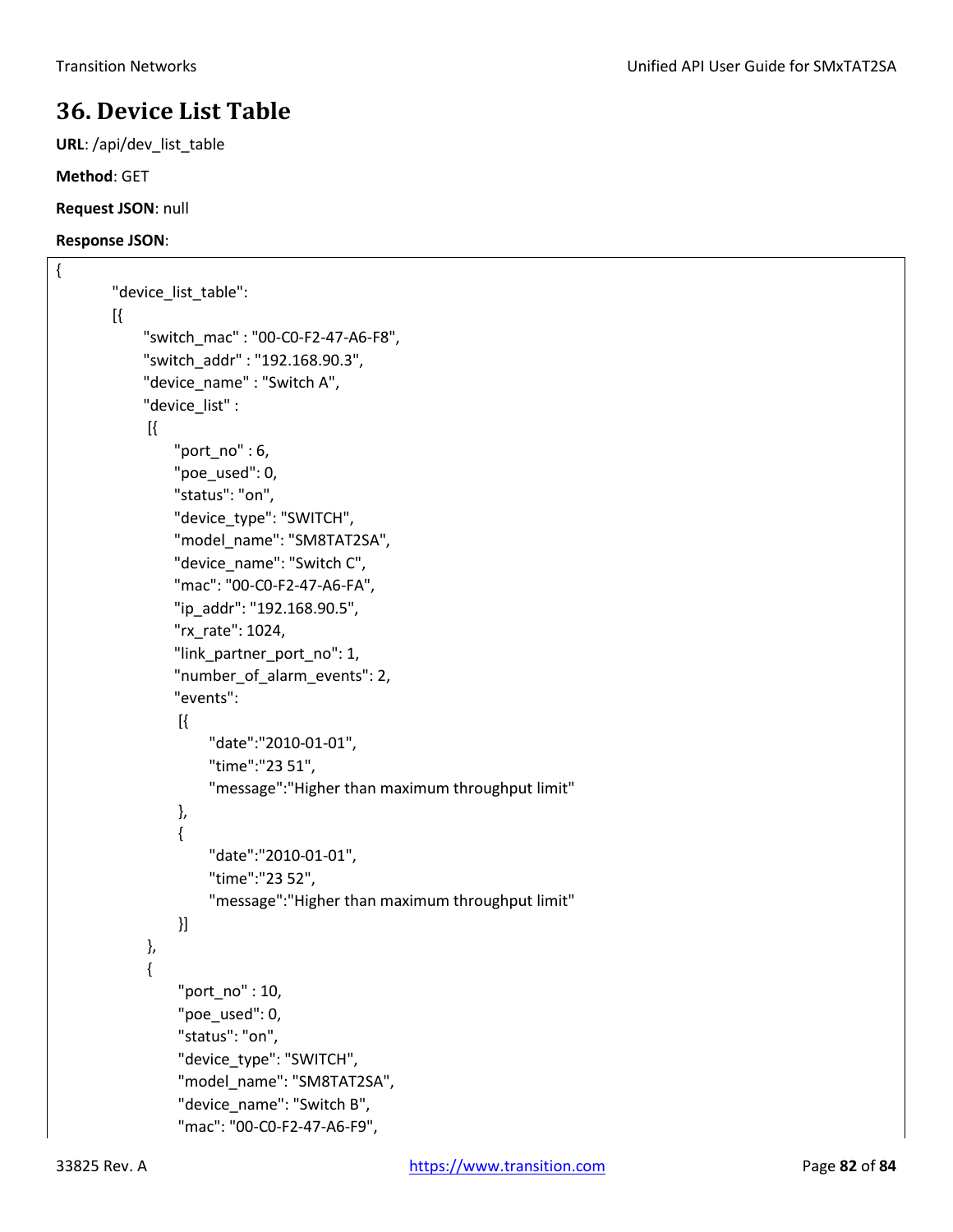```
 "ip_addr": "192.168.90.4",
           "rx_rate": 1024,
         "link partner port no": 2,
           "number_of_alarm_events": 0,
          "events":[]
      },
      {
           "port_no" : 26,
           "poe_used": 34,
           "status": "on",
          "device_type": "Camera",
           "model_name": "AXIS Camera",
          "device_name": "Camera A",
           "mac": "00-40-8C-7D-81-9A",
           "ip_addr": "192.168.90.203",
           "rx_rate": 1024,
           "link_partner_port_no": 0,
          "number of alarm events": 0,
          "events":[]
      }]
}]
```
## **Section**:

}

| <b>Name</b> | Data type | Unit     |
|-------------|-----------|----------|
| poe_used    | Integer   | 0.1 watt |
| rx rate     | Integer   | byte     |

```
curl -v --cookie "seid=123456789" http://192.168.1.77/api/dev_list_table
    Trying 192.168.1.77:80...
* Connected to 192.168.1.77 (192.168.1.77) port 80 (#0)
> GET /api/dev_list_table HTTP/1.1
> Host: 192.168.1.77
> User-Agent: curl/7.71.1
> Accept: */*
> Cookie: seid=123456789
>
* Mark bundle as not supporting multiuse
< HTTP/1.1 200 OK
< Access-Control-Allow-Origin: *
< Content-type: application/json; charset=utf-8
< Content-Length: 129
< Date: Mon, 13 Jul 2020 01:14:36 GMT
< Server: lighttpd/1.4.42-devel-1476
\overline{\phantom{a}}{"device_list_table":[{"switch_mac":"00-40-c7-17-00-
aa","device_list":[],"switch_addr":"192.168.1.3","device_name":"SM8TAT2SA"}]}* Connection #0 to 
host 192.168.1.77 left intact
```